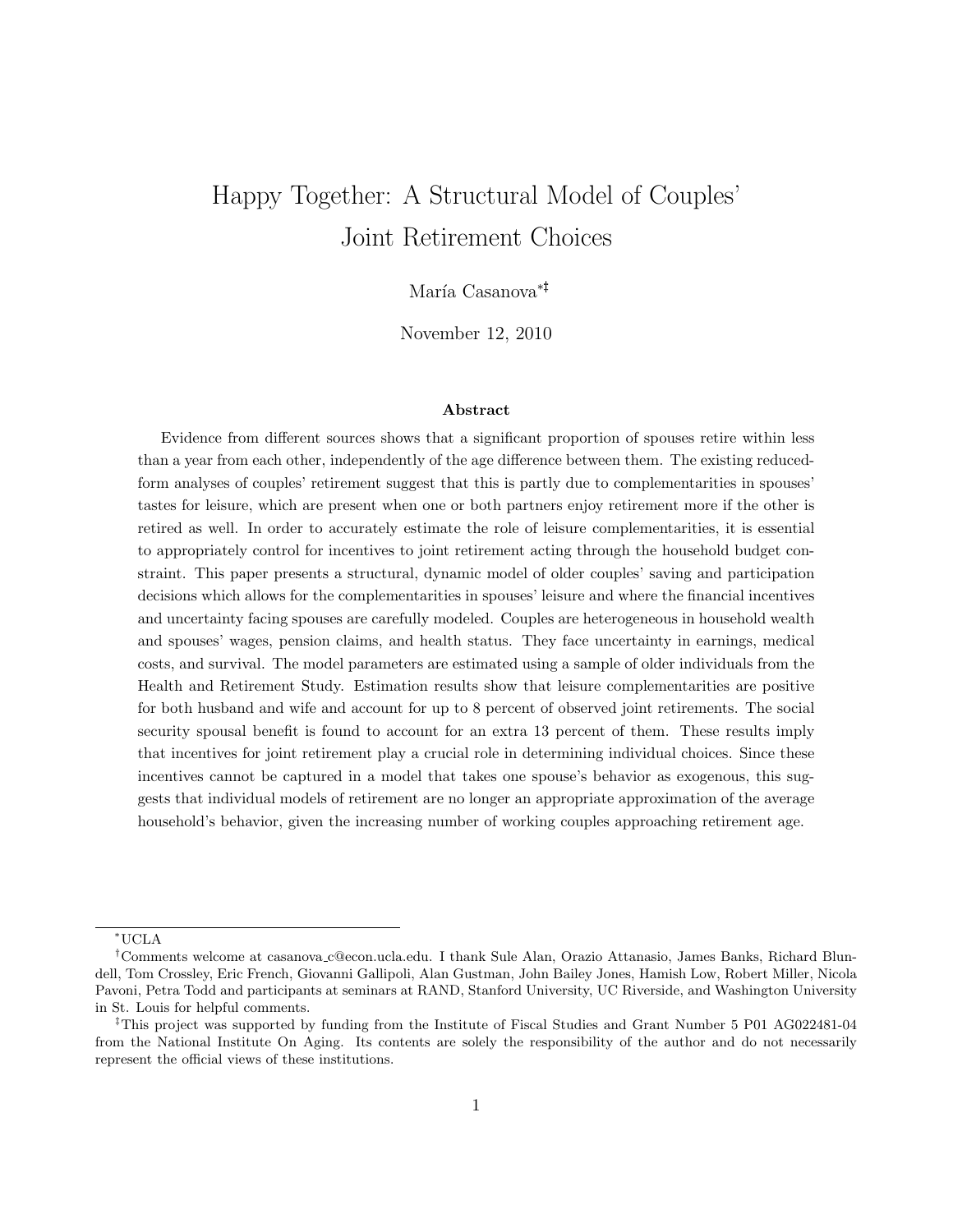### 4.1 Introduction

With the first baby-boomers reaching retirement age in 2010, a massive increase in US old-age population will be taking place during the next decade. Even under the most optimistic assumptions regarding future birth rates and immigration, a sharp rise is projected in the share of GDP devoted to Social Security and Medicare.<sup>1</sup> Different policies have been suggested in order to alleviate the budgetary burden, some of which, such as the progressive increase of normal retirement age up to 67 years of age, are already taking place. In this context, it is crucial that we understand how savings and employment decisions respond to changes in incentives during the years around retirement age. This will allow understanding and predicting the effects of policy changes and, more importantly, measuring the effects on old age well-being.

Most existing retirement models study the behavior of individuals -usually men. Many of these studies<sup>2</sup> analyze retirement within the framework of a structural model. A structural approach is particularly suited to the analysis of retirement decisions, given the complex financial incentives facing workers at the end of their careers. It is hard to summarize the high nonlinearity of pension accrual with age, for instance, in a measure that can be used in a reduced-form framework. Moreover, a structural approach captures the sequential nature of work and saving decisions, which are adjusted over time following the realizations of uncertain events. Uncertainty plays an increasing role at older ages, when the incidence of negative shocks to health, out of pocket medical expenditures, and survival is much larger than when individuals are young. Finally, the estimation of structural parameters allows to carry out counterfactual policy experiments, such as forecasting the impact of changes in social security rules on the retirement choices and wellbeing of workers affected by those changes.

A crucial fact about individuals approaching retirement is that the majority of them are married. According to the Health and Retirement Study (HRS) data, 78% of men aged 55 to 64 in 1992 were married or living with a partner. Structural models of men's retirement have traditionally taken their wives' income as exogenous, and have ignored the wives' participation decision. While this may have been an appropriate approximation of reality in a time when the majority of women did not work, those strong restrictions are no longer valid. The typical household approaching retirement today is one where both husband and wife are employed. In the HRS, 70% of married men aged 55 to 64 in 1992 and 58% of their wives were working.

In the last 10 years we have seen the first structural models of couples' retirement decisions. These models acknowledge the role of both husband and wife as separate decision-making agents within the household, and represent each spouse's preferences with a separate utility function. The models of couples' retirement can be broadly divided in two groups. In the first group, models such as Blau

<sup>1</sup>Congressional Budget Office (CBO) "The Long-Term Budget Outlook 2009" http://www.cbo.gov/ftpdocs/ 102xx/doc10297/06-25-LTBO.pdf

<sup>&</sup>lt;sup>2</sup>Gustmand and Steinmeier (1986), Blau (1994 and 2008), Rust and Phelan (1997), French (2005) and French and Jones (2010).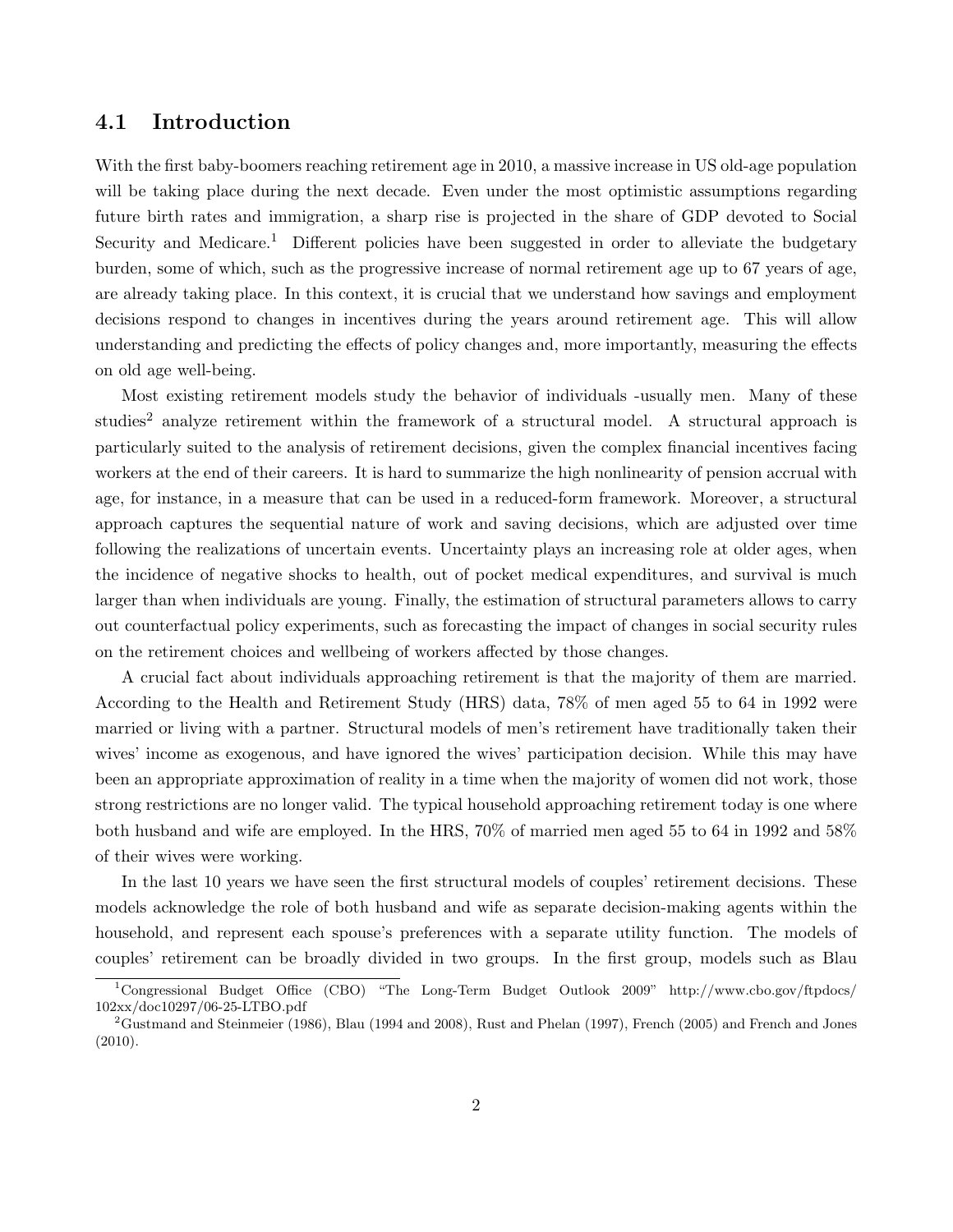and Gilleskie (2006) and Van der Klaauw and Wolpin (2008) concentrate on carefully modeling the environment in which couples make decisions and its effect on husbands and wives' choices through the shared budget constraint. Both these papers include a detailed specification of the social security rules, the rules associated to different types of health insurance coverage, and the stochastic processes for wages, health, and survival. Van der Klaauw and Wolpin also incorporate savings with limited borrowing and unobserved heterogeneity. Accounting for the presence of both husband and wife in the household improves in several respects on previous papers that also modeled carefully the environment in which men make decisions but abstracted from their wives' role (such as Rust and Phelan (1997), French (2005) and French and Jones (2010)). On the one hand, these papers have something to say about the behavior of women, and can study how they respond to their own incentives. On the other hand, they can more accurately model the household budget constraint: because both husband and wife provide income and share household wealth, they can potentially insure each other against shocks to wages, health, or medical expenditures. A model that does not consider the presence of a working wife may overestimate the risk facing men. Moreover, the social security spousal benefit implies that men whose wife qualifies for this program can substitute their wage upon retirement for up to 150% the amount of pension they would have otherwise received. Once, again a model where the participation status of the wife is not considered may underestimate these men's incentives to retirement.

The other group of models dealing with couples' retirement stems from the observation that a significant number of spouses retire within less than a year from each other, independently of the age difference between them<sup>3</sup>. The study of this phenomenon, known as joint retirement, led to a series of reduced-form studies (Coile (1999) and Banks et al. (2010)) that showed that the proportion of spouses retiring together is larger than financial incentives alone can explain, and suggested the existence of complementarities in spouses' preferences. In particular, if spouses enjoy spending time together, it is possible that they derive a higher value from being retired when their partner is retired too. This complementarity in leisure would give spouses incentives to coordinate their retirement decisions.

The main structural papers that have accounted for the role of leisure complementarities are Gustman and Steinmeier (2004) and Maestas (2001). They find that complementarities are crucial to explain coordination in spouses' choices. The main drawback of these studies is that they make strong simplifying assumptions regarding the financial and stochastic environment in which individuals make retirement choices. Specifically, they assume perfect capital markets and no uncertainty. However, studies of individual retirement have suggested that the existence of credit constraints before individuals become eligible for a Social Security pension may explain the high frequency of retirement at age 62 (Rust and Phelan (1997)); and they have shown the crucial role that uncertainty regarding future income, health costs, and survival plays in determining individual retirement outcomes (Rust and Phelan (1997),

<sup>3</sup>Evidence of joint retirement of US couples is found in the New Beneficiary Survey (Hurd (1990a)), the National Longitudinal Survey of Mature Women (Gustman and Steinmeier (2000)), the Retirement History Study (Blau (1998)) and the Health and Retirement Study (Michaud (2003)). Banks, et al. (2010) find evidence of joint retirement of couples from the English Longitudinal Study of Ageing.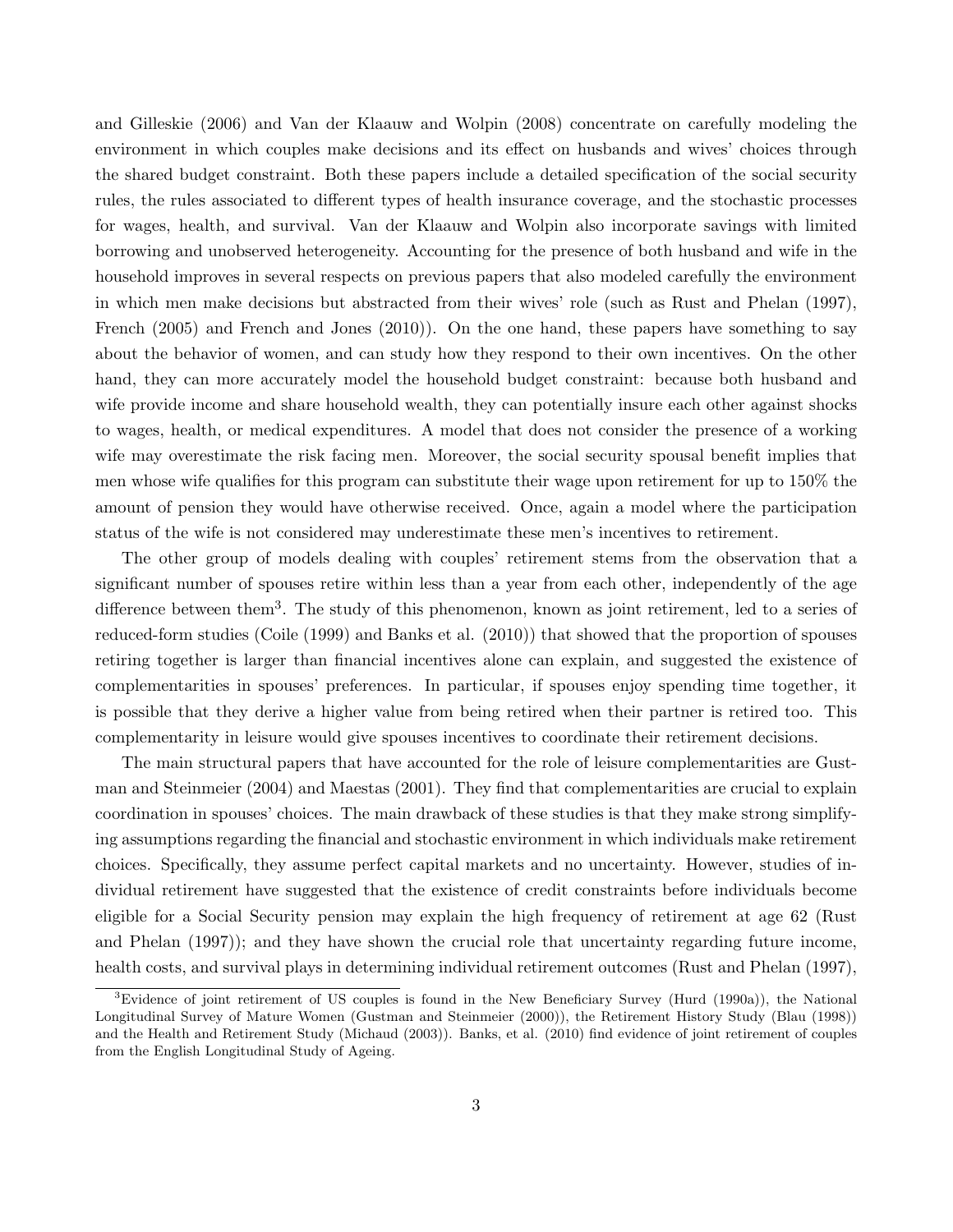French (2005), French and Jones (2010), De Nardi et al. (2009 and 2010)). It is not clear a priori how these simplifying assumptions on the factors that determine individual retirements interact with the estimation of the complementarity parameters. In the presence of correlation of shocks across spouses, for instance, they may lead to overestimation of its magnitude.

This chapter aims to bridge the gap between the two strands of the literature on couples' retirement by estimating the effect of leisure complementarities on spouses' retirement timing within a rich dynamic model of participation and saving decisions that carefully accounts for the main financial incentives and sources of uncertainty facing older couples. The model includes a detailed specification of the social security rules, allows for limited borrowing, and accounts for uncertainty in future wage income, out of pocket medical expenditures, and survival. Each spouse's preferences are represented by their own utility function, and the substitutability between consumption and leisure is not constrained to being equal for husband and wife. Individuals within and across couples are heterogeneous in the persistent component of their wage offers, which is estimated from the data. In order to capture leisure complementarities, each spouse's utility is allowed to depend on the partner's participation status.

The model is estimated using a subsample of older individuals from the Health and Retirement Study (HRS). Estimation results show that leisure complementarities are positive and significant, and account for up to 8 percent of observed joint retirements. The social security spousal benefit is found to account for an extra 13 percent of them. These results imply that incentives for joint retirement play a crucial role in determining individual choices. Since these incentives cannot be captured in a model that takes one spouse's behavior as exogenous, this suggests that individual models of retirement are no longer an appropriate approximation of the average household's behavior, given the increasing number of working couples approaching retirement age.

The rest of the chapter is organized as follows: section 4.2 presents an overview of the main incentives to retirement facing individuals and couples, and how these are captured in the theoretical model. Section 4.3 describes the theoretical model. Section 4.4 reviews the procedure used to solve and estimate a stochastic, dynamic, Markov process with both discrete and continuous controls. Estimation results for the laws of motion of the exogenous variables are presented in section 4.5, and for the preference parameters in section 4.6. Section 4.7 concludes.

### 4.2 Overview

The objective of this chapter is to disentangle the role of financial incentives versus leisure complementarities in explaining joint retirements, that is, the observed tendency of spouses to retire within a short time from each other. In order to do this, I develop and estimate a structural model of couples' saving and retirement choices.

So as to accurately measure the share of joint retirements occurring in response to financial incentives, the model must replicate in a precise way the environment in which couples make participation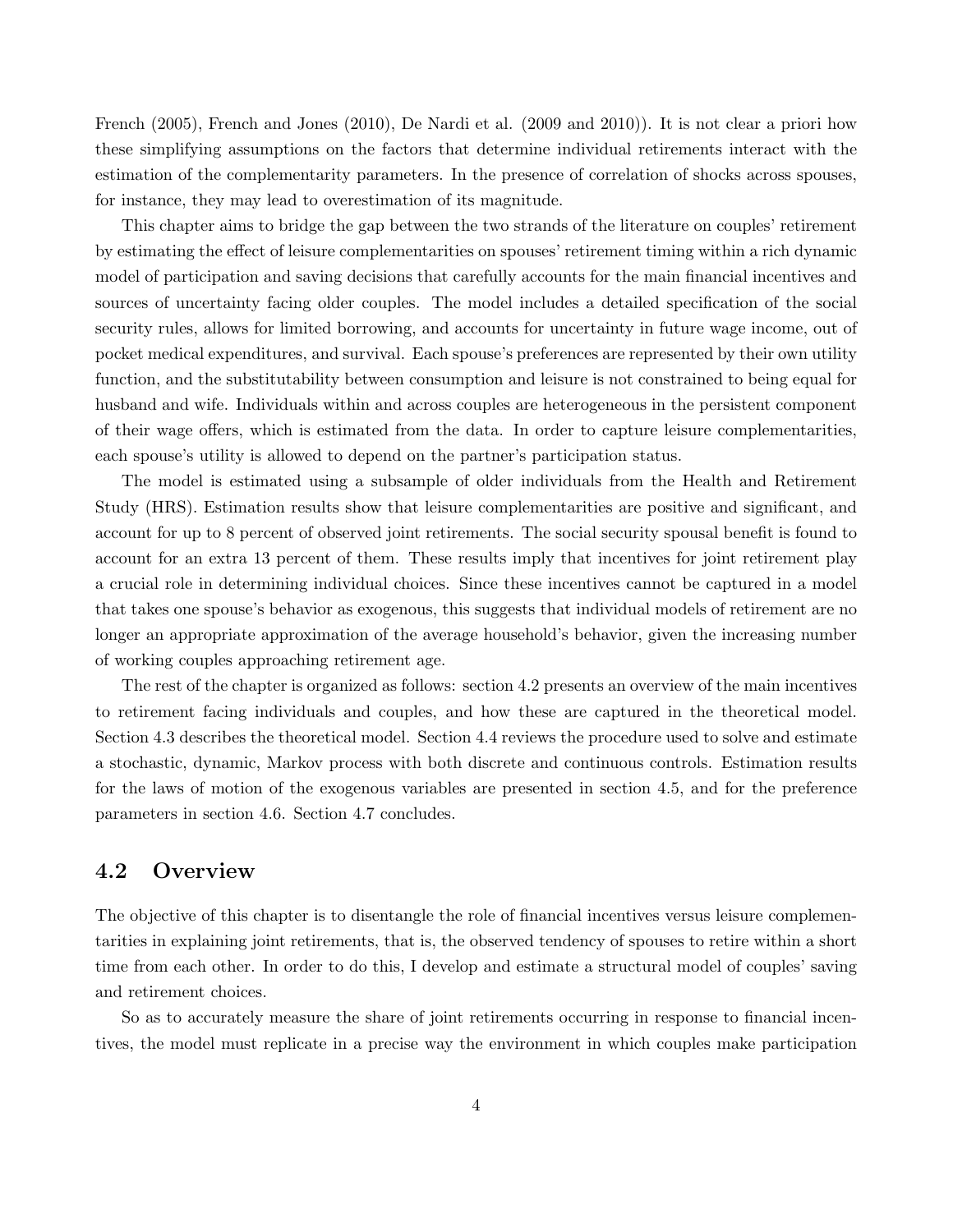and saving decisions. This section describes this institutional environment, which agents are assumed to take as given. It discusses the main incentives the regulatory environment gives for individuals to retire at specific ages and for couples to retire together. The section also explains how this environment leads to the choice of estimation sample.

#### 4.2.1 Incentives to retirement from the individual perspective

One of the most important predictions of the life-cycle model is that households will accumulate assets through their working life in order to finance retirement. Given that the interest of this study is in older couples, we would expect most of them to have accumulated a significant amount of wealth by the time they are first observed, already in their fifties. Nevertheless, 55% of the couples interviewed in the first survey wave report a net value of financial wealth -which excludes housing wealth- of less than \$10,000. Unless all these couples intend to use their primary residence to finance their retirement, it would seem that their savings are far too low to support them into old age. Financial savings, however, are only one of the several possible ways to finance retirement. The role of alternative sources of retirement funds, and the incentives for retirement at particular ages provided by each of them, is considered below.

#### Social Security

Social Security benefits represent a source of retirement income for most of the older population. In 2005, 90% of individuals aged over 65 received benefits from the Social Security, and for 65% of elderly households these benefits represented more than half their income<sup>4</sup>.

Figure 4.3 in appendix 3.D shows the distribution of retirement ages for men and women between ages 51 and 70. The spikes in retirements at ages 62 and 65, which have been extensively documented in the literature, are noticeable for both genders. Part of the explanation for these spikes has been attributed to the Social Security rules, explained in detail in section 4.3.7 (Gustman and Steinmeier (1986), Rust and Phelan (1997), French (2005)).

The Social Security rules are carefully captured in the theoretical model in section 4.3. So as to simplify the dynamic program, however, the decision to apply for Social Security benefits is not considered explicitly. Instead, it is assumed that individuals start claiming the first year they are observed out of work after age 62. Figures 4.5 and 4.6 in appendix 3.D use the Social Security records of HRS respondents to compare the actual claiming age with the one assumed in the model. The two series are very close for men. For women, the assumed Social Security claiming date overpredicts the peak at age  $62^5$ . On the whole, however, the approximation seems quite reasonable.

#### Private Pensions

<sup>4</sup>Social Security Administration. "Fast Facts & Figures About Social Security, 2007" http://www.ssa.gov/policy/docs/chartbooks/fast facts/2007/fast facts07.pdf

 ${}^{5}$ The discrepancy is mainly due to a significant proportion of women who start receiving benefits before the age of 62. It is possible for a non-disabled woman to claim benefits at age 60 or before in exceptional circumstances. She should be a widow who has not remarried or taking care of young children.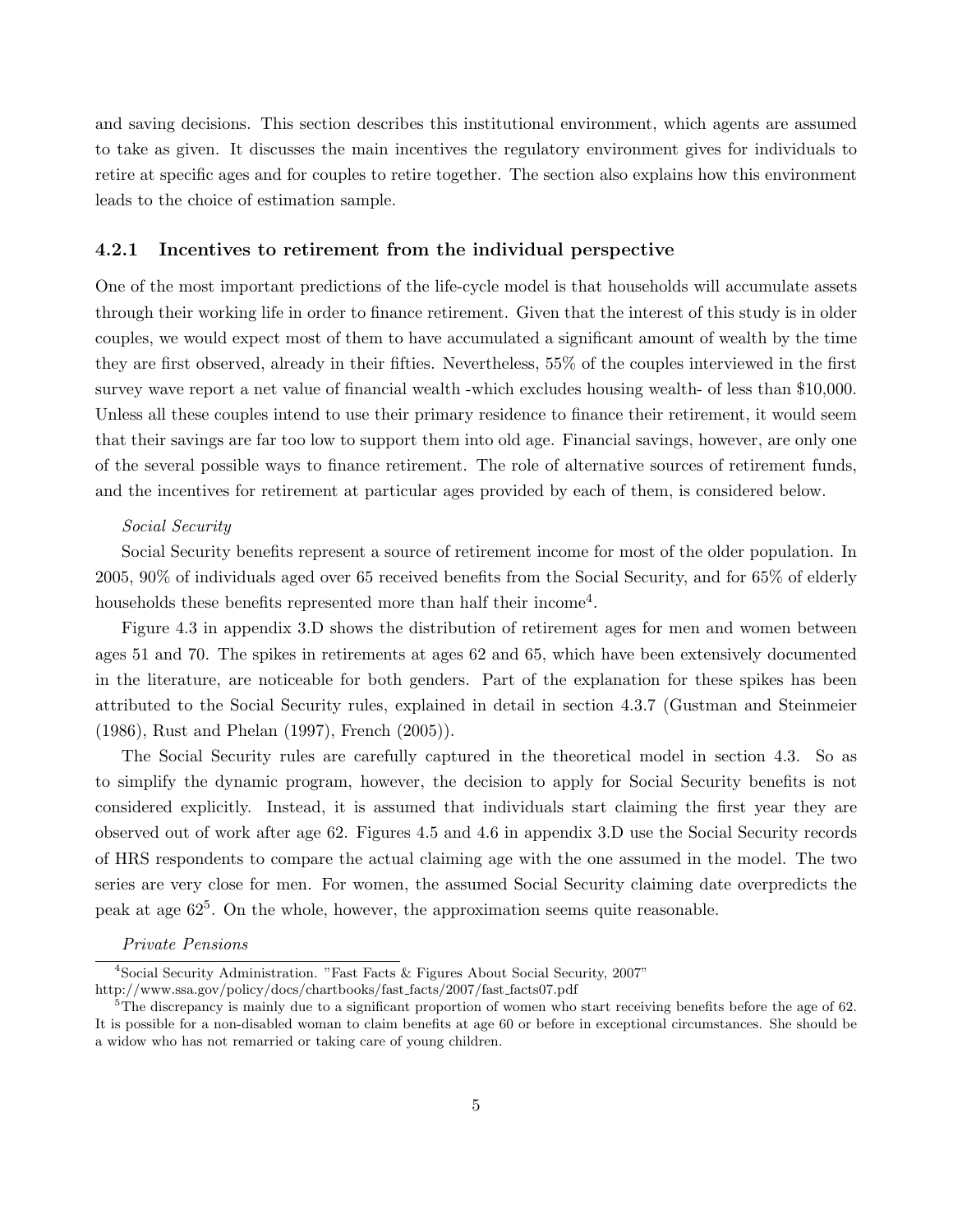An important source of incentives to retirement are private pensions. In particular, defined benefit (DB) pensions give strong incentives to retirement at specific ages: after a certain number of years of service in a firm, or past the early or normal retirement ages, the rate of pension accrual is greatly reduced and can even become negative. For a large proportion of DB pension holders, these incentives are likely to dominate those provided by Social Security provisions (Lumsdaine et al. (1994)). Benefits from defined contribution (DC) pensions, on the other hand, are typically determined only by the amount of assets accumulated in the plan at the time of retirement, and they provide no specific incentives that encourage or discourage retirement at specific ages (Lumsdaine et al. (1996)). Nevertheless, most DC pensions, such as 401(k) plans or IRAs, specify an earliest withdrawal age. Withdrawing benefits from the plan before this age is strongly penalized. This may lead liquidity-constrained individuals to remain in work while their money is locked up in their DC pension plan.

Figure 4.7 in appendix 3.D shows retirement frequencies as a function of age for men with different pension types. It is clear that DB pension holders are much more likely than DC ones to retire before the Social Security incentives kick in at age 62. Moreover, part of the exit frequencies at ages 62 and 65 for individuals with a DB pension are likely to be due to their pension plan's characteristics, rather than Social Security provisions: the most common ages in the distribution of normal retirement ages for DB pension holders are 65 and 62, followed by 55, and the rest distributed between 56 and 60. The most common early retirement ages are 62 and 55 (Karoly et al. (2007)).

The tendency of DB pension holders to retire early is confirmed by table ?? in appendix 3.E, which shows descriptive statistics for men and women group by their type of pension coverage: Men who have a DB pension plan are 17 percentage points less likely than DC plan holders to be employed by the time they become entitled to Social Security benefits at age 62.

Figure 4.8 in appendix 3.D shows retirement frequencies for women, by pension type. Even though the difference is not so noticeable as for men, DB pension holders are still more likely to retire before the age of early Social Security entitlement than DC pension holders. According to table ??, women who have a DB pension plan are 6 percentage points more likely than those who have a DC pension plan to have retired by the time they become 62.

Introducing private pension incentives into a dynamic model implies adding a sufficient number of state variables to describe pension characteristics. In the case of DB pensions, these variables would have to include the early and/or normal retirement age, a measure of job tenure, and the wage. In a model of couples such as the one presented in section 4.3, separate state variables would have to be added for men and women, and this would render the programme computationally intractable.

Ignoring the role of DB pensions, on the other hand, would disregard an important retirement incentive. Using the sample of DB pension holders to estimate a model that does not account for DB provisions would create problems in fitting the behavior of those who retire before age 60 upon reaching their plan's early retirement age -and in the absence of any health, health cost or wage shock. Moreover, the model would likely attribute to Social Security incentives the retirement exits of individuals whose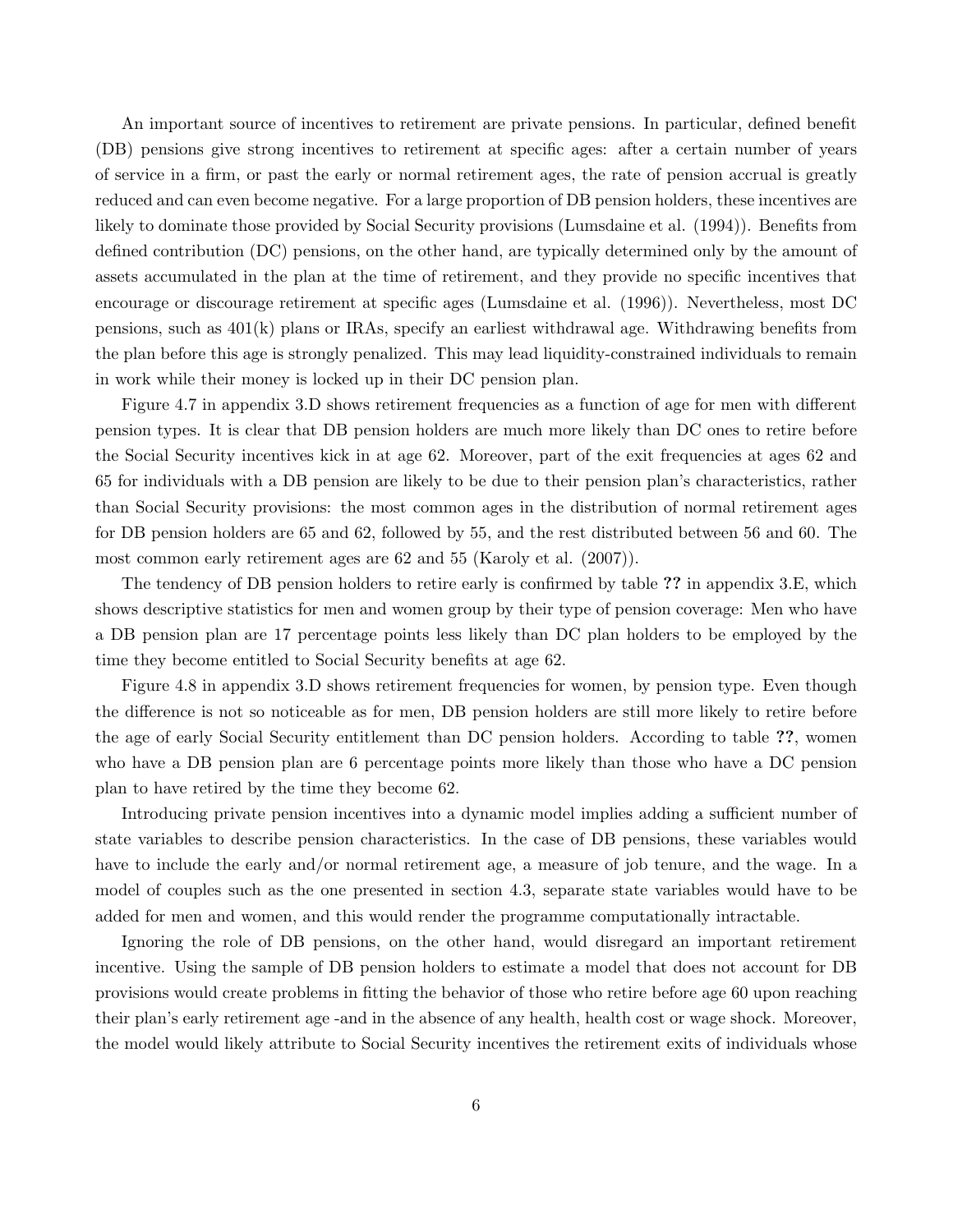DB-plan early or normal retirement ages are 62 and 65.

In order to maintain a computationally-tractable number of state variables while still accounting for the main incentives to retirement of the individuals in the sample, I restrict the estimation sample to couples with no private pension or one or more DC plans. DC pension holdings are treated in the model as part of household wealth. While this can be a reasonable approximation for non-liquidity constrained individuals, it is possible that a minority of DC pension holders who would have otherwise retired may be obliged to remain in work until the earliest age at which their DC pension funds become available. The high participation rates of men past age 59 suggest that this is not likely to be an issue, while very few women in the sample have a substantial amount of assets in a DC plan.

A more important concern is the special tax treatment of DC plans. Most DC pension plans allow workers to defer income taxes on plan contributions until withdrawal. The tax-deferred nature of DC-plans is not accounted for in the model, which may lead to the corresponding increase in couples' willingness to save being wrongly attributed to other causes. This will be less of a problem to the extent that the incentives to save in a  $401(k)$  crowd out rather than build on top of other types of savings.

Couples with no private pension and those where one or both of the spouses have a DC pension are considered together in the estimation sample in order to attain a reasonable sample size. It is important, though, to bear in mind that individuals who have no private pension have quite different characteristics from those with a DC plan. Table ?? in appendix 3.E shows that they tend to belong to poorer households, have worse health, less education and lower wages. The key assumption that allows to model these two groups together is that none of them face incentives from a pension plan to retire at particular ages. The model in section 4.3 is rich enough to account for other observable and unobservable differences between the two: differences in health, wages and household wealth are captured through the initial conditions for these variables. Part of the effect of education and unobservable characteristics such as ability is captured through the initial draw for the wage error term and the initial value of wealth.

#### Health Insurance

A source of incentives to retirement often considered in the literature is the type of health insurance coverage. Gustman and Steinmeier (1994), Rust and Phelan (1997), Blau and Gilleskie (2006), French and Jones (2010), and Van der Klaauw and Wolpin (2008) distinguish three types of individuals according to the type of health insurance coverage: those whose health insurance is tied to their job, and would lose their coverage if they retired -i.e. individuals with "tied" coverage-; those who can keep their health insurance even if they retire from their job before age 65-individuals with "retiree" coverage-; and those with no work-related health insurance. They argue that individuals with tied coverage will have stronger incentives to remain in work until they become eligible for government-provided Medicare coverage at 65 than those with retiree or no coverage. Gustman and Steinmeier and Blau and Gilleskie find that the effect of health insurance on retirement behavior is small. Rust and Phelan find that the effect is large for the subsample of individuals without a private pension. However, their model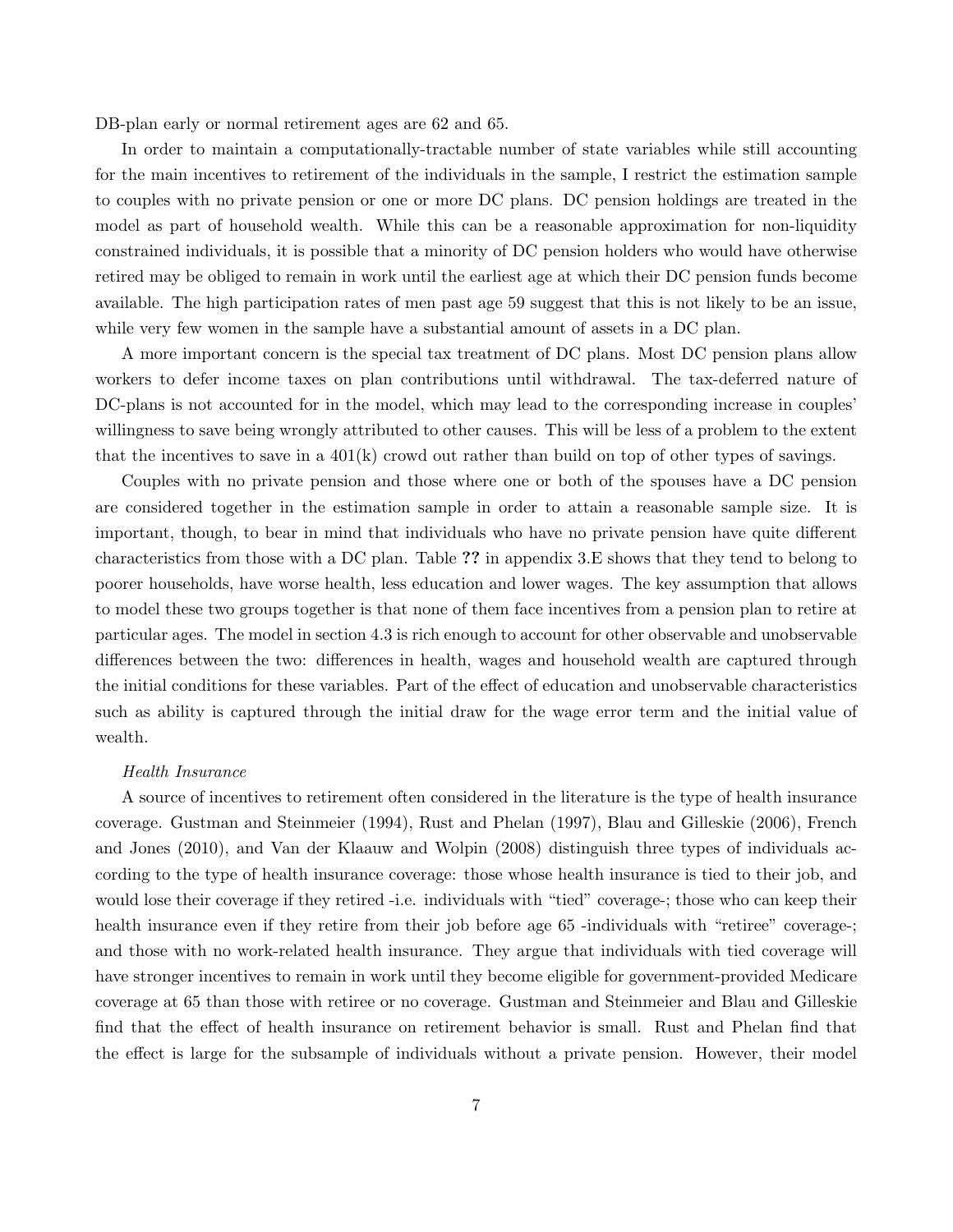ignores the role of savings as insurance against medical shocks, and is thus likely to overestimate the importance of health insurance. Finally, French and Jones estimate a dynamic model with savings and participation decisions using the HRS data and find that individuals whose health insurance is tied to the job leave the labor force on average half a year later than workers with retiree coverage.

None of these studies models explicitly the relationship between health insurance and pension type. However, it can be seen from table ?? that there is a correlation between the two: individuals with no pension are the most likely to have no health insurance; individuals with a DB pension plan are the most likely to have retiree coverage; and individuals with DC pension plans are the most likely to have tied coverage. In their paper, French and Jones acknowledge this correlation, but do not control separately for health insurance and pension type. Instead, given that people with retiree coverage are the most likely to have a DB plan, French and Jones assign to them the sharpest drops in pension accrual after age 59. In this way, they compound the effect of health insurance and pension type, and thus it is not clear what part of the later retirements of people with tied coverage is due to the type of health insurance, and what part is due to them being more likely to have a DC pension (which offers no incentives for early retirement, unlike the usual DB plan).

In the absence of a model that explicitly accounts for pension type, I choose not to control for health insurance type either. I therefore ignore any incentives that individuals with tied coverage may have to remain in work for longer than the rest. The estimate of French and Jones that those with retiree coverage and a DB pension retire half a year earlier than those with tied coverage and a DC pension is likely to be an upper bound on the effect of health insurance for individuals in my estimation sample, given that I drop all observations with a DB pension plan.

#### 4.2.2 Incentives to retirement from the couple's perspective

A growing share of the retirement literature characterizes retirement as a decision concerning the couple, rather than the individual (Gustman and Steinmeier(2004), Blau and Gilleskie (2004), Coile (2004a, 2004b), Michaud (2003), Michaud and Vermeulen (2004)). This follows the observation that a significant share of spouses retire within less than one year of each other, independently of the age difference between them. Evidence of this phenomenon, known as joint retirement, has been found in surveys dealing with couples from several generations and countries, such as the New Beneficiary Survey (Hurd (1990a)), the National Longitudinal Survey of Mature Women (Gustman and Steinmeier (2000)), the Retirement History Study (Blau (1998)), the Health and Retirement Study (Michaud (2003)), and the English Longitudinal Study of Ageing (Banks, Blundell and Casanova (2007)).

Figure 7 shows the distribution of differences in retirement dates<sup>6</sup> for HRS couples whose members have retired by the year 2006. The sample used to draw each graph is selected according to the age

 $6$ The difference in retirement dates is defined as the husband's retirement date minus the wife's retirement date. Hence positive values indicate that the husband retired at a later calendar date than the wife.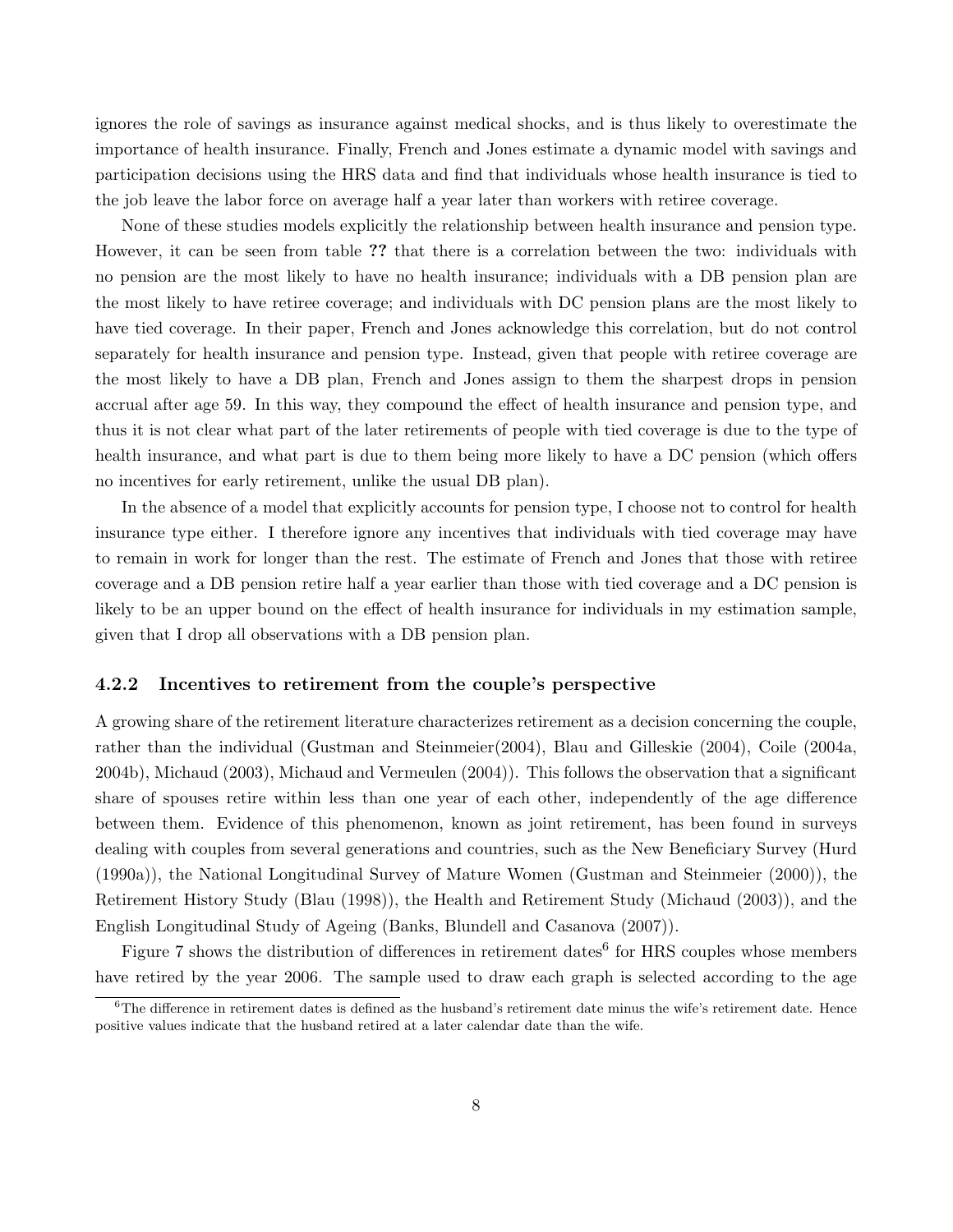difference between spouses.<sup>7</sup> The first graph shows the distribution of retirement date differences for couples where the husband is at least one year younger than the wife; the second graph shows couples where the husband is the same age as the wife; and so on. In all of the 6 graphs, the highest frequency corresponds to a retirement date difference of zero, that is, to spouses retiring on the same calendar year.

There are two main channels that link spouses' retirement decisions.<sup>8</sup> The first one operates through the household budget constraint, and the second one comes directly from the preferences. The fact that spouses share resources through the household budget constraint can sometimes increase but also decrease the distance between their retirements. Consider, for instance, a couple of the same age where the husband intends to retire at age 65 and the wife intends to retire at age 62. A negative shock to the husband's wage the year his wife becomes 62 may lead her to keep working for one more year in order to compensate the decrease in total household income. This would result in both spouses retiring closer together. For a similar couple, the wife's retirement at 62, with the corresponding replacement of her wage by a (in almost every case) lower pension, would have an income effect on the husband, who may decide to work for one more year -hence increasing the distance between their retirement dates.

The Social Security rules offer some further cross-spouse incentives that also operate through the budget constraint. The Social Security spousal benefit establishes that the spouse with lower lifetime earnings -usually the wife- is entitled to the highest between her own pension and (up to) one half of her husband's full pension once both of them are retired. This increases the incentives to retirement for men whose wife qualifies for the benefit, as they will be replacing their wage with a pension that can be up to 50% higher than it would have been in the absence of the benefit. Since most wives with low accumulated earnings -and therefore a small amount of work experience- usually retire much earlier than their husband, the spousal benefit is likely to be one of the channels leading spouses to retire close to each other.

The second channel linking retirement decisions operates through the spouses' preferences: it is possible that husband and wife enjoy spending time together, which would mean that each one of them derives utility from sharing their retirement with their partner.

This chapter attempts to estimate the effect of leisure complementarities after appropriately controlling for the effects of financial incentives and uncertainty. The chapter bridges the gap between two strands of the couples' retirement literature: the one that focuses on accurately modeling the budget

<sup>7</sup>Age difference is defined as age of the husband minus age of the wife.

<sup>8</sup>A third potential cause of joint retirement that has been proposed in the literature is a correlation in spouses' unobserved taste for leisure. This correlation would increase the number of joint retirements in couples where husband and wife are the same age. In those cases, sharing a preference for early retirement would likely lead both husband and wife to stop working as soon as the option becomes financially viable -usually when qualifying for Social Security benefits at age 62. However, the effect of this correlation would not necessarily increase joint retirements of couples of different ages. If the husband is, say, 5 years older than the wife, and both of them want to retire as soon as it becomes financially affordable, the fact that he is eligible for Social Security benefits 5 years before his wife would likely lead to him retiring earlier than her. While it is unlikely that varying unobserved tastes for leisure play a large role in determining joint retirement, they likely remain a determinant of individual retirement timing.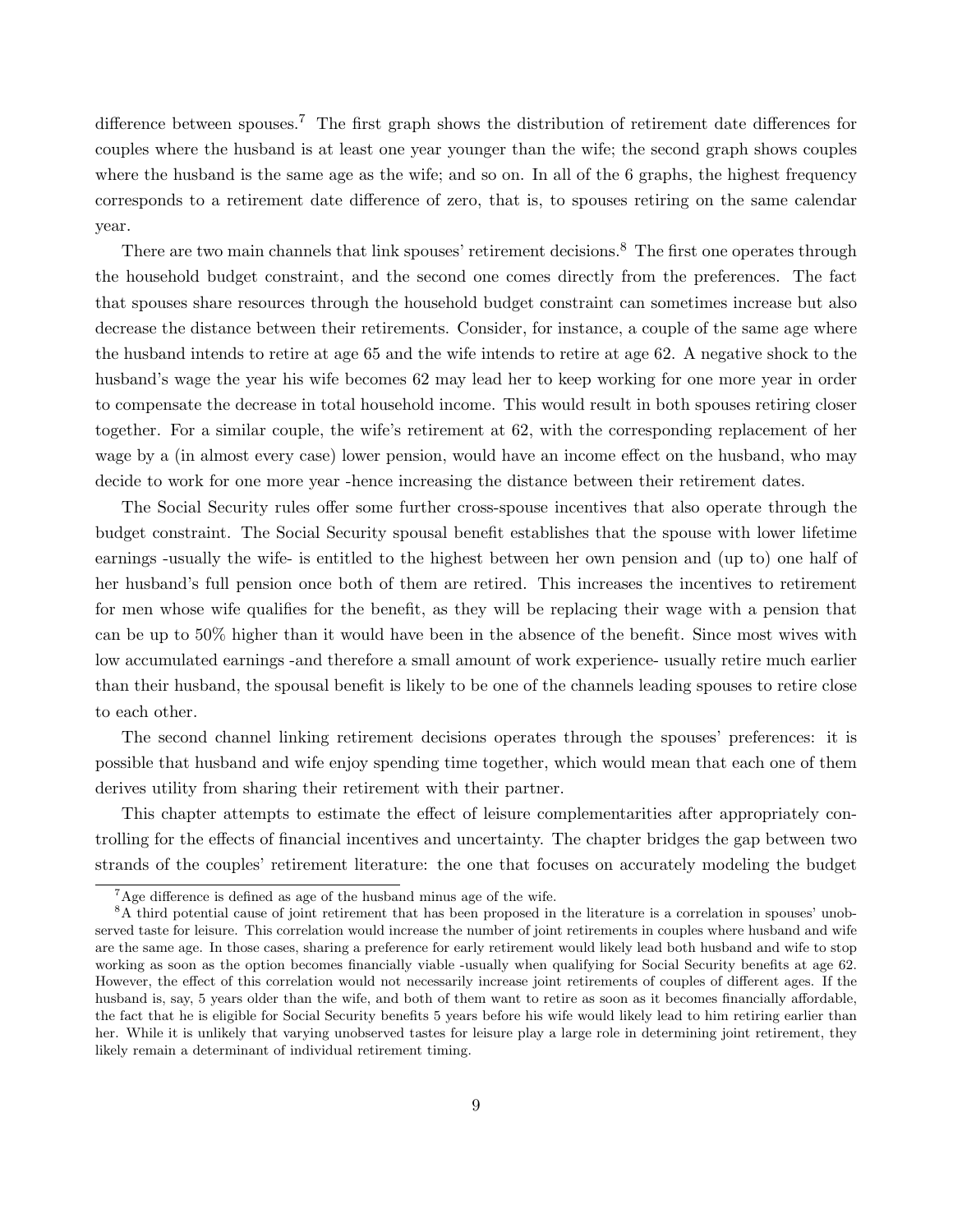constraint and stochastic processes (Blau and Gilleskie (2006), Van der Klaauw and Wolpin (2008)) and the one that underlines the role of complementarities in leisure (Gustman and Steinmeier (2004), Maestas (2001)). The empirical results allow to compare the relative role of incentives that operate mainly through the budget constraint versus leisure complementarities as determinants of the large number of joint retirement observed in the data.

# 4.3 Theoretical Model

This section describes a dynamic stochastic model of labor supply and saving choices of households close to retirement age. Each household consists of two spouses ("husband" and "wife") with their own preferences. The model captures the sequential nature of the decision-making process, with households adjusting their behavior in every period as the uncertainty regarding spouses' wages, survival and medical expenditures unfolds.

At each discrete period t, given initial assets and husband and wife's wages and average lifetime earnings<sup>9</sup> , households choose optimal consumption and spouses' participation status in order to maximize the expected discounted value of remaining lifetime utility.

Retirement status is defined as a function of the participation decision: a spouse who chooses not to participate in a period when he is above the social security early retirement age (ERA) is referred to as "retired". Retirement is not an absorbing state, as retired individuals can go back to work in any future period. Spouses' decisions to apply for social security benefits are not modeled separately from the participation decision. Individuals are assumed to start receiving social security pension benefits the first period in which they choose not to work after ERA. Benefit claiming is an absorbing state: social security entitlement is determined the first time individuals claim benefits, and it is not possible for them to accrue more pension in future periods, even if they go back to work.

The agents in the model are married couples who stay married until one or both spouses die. Decisions of widowed individuals are not explicitly modeled.

#### 4.3.1 Choice Set

At each discrete period  $t$ , households make both discrete choices -both spouses' participation statusand continuous ones -household consumption and savings.

It is useful to formalize the model explicitly separating continuous and discrete choices assuming, without loss of generality, that households make decisions in two steps: first, they make the discrete choices, that is, whether each of the spouses will work full time, part time or not at all. Then, they choose optimal household savings conditional on the discrete alternative.

Both types of choices are described in detail below. For ease of exposition, I will talk about the "husband" or "wife"'s choices when referring to household decisions concerning one of the spouses'

<sup>9</sup>Average lifetime earnings is the main variable used to determine pension entitlement at retirement.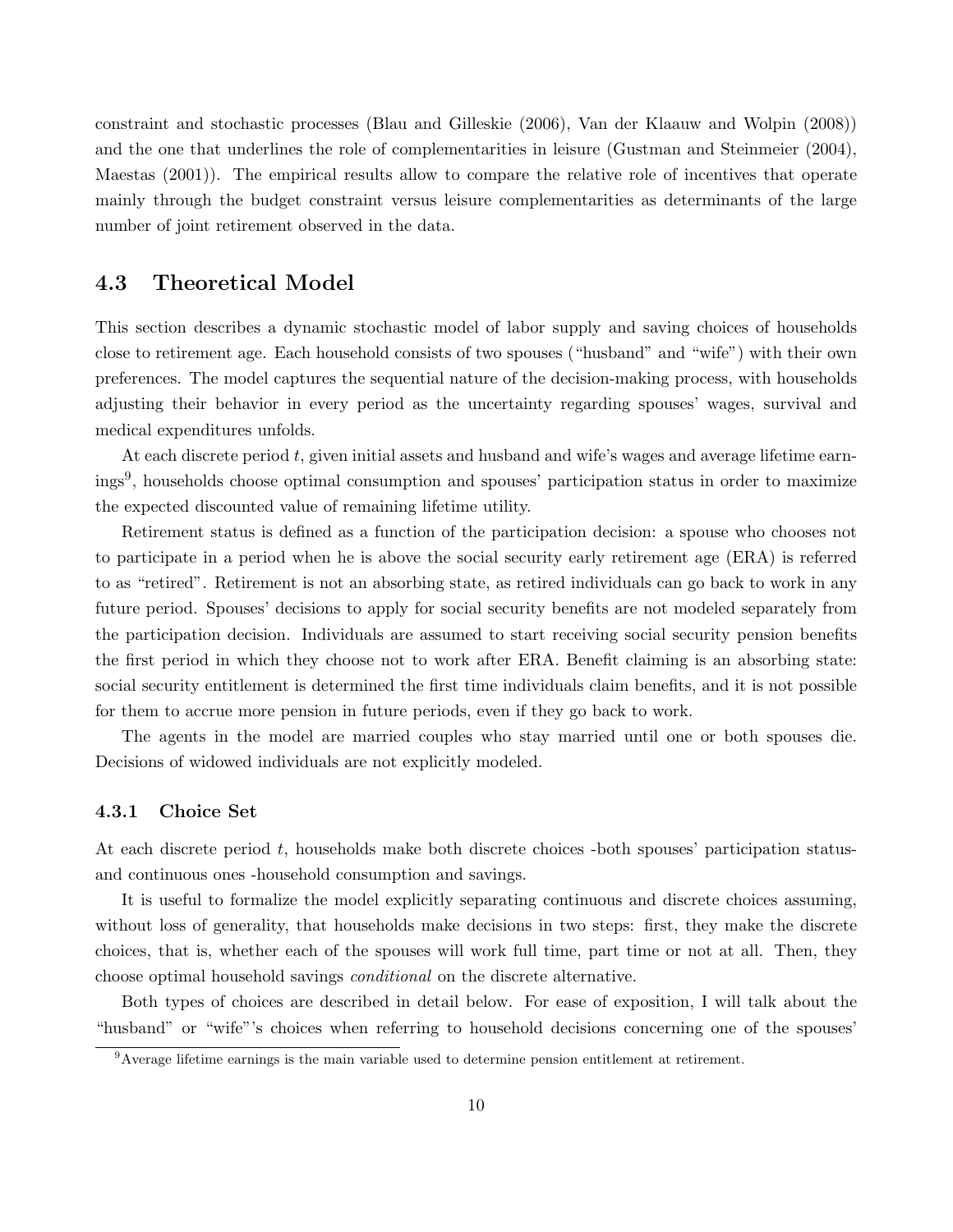variables, such as his or her hours of work. However, all decisions are made by the household, which acts as a sole individual who maximizes a unique welfare function.

#### Discrete choices

The discrete choice variables are each spouse's participation. As mentioned above, non-participation is not an absorbing state, and individuals can always go back to work after periods of inactivity. Therefore, the variables indicating participation status,  $P_t^i$ , can take on the values FT, PT or R in all periods:

> $\sqrt{ }$  $\int$  $\mathcal{L}$  $P_t^j = FT$  if spouse j works full time in period t  $P_t^j = PT$  if spouse j works part time in period t  $P_t^j = R$  if spouse j does not work in period t

where the superscript  $j = m, f$  identifies the spouse, m being the husband or "male", and f being the wife or "female".

 $\mathcal{D}^j$  is the set of discrete alternatives available to spouse j each period. It is defined as:

$$
\mathcal{D}^j = \{PT, FT, R\}, \qquad \text{for } j = m, f,
$$

The set of 9 discrete alternatives available to the household each period is  $\mathcal{D} = \mathcal{D}^m \times \mathcal{D}^f$ . Elements of D are of the type  $d = (d^m, d^f)$ , where  $d^m$  refers to the husband's participation status, and  $d^f$  to the wife's. For example,  $d_t = (PT, R)$  indicates that the husband works part time and the wife does not work in period t.

Continuous choices

In each period t, households optimally choose savings,  $s_t$ , conditional on the discrete action  $d_t$ .

 $\mathcal{C}_t$  is the choice set for the continuous control conditional on the discrete alternative  $d_t$  and the state spaces  $z_t$  and  $\varepsilon_t$  (described in section 4.3.2 below):

$$
s_t \in \mathcal{C}_t(z_t, \varepsilon_t; d_t) \subset R_+
$$

#### 4.3.2 State Space

The state space in period  $t$  consists of variables that are observed both by the agent and the econometrician, and variables that are observed by the agent, but not by the econometrician. The vector of observed state variables is the following:

$$
z_t = \{A_t, E_t^m, E_t^f, w_t^m, w_t^f, B_{t-1}^m, B_{t-1}^f, age_t^m, age_t^f\},\
$$

where  $A_t$  are household assets at the beginning of period t,  $E_t^j$  $t_i^j$  is a measure of spouse j's lifetime accumulated earnings,  $w_t^j$  $t$ <sup>*i*</sup> is spouse *j*'s hourly wage,  $B_t^j$  $t_{t-1}$  an indicator of whether spouse j has started claiming benefits before period t and  $age_t^j$  $t_i$  is spouse j's age in years.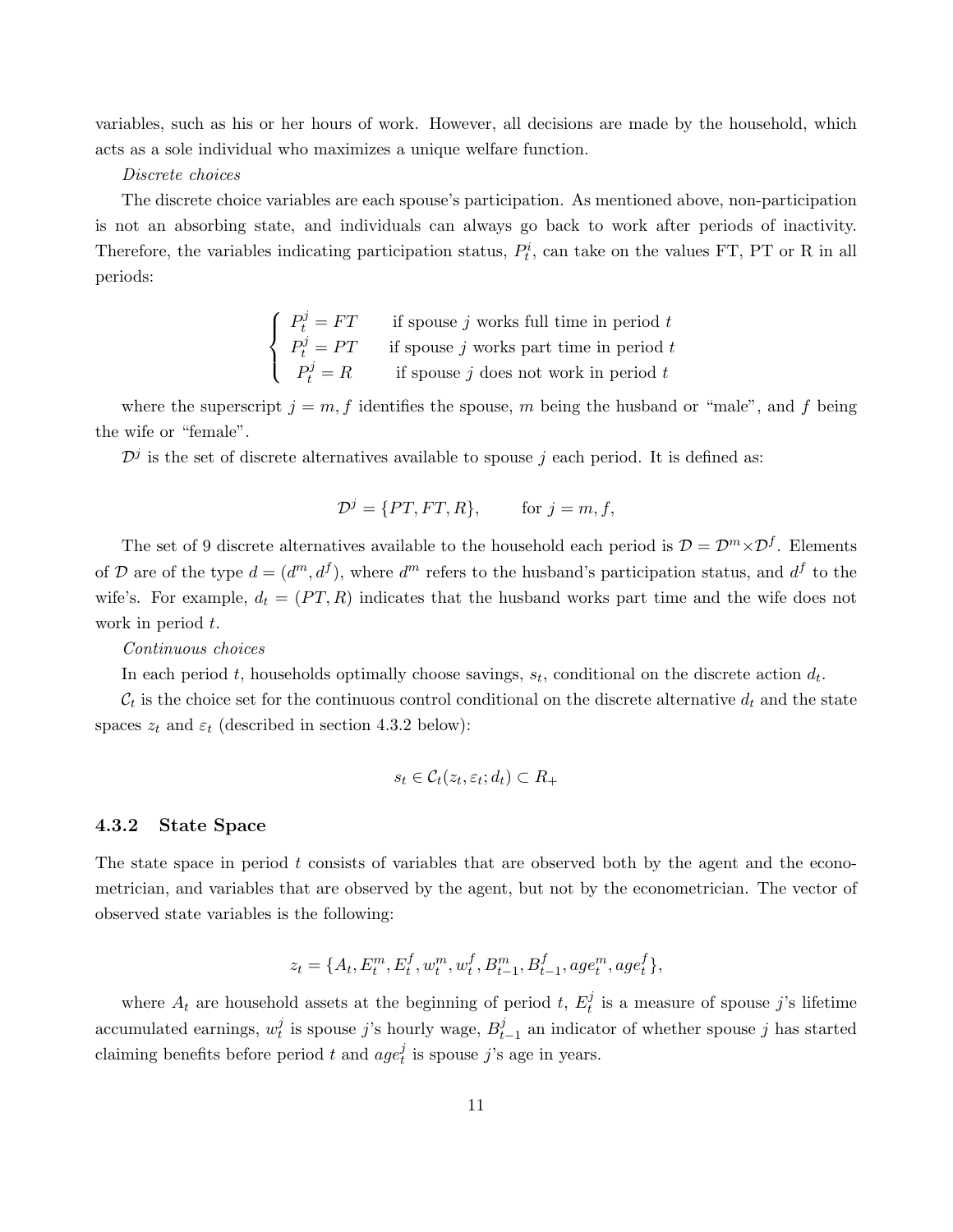The unobserved state variables are a vector of utility shocks associated to the discrete alternative chosen by the household:

$$
\varepsilon_t = \{\varepsilon_t(d_t)|d_t \in \mathcal{D}\},\
$$

where  $\varepsilon_t(d_t)$  affects the utility derived from alternative d at time t. The value of the vector  $\varepsilon_t$  is known by the agent when making decisions in period t.

#### 4.3.3 Preferences

Household utility in period t is defined as the weighted sum of each spouse's utility plus an unobserved component,  $\varepsilon_t(d_t)$ , associated to the discrete choice and assumed known by the household:

$$
U(d_t, s_t, z_t, \varepsilon_t, \theta_1) = \phi \ u^m(c_t, l_t^m) + (1 - \phi) u^f(c_t, l_t^f) + \varepsilon_t(d_t), \tag{4.3.1}
$$

where  $\phi$  represents some household sharing rule assumed constant in time and  $\theta_1$  is the vector of preference parameters.

Within-period utility for each spouse,  $u^j$ , is assumed non-decreasing and twice differentiable in consumption,  $c_t$ , and own leisure,  $l_t^j$  $\mu$ . In the empirical part of the chapter, the function  $u^j$  is assumed to take the following form:

$$
u^{j}\left(c_{t},l_{t}^{j};z_{t},\theta_{1}\right)=\frac{1}{1-\rho}\left(c_{t}(d_{t})^{\alpha_{1}^{j}}l_{t}^{j}(d_{t})^{(1-\alpha_{1}^{j})}\right)^{(1-\rho)},
$$

where  $\rho$  is the coefficient of relative risk aversion and  $\alpha_1^j$  $\frac{1}{1}$  determines the share of consumption in spouse  $i$ 's utility function.

Individual leisure,  $l_t^j$  $t^j$ , is given by:

$$
l_t^j = L - h^j(d_t^j) + \alpha_2 I\{d_t^j = R, d_t^k = R\}, \quad \text{for } j \neq k,
$$

where L is the leisure endowment and  $h^j$  the number of work hours associated to participation status  $d^j_t$ <sup>f</sup> (see section 4.5.1). The indicator function multiplying the coefficient  $\alpha_2$  is equal to 1 when both spouses are out of work. This term is intended to capture the type of leisure complementarities found by Coile (2004a) and Banks et al. (2010), whereby spouses enjoy their retirement more when their partner is retired too. A positive (negative)  $\alpha_2$  will provide evidence of complementarity (substitutability) in spouses' leisure.

#### 4.3.4 Budget Constraint

Households receive income from different sources: asset income,  $rA_t$ ; husband's labor income,  $w_t^mh_t^m$ ; wife's labor income,  $w_t^f h_t^f$  $_t^f$ ; husband and wife's social security benefits,  $s s b_t^m$  and  $s s b_t^f$ ; and government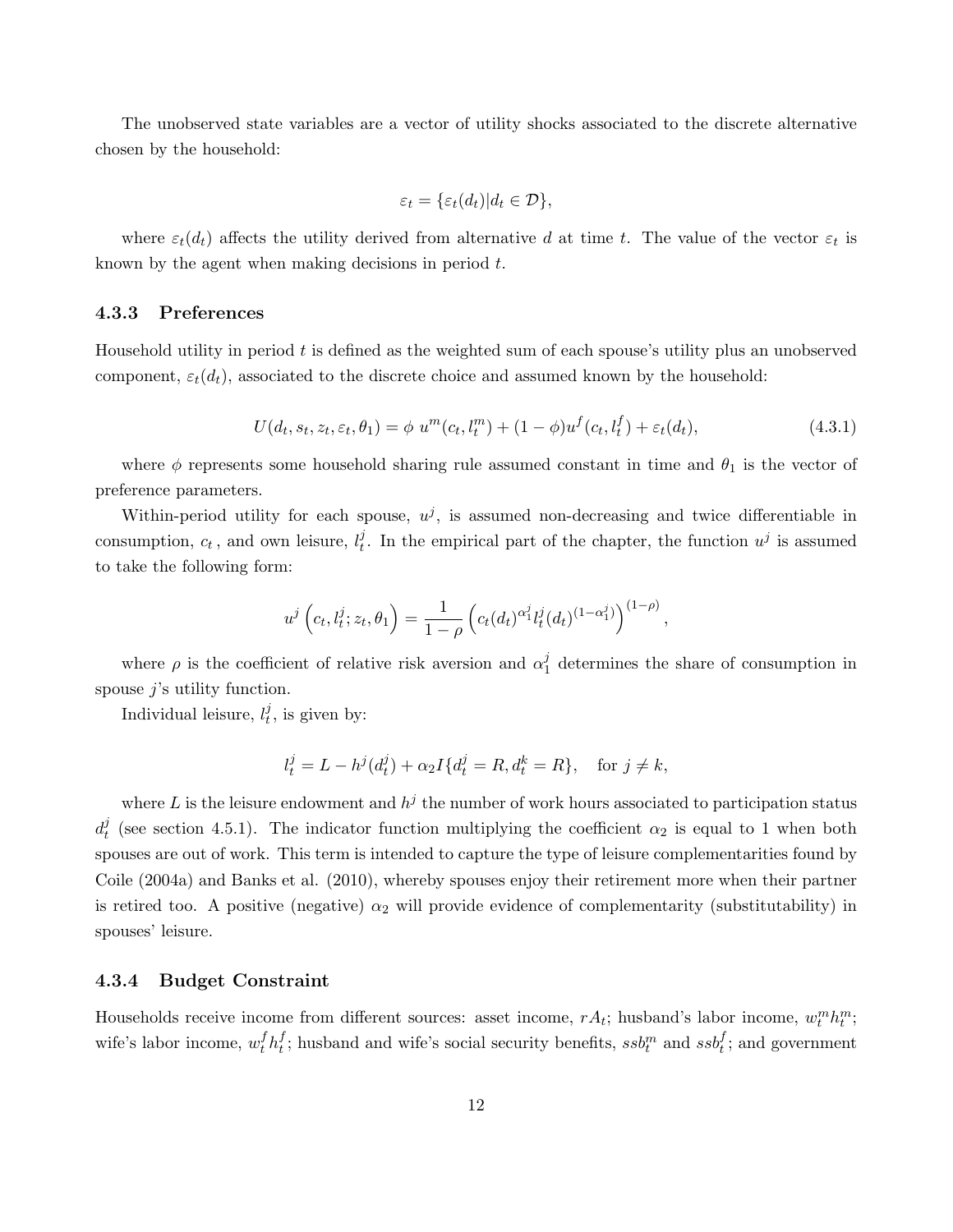transfers  $T_t$ . Post-tax resources are allocated between household consumption,  $c_t$ , and savings,  $s_t$ . The budget constraint can be written as:

$$
c_t + s_t = A_t + Y(rA_t, w_t^m h_t^m, w_t^f h_t^f, \tau) + B_t^m \times s s b_t^m + B_t^w \times s s b_t^f + T_t,
$$
\n(4.3.2)

where Y is the level of post-tax income, r is the interest rate,  $\tau$  is the tax structure,  $w_t$  denotes the hourly wage rate (described in section 4.3.5),  $s s b_t$  denotes Social Security benefits (described in section 4.3.7), and  $T_t$  are government transfers (described below).

Next period's assets are determined by subtracting out-of-pocket medical,  $hc_t$ , from household assets. Hence the asset accumulation equation is:

$$
A_{t+1} = s_t - hc_t, \t\t(4.3.3)
$$

Households cannot borrow against future labor of Social Security income. This is reflected in the following borrowing constraint:

 $s_t > 0$ 

The borrowing constraint implies that the household net worth at the beginning of a period can be negative if the realization of health costs exceed savings<sup>10</sup>.

Following Hubbard et al. (1995), government transfers are parameterized as:

$$
T_t = \min\left\{c_{\min}, \ \max\{0, \ c_{\min} - (A_t + Y_t + s s b_t^m + s s b_t^f)\}\right\}
$$

Transfer payments guarantee a minimum amount of resources for the household in every period equal to  $c_{\text{min}}$ . The transfer function captures the penalty on saving behavior that means-tested programmes such as Medicaid, Supplemental Security Income (SSI) or food stamps impose on low-asset households.

#### 4.3.5 Wage Process

The logarithm of the hourly wage for individual i at time t,  $\ln w_{it}$ , <sup>11</sup> is a function of a time-invariant individual component, age, participation status, and a persistent error component  $v_{it}$ :

$$
\ln w_{it} = f_i + W(age_{it}) + \varsigma I\{d_{it} = PT\} + v_{it},\tag{4.3.4}
$$

 $10$ French and Jones (2010) argue this is a reasonable assumption in view of the number of HRS households who report medical expense debt.

<sup>&</sup>lt;sup>11</sup>Separate wage processes are estimated for men and women. To simplify notation, however, I omit the subscript  $j$  in what follows.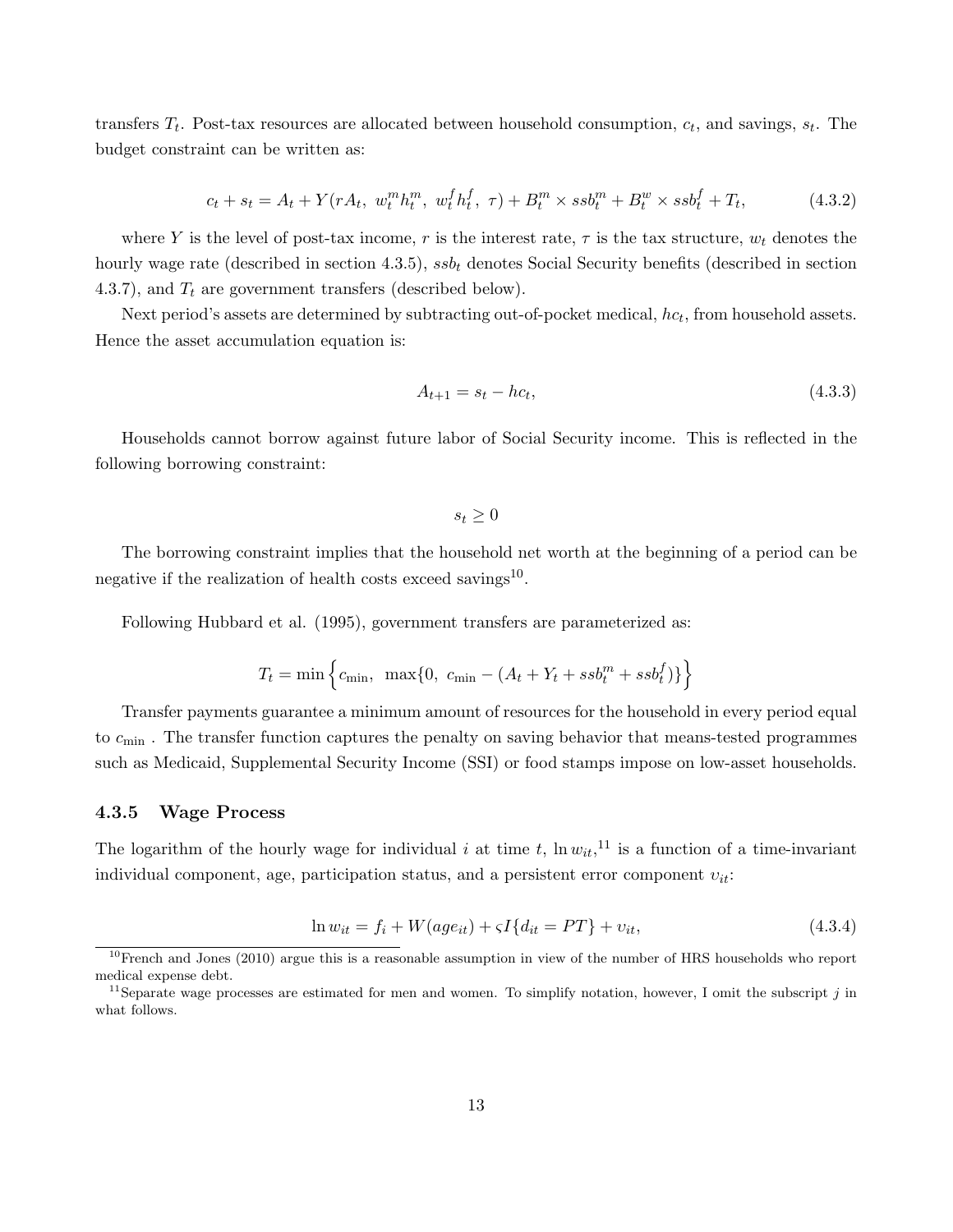where the parameter  $\varsigma$  captures the wage penalty associated to working part time.  $v_{it}$  evolves as a random walk with a drift that depends on the participation status and a normally distributed innovation  $\zeta_{it}$ :

$$
v_{it} = v_{it-1} + \delta_{PT} I \{ d_{it} = PT \} + \delta_R I \{ d_{it} = R \} + \zeta_{it}
$$
  

$$
\zeta_{it} \sim N(0, \sigma_{\zeta}^2)
$$

The parameters  $\delta_{PT}$  and  $\delta_R$  capture the permanent wage depreciation associated to every year spent in semi-retirement (i.e. working part-time) or full retirement.

Involuntary unemployment is not considered, that is, in each period every individual receives a wage offer given by 4.3.4. In this context, shocks to wages can be interpreted as shocks to productivity.

#### 4.3.6 Health Costs

Health costs,  $hc_t$ , are defined as out of pocket costs. The main features characterizing the distribution of health costs are a high probability of very small expenditures and a long right tail. I model the conditional expectation of health costs given spouses' ages as follows:

$$
E(hc_t|age_t^m, age_t^f) = E(hc_t|age_t^m, age_t^f h c_t > 0)P(hc_t > 0|age_t^m, age_t^f),
$$
\n(4.3.5)

The conditional distribution of positive health costs is assumed to be log normal:

$$
\ln hc_t = h(age_t^m, age_t^f) + \psi_t,
$$
  
\n
$$
\psi \sim N(0, \sigma_\psi^2)
$$
\n(4.3.6)

#### 4.3.7 Social Security Benefits

The Social Security system provides disincentives to work past certain ages. The strength of the incentives can be a function of household characteristics -such as as wealth or the relative level of lifetime earnings between husband and wife-, as discussed below.

The level of Social Security benefits,  $s s b_t$ , is determined from a worker's lifetime earnings in several steps.<sup>12</sup> First, annual earnings are indexed to account for changes in the national average wage, and the 35 highest years of earnings are used to compute the average indexed monthly earnings (AIME). Appendix 3.B describes the computation of the variable  $E_t$ , which approximates AIME.

 $12$ This section describes the Social Security rules that were in place in the year 1992. See the Annual Statistical Supplement to the Social Security Bulletin for subsequent years for information on changes to these rules.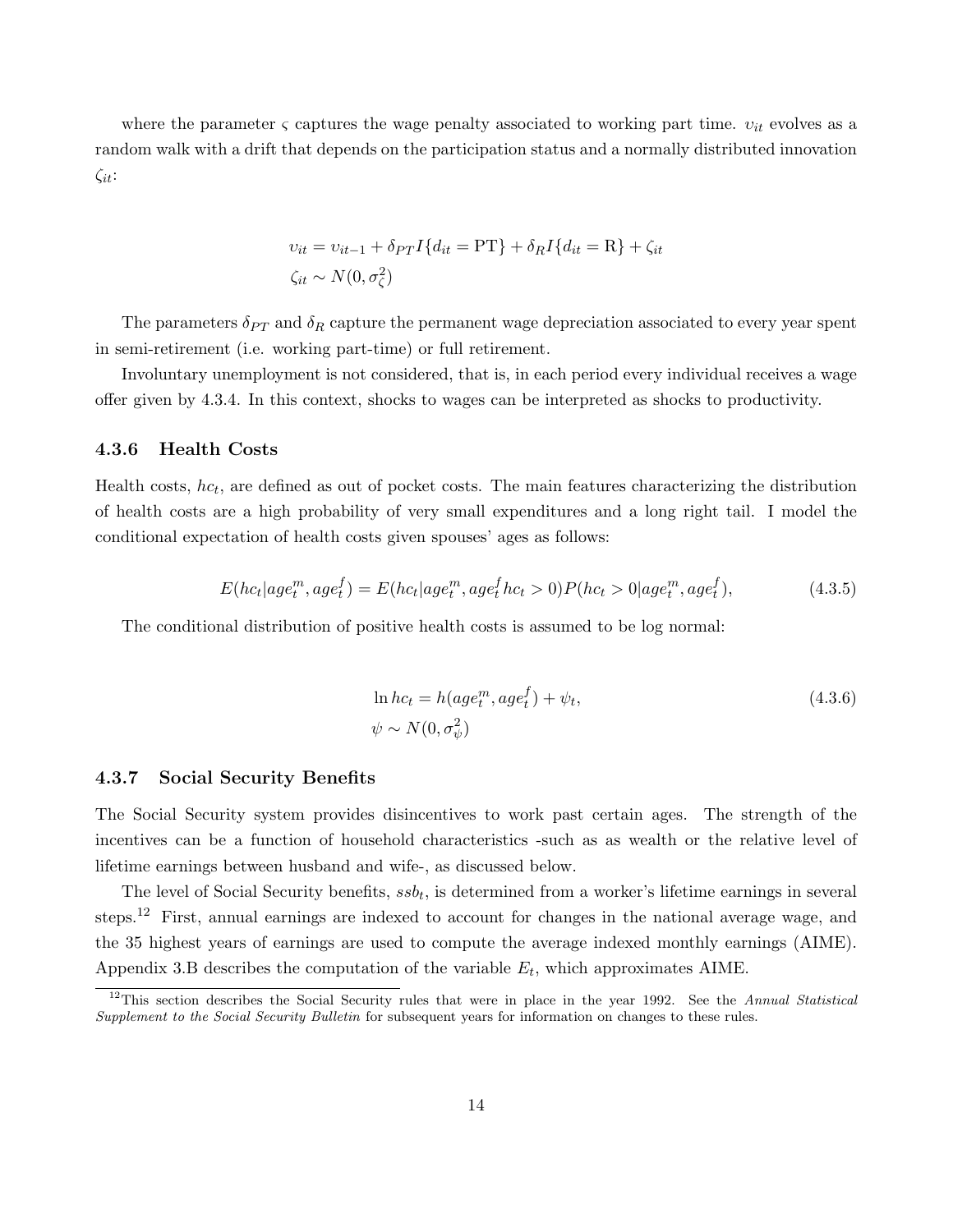Second, a formula is applied to AIME to obtain the primary insurance amount (PIA). This formula is weighed in favor of relatively low earners, so that the replacement rate falls as the level of earnings rises.

Third, the PIA is adjusted according to the worker's age when claiming benefits for the first time. Individuals claiming at age 65 receive the full PIA. For every year between ages 65 and 70 that benefit application is delayed, future benefits rise by the equivalent to 5.5% per year. This rate is less than actuarially fair, and therefore generates an incentive to draw benefits by age 65. For every year before age 65 the individual applies for benefits, these are reduced by 6.7%, which is roughly actuarially fair. Individuals are ineligible to receive a Social Security pension before age 62. This gives individuals with low wealth an incentive to remain in work until that age.

Once a worker has claimed benefits, these will be paid for life. Benefits are adjusted every year for increases in the CPI.

Individuals who claim benefits and keep working are subject to the Social Security earnings test. If the labor income of a beneficiary below age 65 exceeds a threshold level of \$7,440, benefits are taxed at a 50% rate. For beneficiaries aged between 66 and 70 who earn more than \$10,200, benefits are taxed at a 33% rate. For every year of benefits taxed away, future benefits are increased by 6.7% for workers aged between 62 and 65 and by  $4\%$  for those aged from 65 to 70. Again, this is far from actuarially fair, and hence a further disincentive to work beyond age 65.

An important feature of the Social Security program is the structure of dependent benefits. Spouses are entitled to a benefit equal to up to one half of their partner's PIA (reduced if either the worker or the spouse claims benefits before 65) if this is higher than the benefit they would get based on their own record. The spousal benefit only becomes available once the spouse reaches age 62 and the worker has claimed benefits. The majority of spousal benefit beneficiaries are women. The rule may give some men incentives to bring forward their claiming date in order to provide their wife with a pension once she becomes 62, leading to correlations in spouses' retirement decisions. Finally, widows or widowers are entitled to a benefit equal to the deceased spouse's PIA (reduced if either the worker or the deceased spouse claimed benefits before age 65), whenever this is higher than the benefit they would get based on their own record.

The formulae used to approximate Social Security benefits in the model, which take into account the features of the system just outlined, are described in detail in appendix 3.B.

#### 4.3.8 Survival Probabilities

Survival rates are a function of age and sex. In particular, the probability that an individual who is alive in period t survives to period  $t + 1$  is:

$$
s^j_{t+1} = s(age^j,j), \quad j \in \{\text{m,f}\}
$$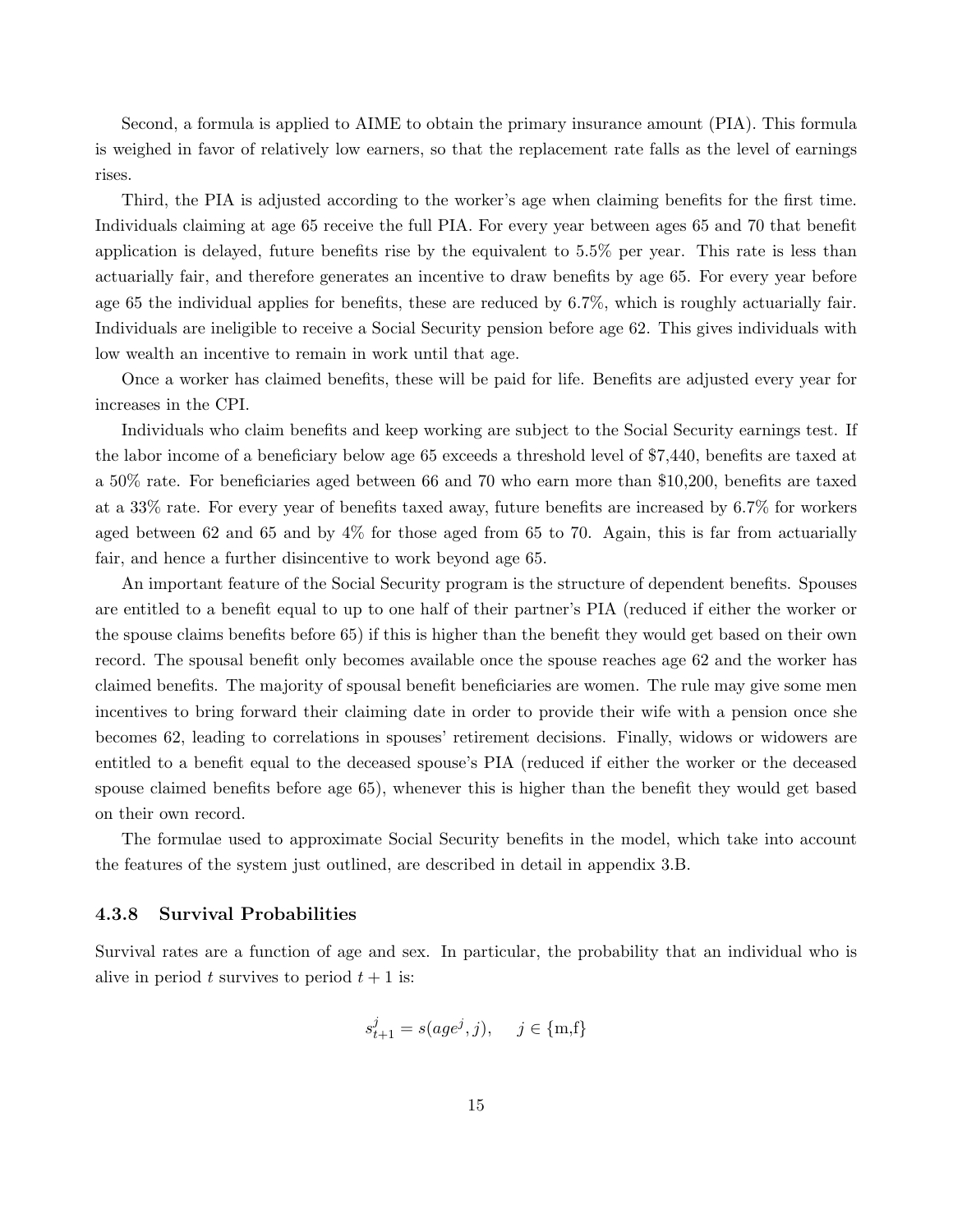#### 4.3.9 Terminal Value Functions and Bequest Function

Upon death of one spouse, the behavior of the surviving partner is not modeled. Their remaining lifetime utility is represented by the terminal value functions  $B^f$  or  $B^m$  -depending on whether the wife or the husband survives:

$$
B^{j}(z_t) = \theta_j \frac{(W_t^{j})^{\alpha_1(1-\rho)}}{(1-\rho)} \qquad j = m, f,
$$

where W is the present discounted value of retirement wealth for the surviving spouse, computed as the sum of assets available upon the death of the spouse plus the present discounted value of the surviving spouse's Social Security benefit, which are equal to the highest between their own benefits and those of the deceased partner:

$$
W_t^j = A_t + PDV_t(max(ssb_t^j, ssb_t^k)) \qquad j, k = m, f, \text{ and } j \neq k
$$

If none of the spouses reaches period  $t$  alive, the household derives utility from assets bequeathed to survivors,  $A_t$ . The bequest function has the following form:

$$
B^{b}(A_{t}) = \theta_{b} \frac{(A_{t} + K)^{\alpha_{1}(1-\rho)}}{(1-\rho)},
$$

where K measures the curvature of the function.  $K = 0$  implies an infinite disutility of leaving non-positive bequests, while for  $K > 0$  the utility of a zero bequest is finite.

### 4.4 Model Solution

The objective of the paper is to use the observed realizations of household choices and states,  $\{d_t, s_t, z_t\}$ , to estimate the vector of unknown parameters  $\theta = (\theta_1, \theta_2, \theta_3)$ , which includes preference parameters,  $\theta_1$ , and the parameters that determine the data generating process for the state variables,  $(\theta_2, \theta_3)$ .

It follows from the description in section 4.3 of the laws of motion for the state variables that households' beliefs about uncertain future states can be represented by a first-order Markov probability density function. There is an extensive literature dealing with the solution and estimation of stochastic Markov programs, but both the theoretical work and subsequent applications focus on discrete decision processes.<sup>13</sup> As the model described in the previous sections features both discrete (participation status) and continuous (savings) decisions, below I show how the solution procedure for discrete Markov processes introduced by Rust (1987, 1988) can be extended to account for the continuous control.

<sup>&</sup>lt;sup>13</sup>see Eckstein and Wolpin (1989), Rust (1994), Miller (1997) and Aguirregabiria and Mira (2010) for surveys on the estimation of dynamic discrete choice models and Rust and Phelan (1997), Hotz and Miller (1993), Keane and Wolpin (1997) and Gilleskie (1998) for applications with discrete choice sets.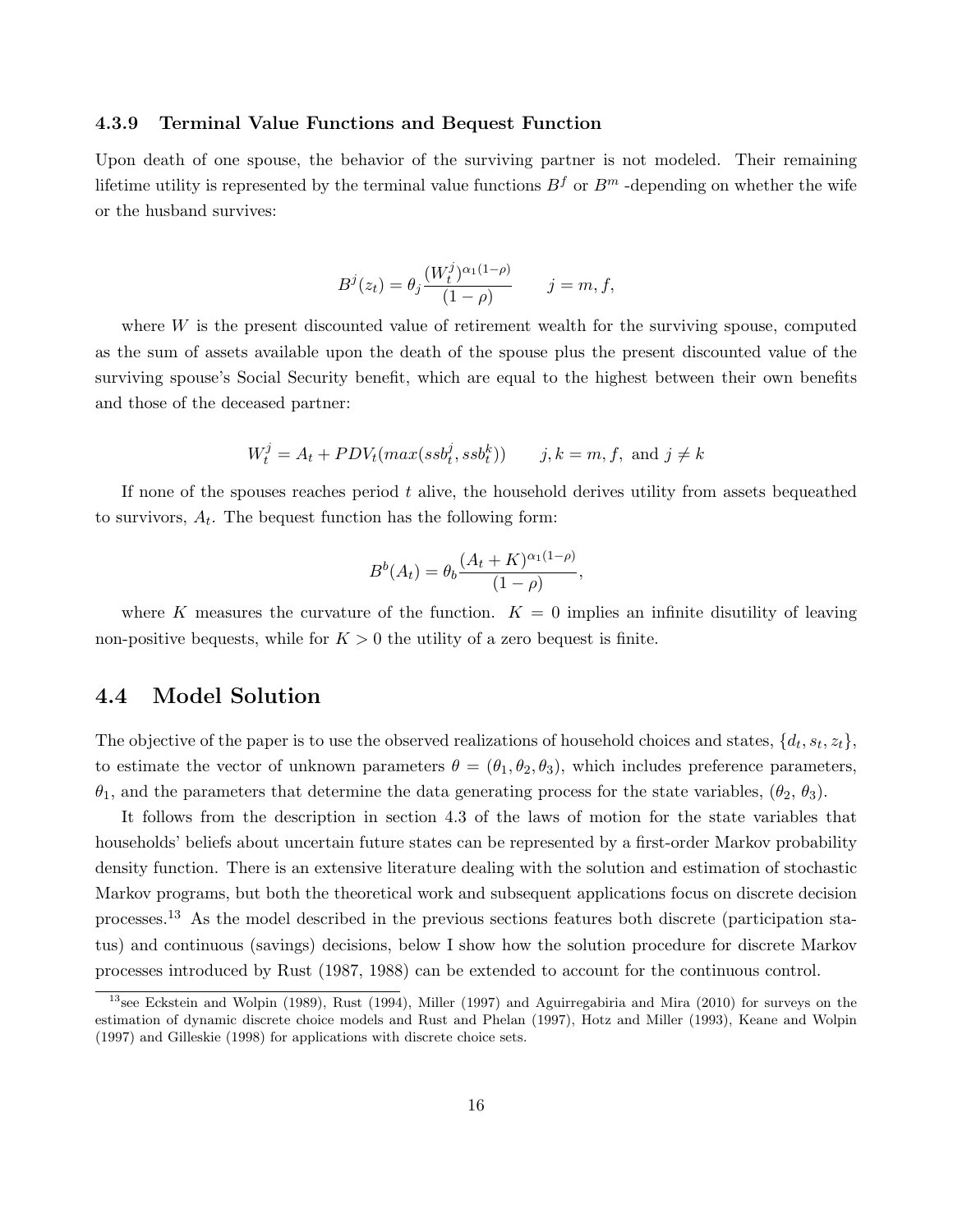#### 4.4.1 Optimization Problem

In order to solve the finite-horizon Markovian decision problem, households choose a sequence of decision rules  $\Pi = {\pi_0, \pi_1, ..., \pi_T}$ , where  $\pi_t(z_t, \varepsilon_t) = (d_t, s_t)$ , to maximize expected discounted utility over the lifetime. The value function is defined  $as^{14}$ :

$$
V_t(z_t, \varepsilon_t, \theta) = \sup_{\Pi} E \left\{ \sum_{j=t}^T \beta^{j-t} \left[ U(d_t, s_t, z_t, \varepsilon_t, \theta_1) \right] \mid z_t, \varepsilon_t, \theta_2, \theta_3 \right\},\tag{4.4.1}
$$

where the expectation is taken with respect to the controlled stochastic process  $\{z_t, \varepsilon_t\}$ , with probability distribution given by:

$$
f(z_{t+1}, \varepsilon_{t+1}|z_t, \varepsilon_t, d_t, s_t, \theta_2, \theta_3) \tag{4.4.2}
$$

Since this is a finite horizon problem, the feasible set of household choices is compact, and the utility function continuous, the value function  $V_t(z_t, \varepsilon_t, \theta_1)$  defined in 4.4.1 always exists and is the unique solution to the Bellman equation given by:

$$
V_t(z_t, \varepsilon_t, \theta) = \max_{d_t, s_t} \left[ U(d_t, s_t, z_t, \varepsilon_t, \theta_1) + \beta E V_{t+1}(z_{t+1}, \varepsilon_{t+1}, d_t, s_t, \theta) \right],
$$
(4.4.3)

where

$$
EV_{t+1}(z_{t+1}, \varepsilon_{t+1}, d_t, s_t, \theta) = \int_y \int_\eta V_{t+1}(y, \eta) f(dy, d\eta | z_t, \varepsilon_t, d_t, s_t, \theta_2, \theta_3)
$$
(4.4.4)

Solving for the optimal controls  $d_t$  and  $s_t$  in 4.4.3 requires solving a highly-dimensional problem. The presence of  $\varepsilon_t$  as a state variable adds 9 dimensions to the state space, and since it enters nonlinearly the function  $EV_{t+1}$ , 9-dimensional integrals need to be solved to integrate it out. The following assumption, which is key in the framework developed by Rust (1988) for the solution and estimation of discrete Markov processes, simplifies the solution of the household problem considerably<sup>15</sup>:

Conditional Independence Assumption (CI): The conditional probability density function for the state variables factors as

$$
f(z_{t+1}, \varepsilon_{t+1}|z_t, \varepsilon_t, d_t, s_t, \theta_2, \theta_3) = q(\varepsilon_{t+1}|z_{t+1}, \theta_2)g(z_{t+1}|z_t, d_t, s_t, \theta_3)
$$

CI implies two restrictions on the serial dependence of observable and unobservable states. First,  $z_{t+1}$  is a sufficient statistic for  $\varepsilon_{t+1}$ , which implies that any statistical dependence between  $\varepsilon_t$  and  $\varepsilon_{t+1}$ is transmitted entirely through the vector of observed states  $z_{t+1}$ . Second, the probability density of  $z_{t+1}$  depends only on  $z_t$  and not on  $\varepsilon_t$ .

 $14$  For ease of exposition, the survival probabilities of both spouses are set equal to 1 in the description of the model solution.

<sup>&</sup>lt;sup>15</sup>The CI assumption has been widely used in the literature. See Rust (1994) and Aguirregabiria and Mira (2010) for a review.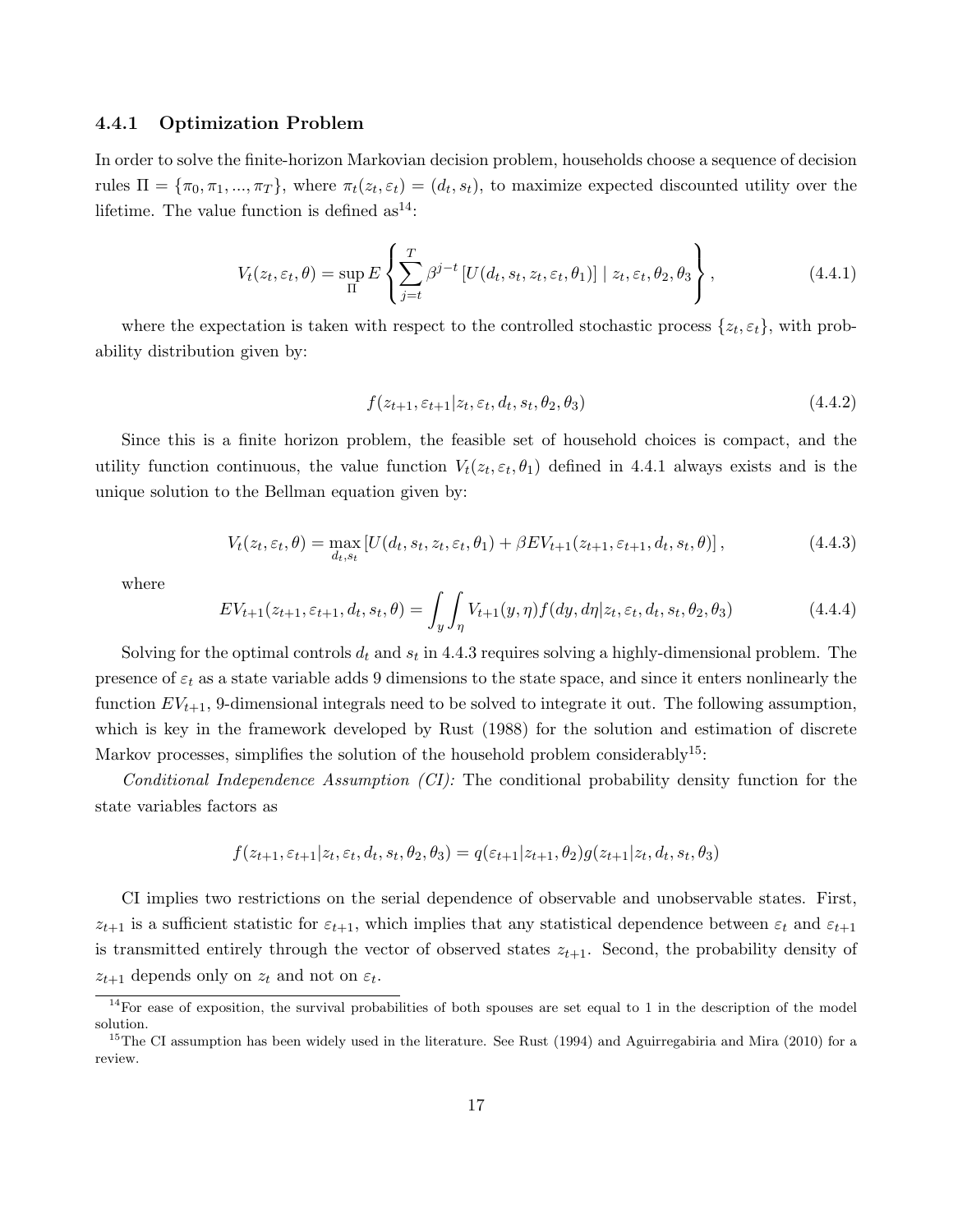Next, I make an assumption on the functional form of the density of  $\varepsilon$ . In particular,  $q(\varepsilon|z, \theta_2)$  is a multivariate extreme value distribution:

$$
q(\varepsilon|z,\theta_2)=\prod_{k\in\mathcal{D}}\exp\{-\varepsilon(k)+\theta_2\}\exp\{-\exp\{-\varepsilon(k)+\theta_2\}\},
$$

where  $\theta_2 = \gamma = 0.577216$  is Euler's constant.

Under the CI assumption and the extreme value distribution assumption, the integral  $EV_{t+1}$  with respect to  $\varepsilon_{t+1}$  has a closed-form solution. This eliminates the need to evaluate the 9-dimensional integrals numerically, and hence renders the problem computationally tractable. In what follows I drop  $\varepsilon_{t+1}$  from the conditioning set for  $EV_{t+1}$  to indicate that it has been integrated out using the functional form restrictions.

Substituting for the specification of the utility function given in 4.3.1 the Bellman equation can be re-written as a two-stage problem:

$$
V_t(z_t, \varepsilon_t, \theta) = \max_{d_t} \left[ \max_{s_t} \left[ u(k, s_t, z_t, \theta_1) + \beta E V_{t+1}(z_{t+1}, k, s_t, \theta) \middle| d_t = k \right] + \varepsilon_t(d_t) \right],\tag{4.4.5}
$$

where  $u(d_t, s_t, z_t, \theta_1) \equiv \phi u^m(c_t, l_t^m) + (1 - \phi)u^f(c_t, l_t^f)$ . Proceeding backwards, the solution for the optimal controls  $d_t$  and  $s_t$  can be computed in two stages: first, optimal savings are computed conditional on each discrete participation choice (inner maximization). Second, the discrete option that yields the highest value given the draw of the unobservable state is chosen by the household (outer maximization).

The solution of the inner maximization yields the vector of choice-specific value functions  $r(z_t, \theta) \equiv$  $\{r(z_t, k, \theta) \mid k \in \mathcal{D}\}\,$ , where  $r(z_t, k, \theta)$  represents the indirect utility function associated to the household participation status k:

$$
r(z_t, k, \theta) = \max_{s_t} \{ [u(k, s_t, z_t, \theta_1) + \beta EV_{t+1}(z_{t+1}, k, s_t, \theta)] \mid d_t = k \}
$$
(4.4.6)

The outer maximization is a random utility model:

$$
\max_{d_t} \{ r(z_t, d_t, \theta) + \varepsilon_t(d_t) \}
$$
\n(4.4.7)

As discussed in Rust (1987), 4.4.7 differs from the static random utility model (McFadden (1973, 1981) through the addition of the term  $EV_{t+1}(z_{t+1}, k, s_t, \theta)$  to the static utility  $u(k, s_t, z_t, \theta_1)$  in the choice-specific value functions (4.4.6). The presence of the continuous control  $s_t$  adds a discrete-choicespecific maximization to Rust's framework.

Under the assumption that  $\varepsilon$  follows an extreme value distribution, the conditional choice probabilities are given by the multinomial logit formula: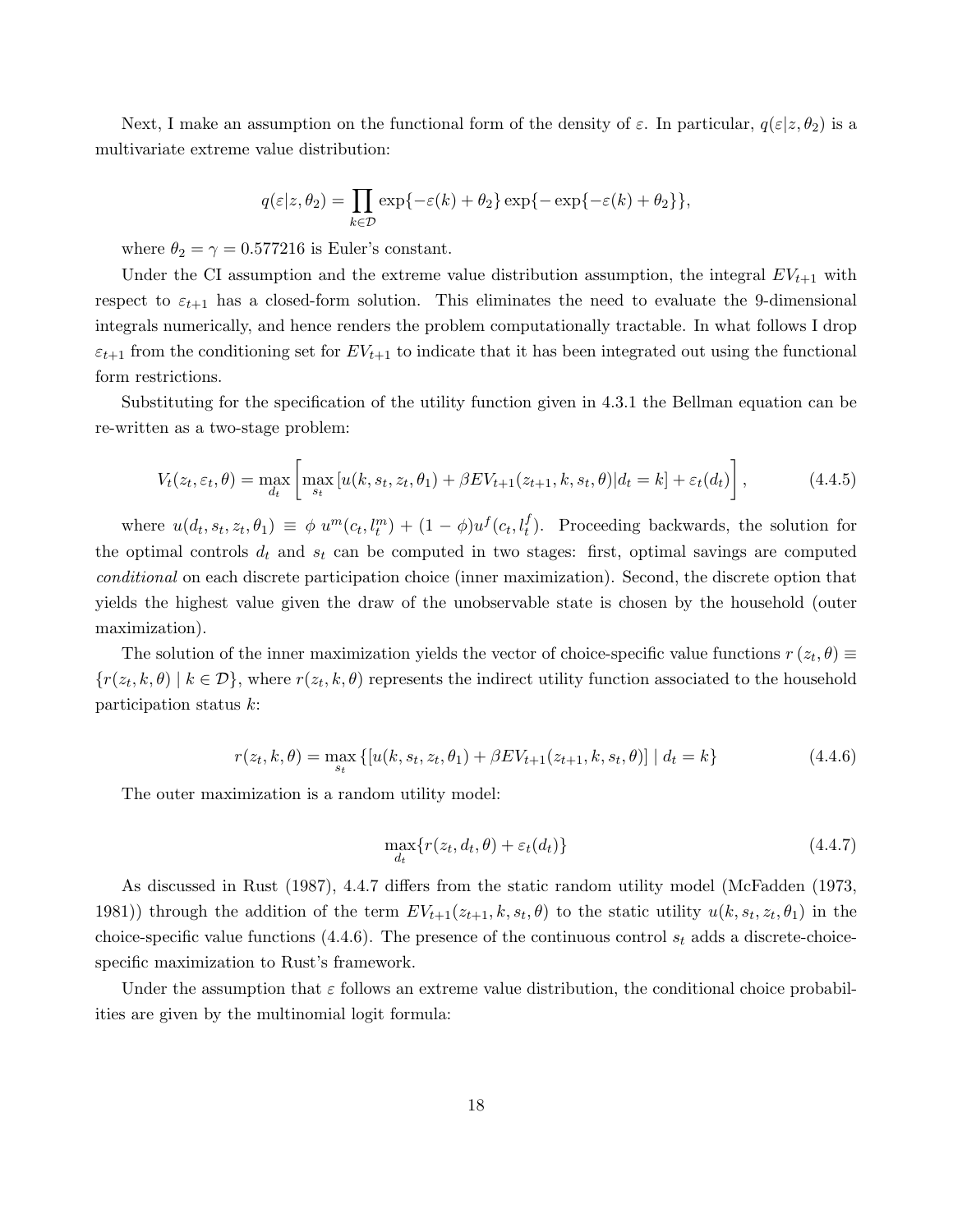$$
P(k|z_t, \theta) = \frac{\exp\{r(z_t, k, \theta)\}}{\sum_{k \in \mathcal{D}} \exp\{r(z_t, k, \theta)\}} \tag{4.4.8}
$$

The parameters of the model are estimated by matching moments based on the choice-specific probabilities in 4.4.8 simulated from the structural model to those observed in the data.

### 4.5 Data and First Stage Results

#### 4.5.1 Data

For the estimation of the model, I use data from the Health and Retirement Study (HRS) for the years 1992 to 2008. The HRS is a longitudinal data set representative of non-institutionalized individuals over the age of 50 and their spouses. It provides extensive information on economic status -including comprehensive measures of wealth, income from work, private pensions, social security and other government transfers-; health; retirement; and demographics.

The HRS survey data can be matched to Social Security Administration (SSA) data for those respondents who gave permission to access their administrative records. I use the restricted SSA administrative data to obtain the measure of accumulated earnings used in the model, which serves to define the amount of social security pension accrued by an individual at every point in time.

The HRS contains information on 11,114 couples. Of those, I drop 1,231 couples who either marry or divorce during the sample period and 640 couples where at least one spouse receives social security disability insurance before age  $62^{16}$ . I also exclude the extremely wealthy from the sample, dropping 102 couples with more than \$1,250,000 in assets (1992 dollars).

The theoretical model presented in section 4.3 covers the main incentives for retirement of couples who do not have defined benefit pensions. For the estimation I use only couples where neither the husband nor the wife have a defined benefit pension. This reduces the sample to 6,243 couples.

When working with couples, rather than individuals, the age difference between the spouses becomes a crucial state variable. This is because couples where the husband is, say, a year older than the wife, solve a different optimization problem -in particular, they face a different intertemporal budget constraint- than couples where the husband is more or less than a year older; younger; or the same age as his wife. In the data I observe couples that are up to 30 years apart in age. In order to have a homogeneous sample, in my analysis I select only those spouses who are at most 10 years apart in age. This leaves a final sample of 5,633 couples and 32,448 couple-year observations. This sample is used to estimate the participation profiles, retirement and joint retirement frequencies, and asset profiles.

Due to computational limitations, I cannot solve and simulate the theoretical model for the whole

 $16$ Modelling the processes of marriage formation, divorce, and disability benefit determination is beyond the scope of this chapter. See Bergstrom (1997) and Weiss (1997) for a survey of the literature on household formation and dissolution and Buchinsky et al. (1999) for a review of the social security disability award process.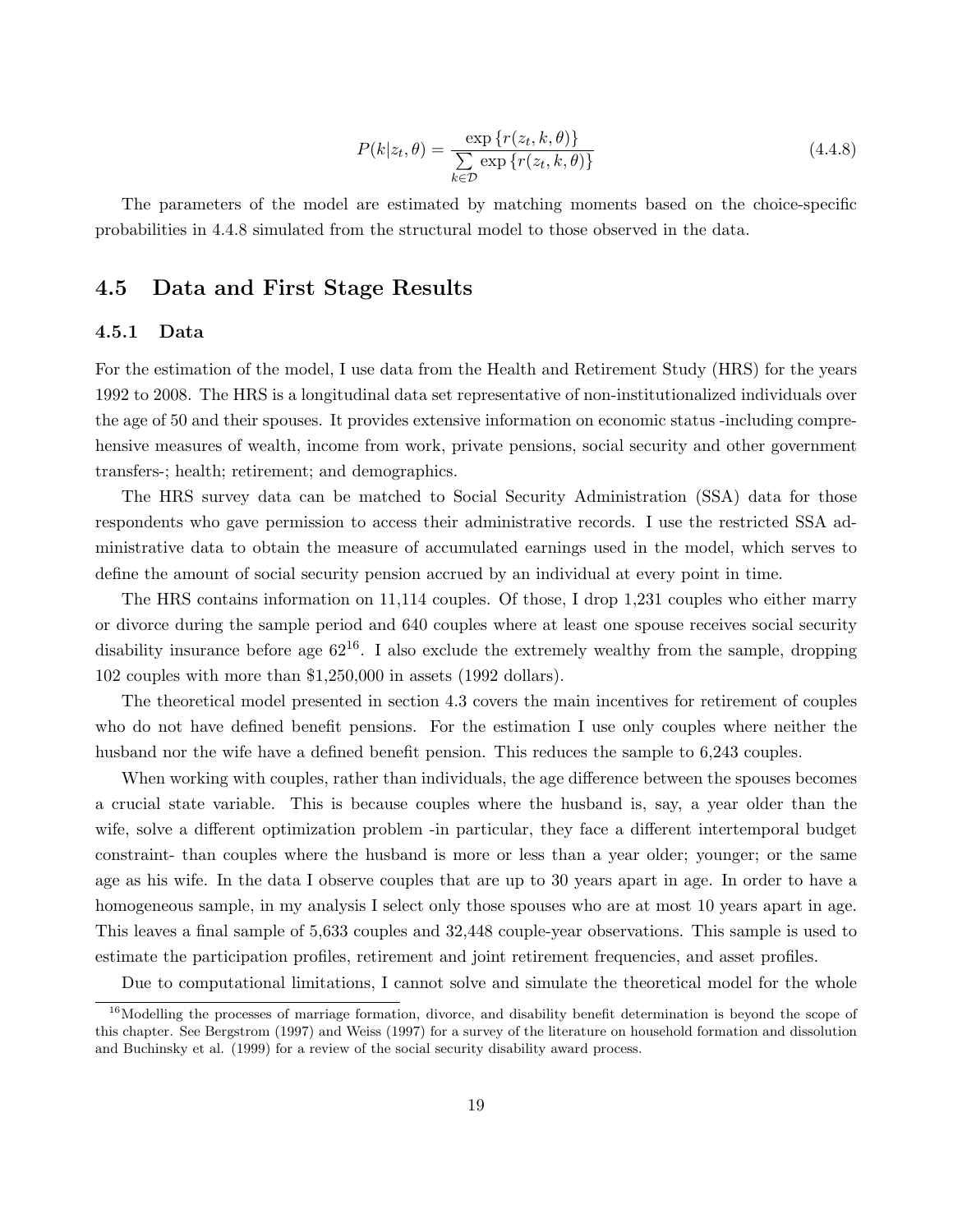distribution of age differences used in the estimation of profiles, i.e. from  $-10$  to  $+10$  years. Hence, for the estimation of the preference parameters I limit the sample to couples husband is from 0 to 5 years older than his wife. There are 3,595 such couples, that is, 64% of couples in my final sample are included within this range of age differences.

Wages are computed as annual earnings divided by hours, and are dropped if wages are less than \$3 per hour or greater than \$100 per hour in 1992 dollars. Individuals are defined as working full time if they work more than 32 hours per week and as working part time if they work between 6 and 32 hours per week. In the solution of the theoretical model, individuals working full time are assigned the median number of weekly work hours for full-time workers, which is 45 hours for men and 40 hours for women. Individuals working part time are assigned the median number of weekly work hours for part-time workers, which is 20 hours for both men and women.

#### 4.5.2 Wage process

The model of retirement presented in section 4.3 allows for individuals to work full-time, part-time and to be out of work at different points during their lifetime. No restriction is imposed on individuals' ability to go back to full-time work after spells of part-time work or full-retirement. This is done in order to accommodate the behavior of a small proportion of individuals who actually go back to work after retirement. However, the data show a considerable amount of persistence in the retirement decision. Most individuals who move into a part-time job never go back to full-time work; and most individuals who stop working never go back to work.

When matching these transitional patterns, I find that in the absence of any cost associated to switching from one work status to another, the model predicts that individuals move in and out of the labor force more often than they actually do in the data. Matching these transitions accurately, however, is crucial in the context of this chapter. In order to determine which couples are retiring jointly we need a clean measure of the retirement timing of each spouse, that is, the first period they are out of the labor force. This measure becomes very inaccurate if the simulated individuals keep switching in and out of the labor force.

In reality there are likely to be costs associated to switching work status. An individual who leaves her full-time job loses all the returns to tenure and firm-specific capital, and is unlikely to receive a comparable wage offer if she decides to go back to full-time work after a period of retirement or semiretirement. I capture these costs in the model by assuming that individuals who work part-time or do not work at all during a period suffer a permanent wage depreciation. The different rates of wage depreciation associated to part-time work and retirement will be estimated directly from the structural model.

Therefore, I proceed as follows to estimate the wage process parameters: first, I follow the procedure outlined in chapter 3 to estimate the wage process of individuals working full-time. For the purposes of this chapter, the estimation is carried out pooling individuals with no pension or a DC pension.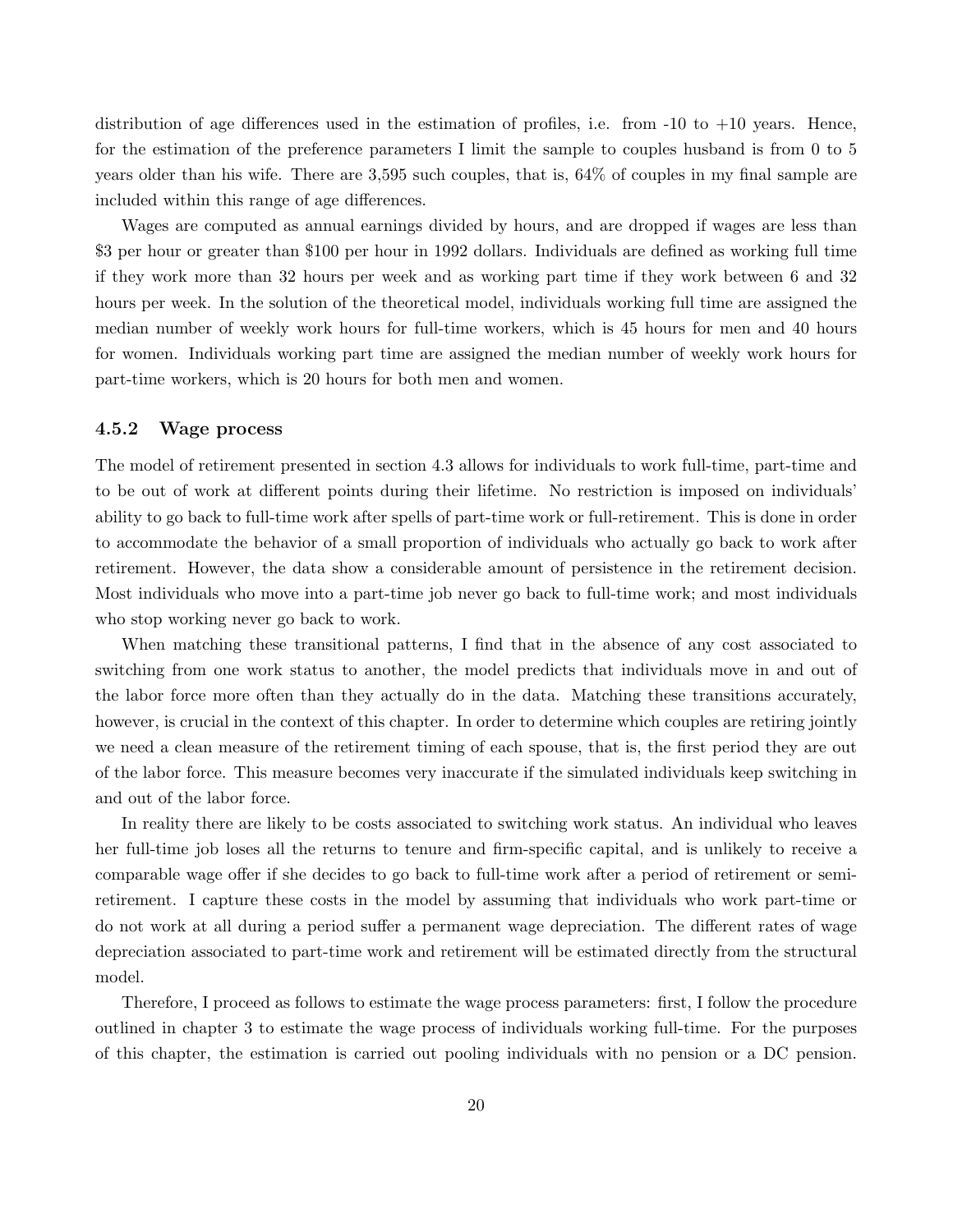Estimates of the selection equation for married men aged 51 to 75 are reported in the first column of table 4.5 in appendix 3.E. Results for women are presented in the second column of the same table.

The estimates of the selection processes are used to generate inverse Mills ratios for each gender. These are included as regressors in the wage equation. Estimates for the wage equation for men and women are reported in columns 1 and 2 of table 4.6 in appendix 3.E, respectively.

The residuals from the wage regressions are used to estimate the variance of the wage shocks. Estimates for men and women are reported in table 4.1 below.

| Men       | Women     |
|-----------|-----------|
| $0.016**$ | $0.005**$ |
| (0.002)   | (0.001)   |

Table 4.1: Standard deviation of persistent component of wages.

Finally, the rates of wage depreciation associated to part-time work and retirement are estimated from the structural model, together with the preference parameters, in section 4.6.

#### 4.5.3 Health Expenditures

The probability that a household has zero health costs in a given year, shown in the first series of figure 4.9, does not show a clear trend with age. This could be a result of mortality bias if households with no health costs are more likely to survive as they age. To check whether this is the case, in the second series of figure 4.9 I plot the probability of zero health costs as a function of the husband's age for households who survive throughout the 9 waves of the panel, and the results remain unchanged. Hence I will assume a constant probability of zero health costs in a given year equal to 2.5%.

The log of household health costs is modeled as a function of the husband's age and indicators that either the husband or wife are eligible for Medicare. I estimate the coefficients of these variables by fixed effects, rather than OLS, for two reasons. First, OLS estimates may be affected by mortality bias if households with low medical expenditures are more likely to survive than those with high medical expenditures. Fixed effects avoids this problem, providing an estimate of how health costs change for the same couples as they age. Second, in my estimation sample I combine observations from the HRS cohort with observations from the Children of the Depression (CODA) cohort, which samples individuals born between 1923 and 1930 and their spouses, and the Aging and Health Dynamics (AHEAD) cohort, which includes individuals born before 1923 and their spouses. Few individuals from the HRS cohort have reached age 80 in 2008. I use the health cost information from the older cohorts to estimate the evolution of these costs at older ages. The different cohorts are likely to differ in many observable and unobservable respects, and the old ones may have lower average medical expenditures than the HRS cohort. The fixed effects estimator controls for cohort effects.

Table 4.7 shows the results of the fixed effects estimation of equation 4.3.6. Household health costs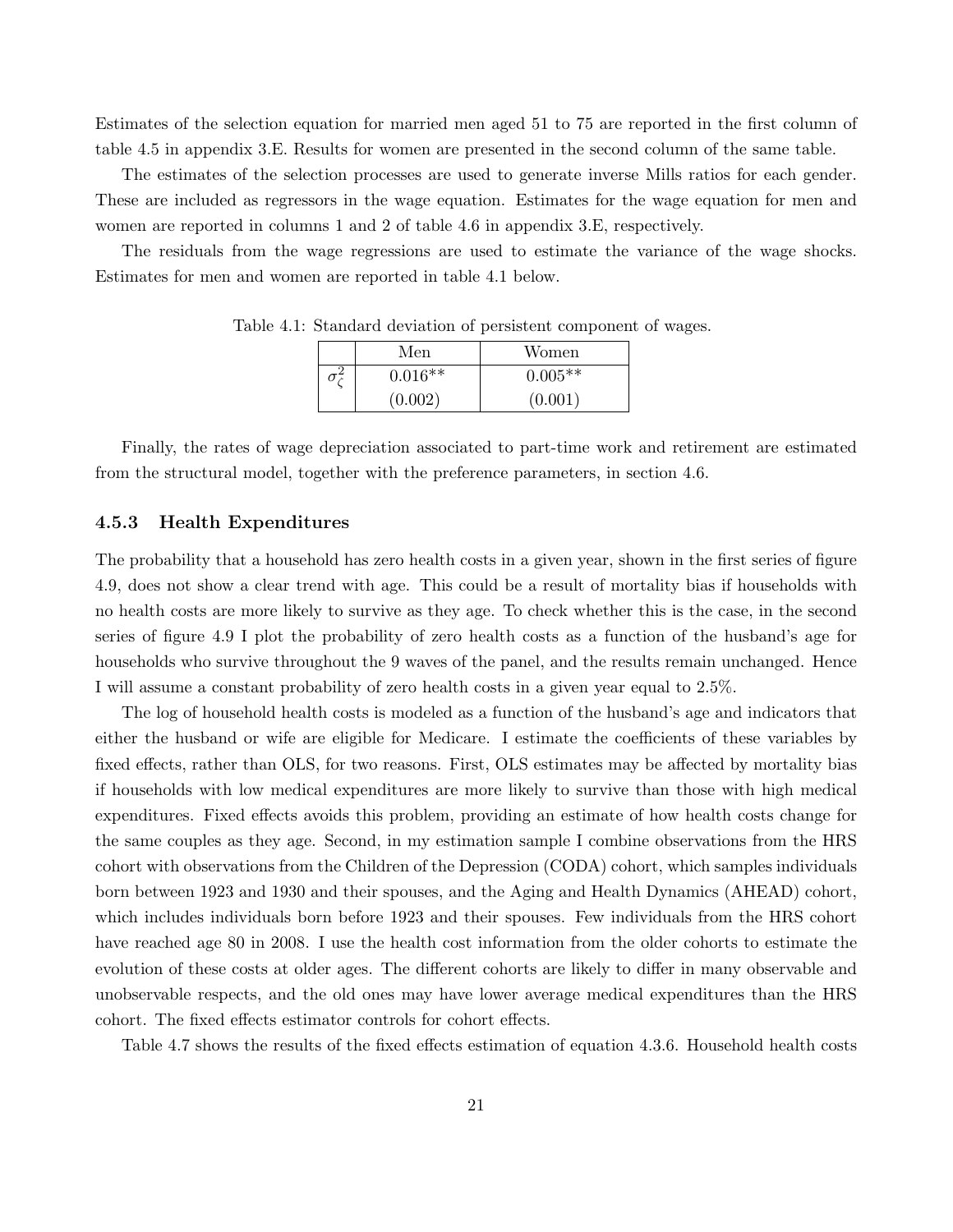increase convexly with husband's age. They are not significantly affected when the husband becomes eligible for Medicare at age 65, and they decrease slightly when the wife becomes eligible for Medicare, although the effect is not statistically significant. Next I compute an estimate of the error term in equation 4.3.6, including the fixed effect, and estimate its variance. The second panel of table 4.7 shows the skewness and kurtosis of the distribution of the error term. A test based on these values fails to reject normality of the residuals. The estimate for the standard deviation of the residuals is 1.1.

As mentioned above, the estimation sample includes individuals from different cohorts. The average fixed effect varies by cohort, as expected in the presence of cohort effects. Average fixed effects are lower the younger the wife is with respect to the husband, and they are higher for HRS households where both spouses have a defined contribution pension or no pension than for those where at least one spouse has a defined benefit pension. When simulating the structural model, I assign to each household the average fixed effect of household in the HRS cohort with the same age difference between spouses and who do not have a defined benefit plan.

#### 4.5.4 Remaining Calibrations of Exogenous Parameters

Gender-specific health transition probabilities, conditional on health status on the previous period, are calibrated to those observed in the data.

I take unconditional survival probabilities from the life table used by the US Social Security Administration<sup>17</sup> for the cohort born between 1930 and 1939 -the HRS sample includes individuals born from 1931 to 1941 and their spouses-. Survival probabilities conditional on health status are obtained applying Bayes' rule, separately for men and women.

$$
prob(survival_t|M_{t-1} = good) = \frac{prob(M_{t-1} = good|survival_t)}{prob(M_{t-1} = good)} \times prob(survival_t),
$$

where all probabilities except for the unconditional survival probability are calibrated from the data.

The means-tested consumption floor provided by transfers is set to \$633 per household, per month. This is the (means-tested) amount of Supplemental Social Security Income that a couple aged 65 or older and on income support would have received in 1992.

# 4.6 Estimation of Preference Parameters

#### 4.6.1 Initial Conditions

To generate the initial conditions I take random draws from the empirical joint distribution of household assets, male and female wage fixed effects and lifetime earnings for couples where the husband is 55 to 60 years old and the wife is 0 to 5 years younger than the husband.

<sup>&</sup>lt;sup>17</sup>"Life Tables for the United States Social Security Area 1900-2100". Social Security Administration. Office of the Chief Actuary. August 2005.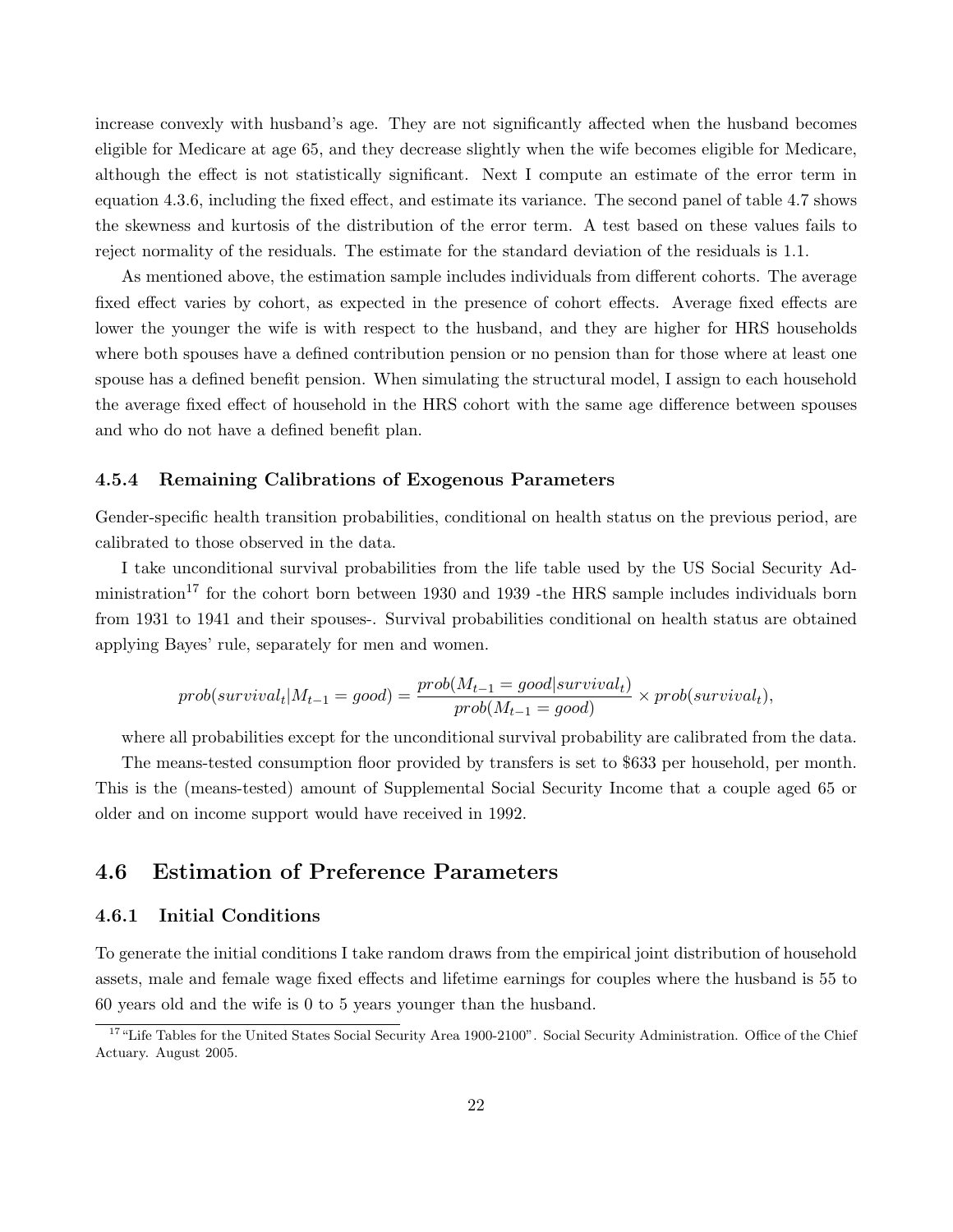#### 4.6.2 Parameter Estimates

I first estimate a version of the model where the parameters measuring the leisure complementarities  $(\alpha_2^m \text{ and } \alpha_2^f)$  $\binom{J}{2}$  are restricted to being equal to 0. Results from this estimation are presented in column 1 of table 4.2. The results indicate that the share of consumption in the husband's utility function,  $\alpha_1^m$ , is considerably larger than in the wife's utility function  $(\alpha_1^f)$  $\binom{J}{1}$ .

Regarding the wage process parameters, the results indicate that husbands' and the wives' wages depreciate by almost 10% and 11%, respectively, per year working part-time. Their wages depreciate by around 20 and 22 percentage points per year spent out of work. These depreciation costs explain why most people who start working part time don't go back into full time work, and most people who stop working don't go back into work. Notice that the depreciation associated with part-time work for elderly individuals need not be as high for younger individuals, as for the former the switch from full-time into part-time work usually implies a move from their career job into a bridge job and semi-retirement.

|                               |                                                   | Specification |               |
|-------------------------------|---------------------------------------------------|---------------|---------------|
| Parameter and definition      |                                                   | 1             | $^{\prime}2)$ |
| $\alpha_1^m$                  | Consumption share, male U function                | 0.5102        | 0.5274        |
|                               |                                                   |               | (0.0061)      |
| $\alpha_1^f$                  | Consumption share, female U function              | 0.4295        | 0.4334        |
|                               |                                                   |               | (0.0043)      |
| $\alpha_2$                    | Value of shared retirement                        |               | 0.0891        |
|                               |                                                   |               | (0.0079)      |
| $\delta_{PT}^m$               | Male's wage depreciation per year working PT      | 0.9051        | 0.9258        |
|                               |                                                   |               | (0.0383)      |
| $\delta_{PT}^f$               | Female's wage depreciation per year working PT    | 0.8933        | 0.9219        |
|                               |                                                   |               | (0.0334)      |
| $\delta_R^m$                  | Male's wage depreciation per year of retirement   | 0.8092        | 0.8609        |
|                               |                                                   |               | (0.0436)      |
| $\delta_R^f$                  | Female's wage depreciation per year of retirement | 0.7795        | 0.7841        |
|                               |                                                   |               | (0.0336)      |
| Value GMM criterion<br>0.2058 |                                                   |               | 0.1404        |

Table 4.2: Preference and Wage Process Parameter Estimates

Next, I estimate a version of the model where no restriction is imposed on the leisure complementarity parameter. Results for this estimation are presented in column 2 of table 4.2. The first noticeable point regards the differences in estimates for the parameters that are common to the previous specification. In particular, the consumption shares in both spouses's utility functions are larger, and the wage depreciation rates smaller, in the presence of leisure complementarities. This suggest that, in the restricted model, the timing of those retirement that are induced by leisure complementarities was attributed to spouses' higher taste for leisure relative to consumption and a higher cost of re-entry into the labor force after retirement.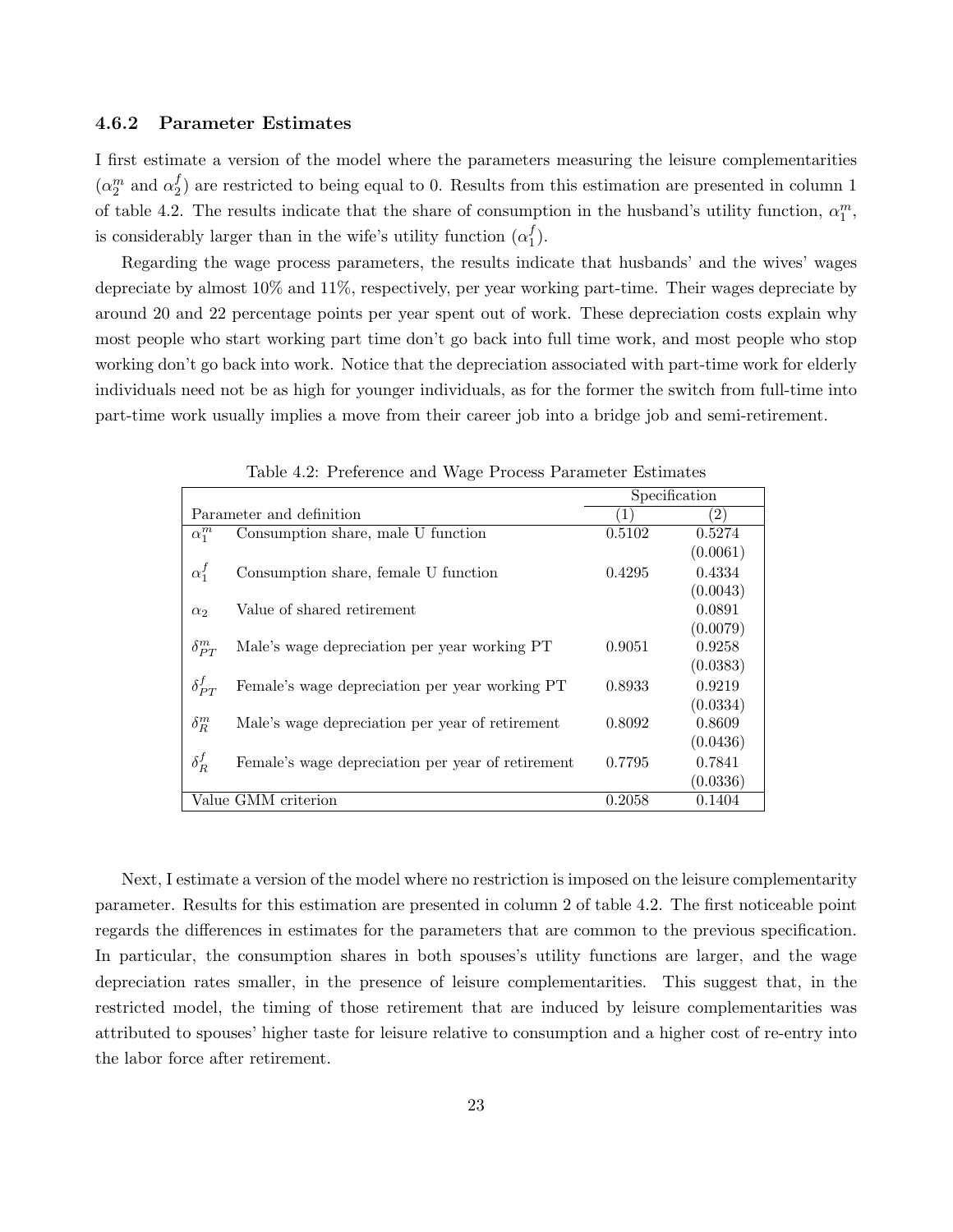The parameter measuring leisure complementarity is positive and significant. The estimated value of 0.891 implies that each spouse gets an extra amount of leisure equal to 9% of the leisure endowment, or 360 extra hours per year, by sharing retirement with their partner.

Figure 4.1 shows the simulated versus the true profiles for the moments I match in the estimation process. Overall, the simulated profiles appear consistent with the data. The two graphs on the top row show that the model predicts very closely total male and female participation. The graphs on the second row of Figure 4.1 compare the simulated rates of full-time and part-time participation for men and women with the actual ones. The model predicts these rates quite closely for men, although it substantially underpredicts part-time participation for women. This could be due to two things: the number of hours worked when employed part- and full-time has been set equal to the median hours worked by part- and full-time workers, respectively, for men and women. There may exist a fixed cost of work for women that does not exist (or is lower) for men. Adding this cost as a fixed number of extra hours lost when working for women would likely decrease the rate of full-time and increase the rate of part-time participation for women, increasing the overall fit. Another possibility is that the part-time wage premium, which has been set equal to 25% for both men and women is actually lower for women. A lower part-time wage premium would also lead women to choose to work part-time more frequently.

The graph on the left of the third row of figure 4.1 shows the retirement age distribution for men between ages 55 and 69. The graph on the right is the equivalent for women. The model captures the spikes at ages 62 and 65 for both men and women, but it substantially overpredicts retirements for both sexes at age 65. One possible reason for this is that the estimated version of the model does not account for the role of health. If bad health increases the cost of work, it can lead to earlier retirements for some individuals.

Finally, the graph on the last row of figure 4.1 shows the distribution of differences in retirement dates between husbands and wives. The bar at the center of the histogram measures the proportion of couples where the husband retires within a year of his wife, i.e. the *joint* retirements. The model does a good job of predicting the proportion of joint retirements. However, it underpredicts the proportion of couples where the husband retires at an earlier date than the wife, while it overpredicts that of couples where the wife is the first to retire.

#### 4.6.3 The Role of Complementarities

To offer a sense of the importance of complementarities in determining joint retirements, I experiment with the following changes to the model. First, I restrict the complementarity parameter to being equal to 0. Results from this experiment are shown on the third series in figure 4.2. Taking away the extra value that spouses get from sharing their retirement decreases predicted joint retirements by 3.77 percentage points. Next, I change the social security function and eliminate the spousal benefit, which gives the spouse with the lower lifetime earnings (usually the wife) the right to supplement her pension until her benefits are equal to up to a half those of her husband. In this case, the predicted percentage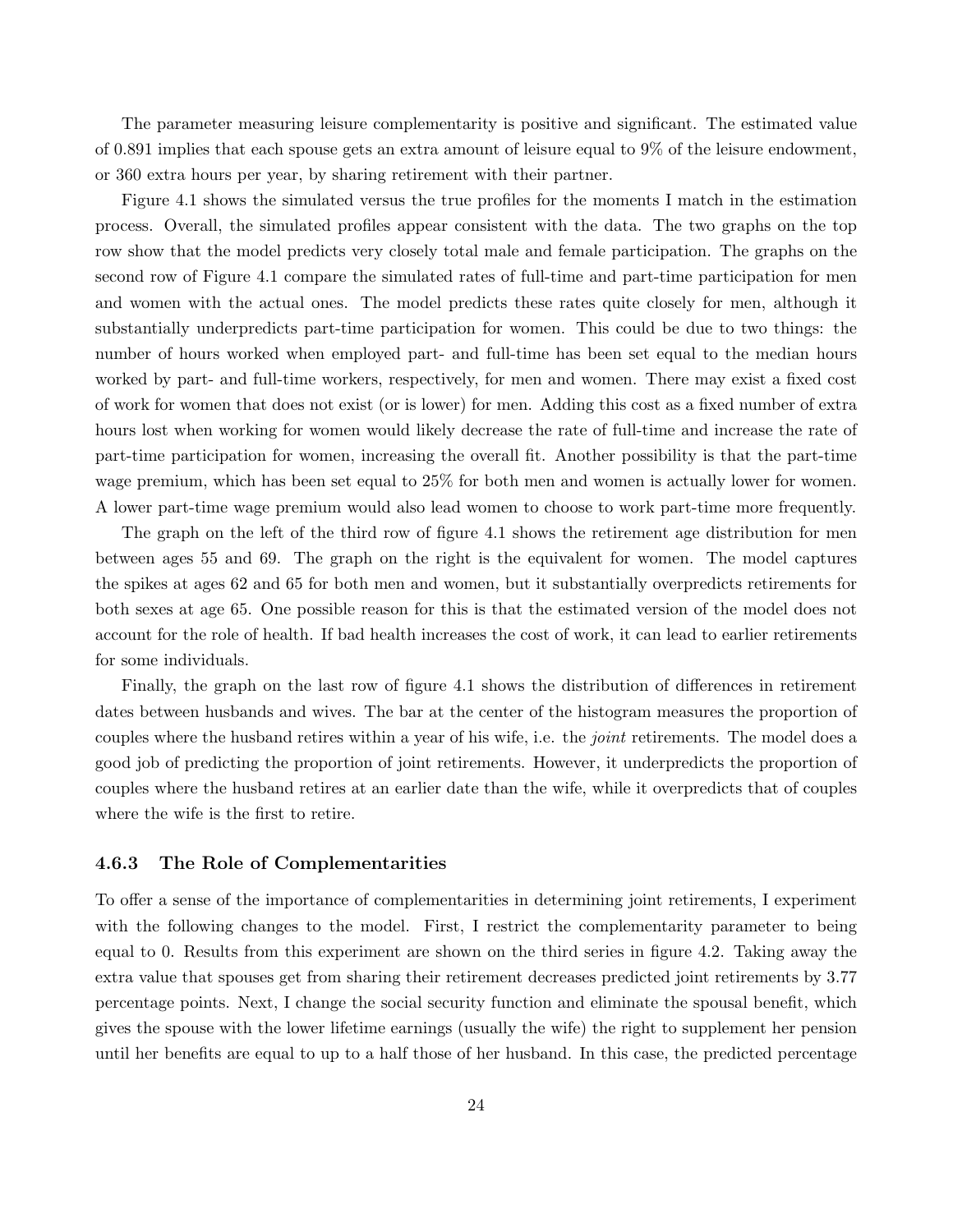

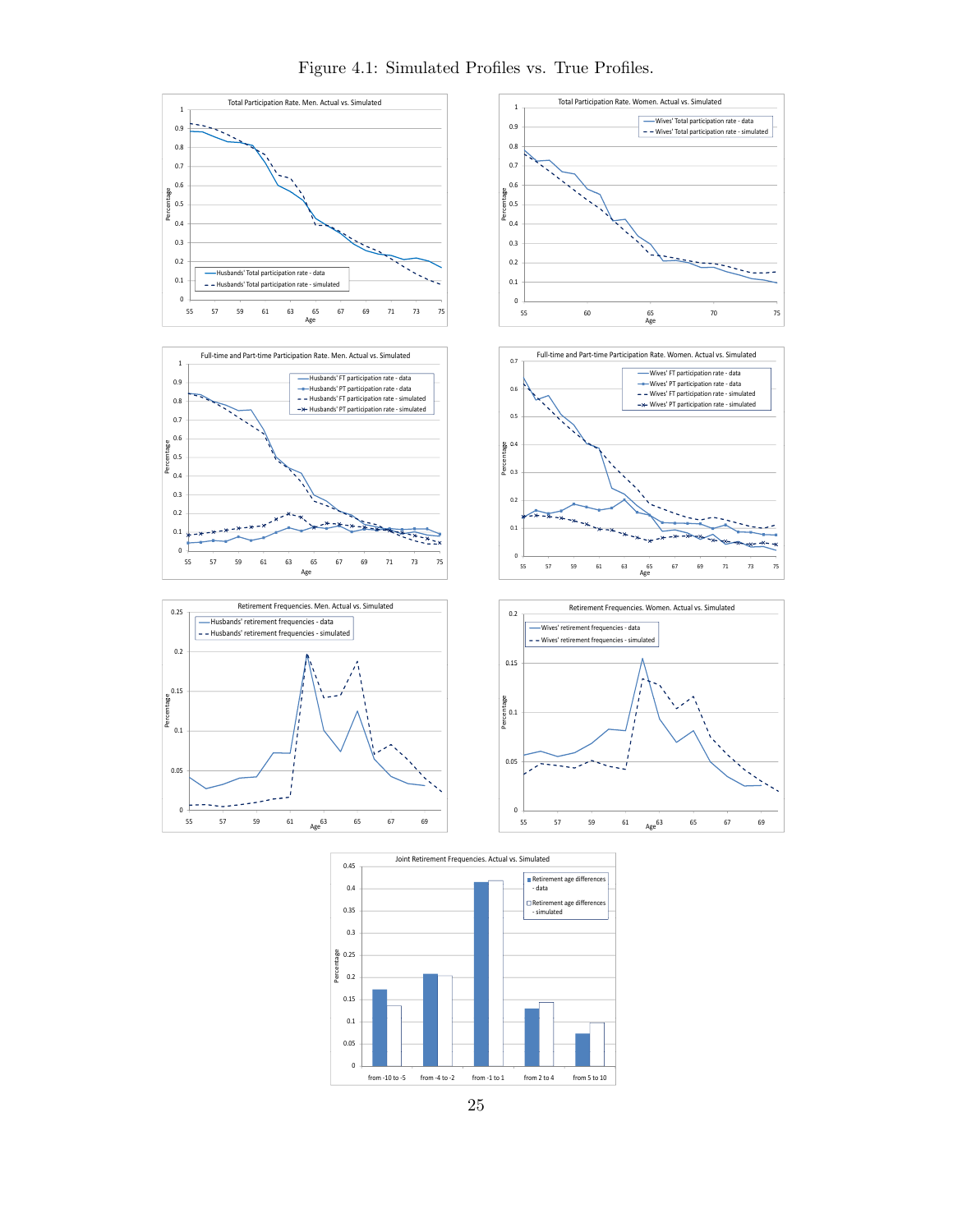of joint retirements decreases by a further 5.42 percentage points.

These experiments suggest that, while leisure complementarities play an important role in leading spouses to retire together, the effect of the social security spousal benefit leads to an even larger share of joint retirement.

Another point worth mentioning in relation to figure 4.2 is that both eliminating the leisure complementarities and the spousal benefit leads to an increase in the proportion of couples where the husband retires earlier than the wife. This suggests that both incentives for joint retirement act by either anticipating the retirement of the wives or delaying the retirement of the husbands.



Figure 4.2: Joint Retirement Frequencies. Data, Simulation, and Experiments.

# 4.7 Conclusions

In this chapter, I present a stochastic dynamic model of older couples' participation and savings decisions.

The model accounts in a detailed way for the main financial incentives and sources of uncertainty for couples approaching retirement. Couples are heterogeneous in household wealth, wages and lifetime earnings. They face uncertainty in wage income, survival, and out-of-pocket medical expenditures.

The model allows for interactions in spouses' leisure. In particular, spouses may enjoy retirement more (complementarity) or less (substitutability) when their partner is retired too.

Estimation results show evidence of leisure complementarities. When both partners are retired, each one enjoys an extra amount of leisure equal to 9% of the leisure endowment, or 360 hours per year.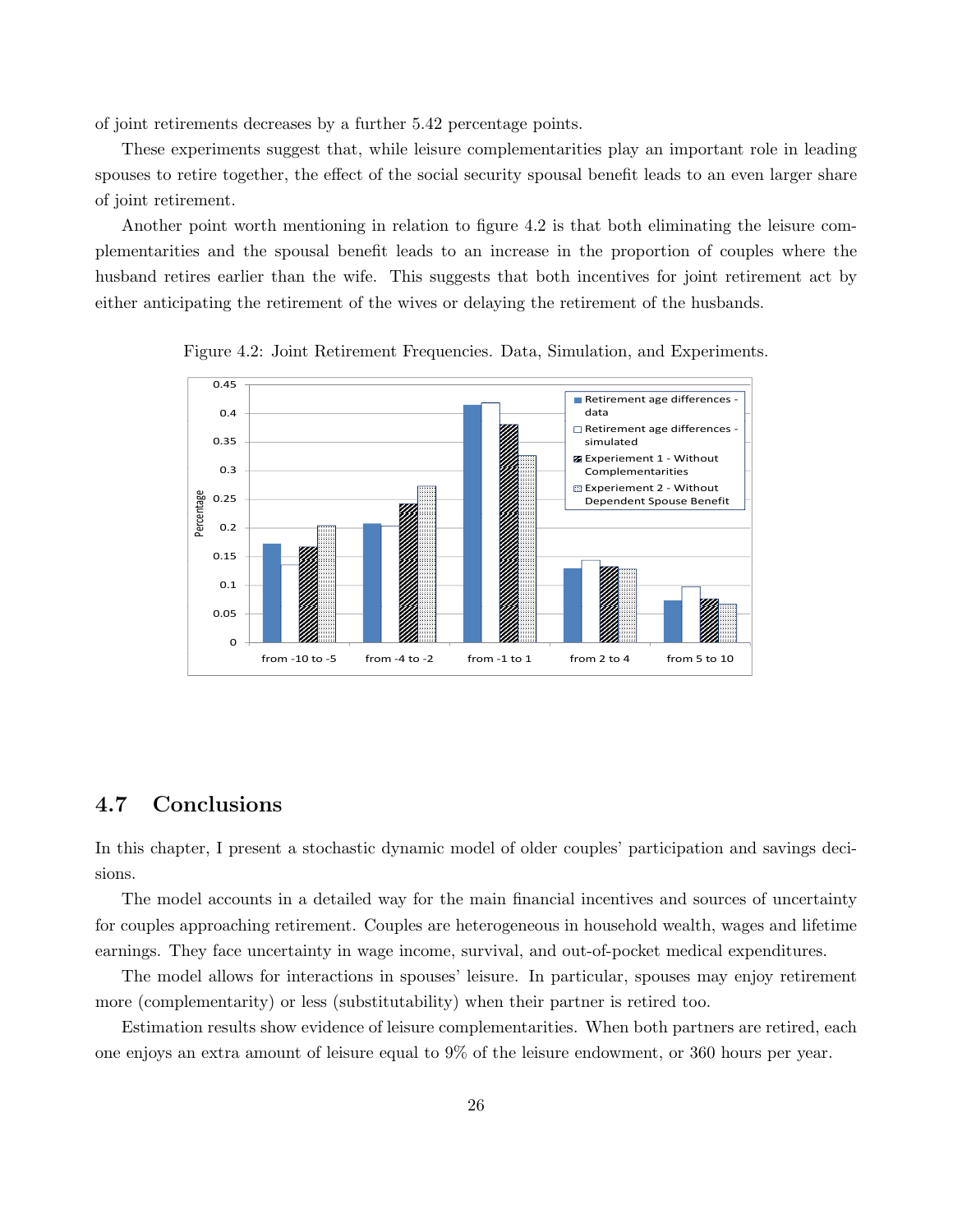The model shows the importance of accurately accounting for incentives to joint retirement acting through the budget constraint in order to accurately estimate the role of complementarities. The social security dependent spouse benefit alone is responsible for almost twice as many joint retirements as the existence of leisure complementarities. These retirements would likely be attributed to complementarities in a framework where the role of social security was not appropriately modeled.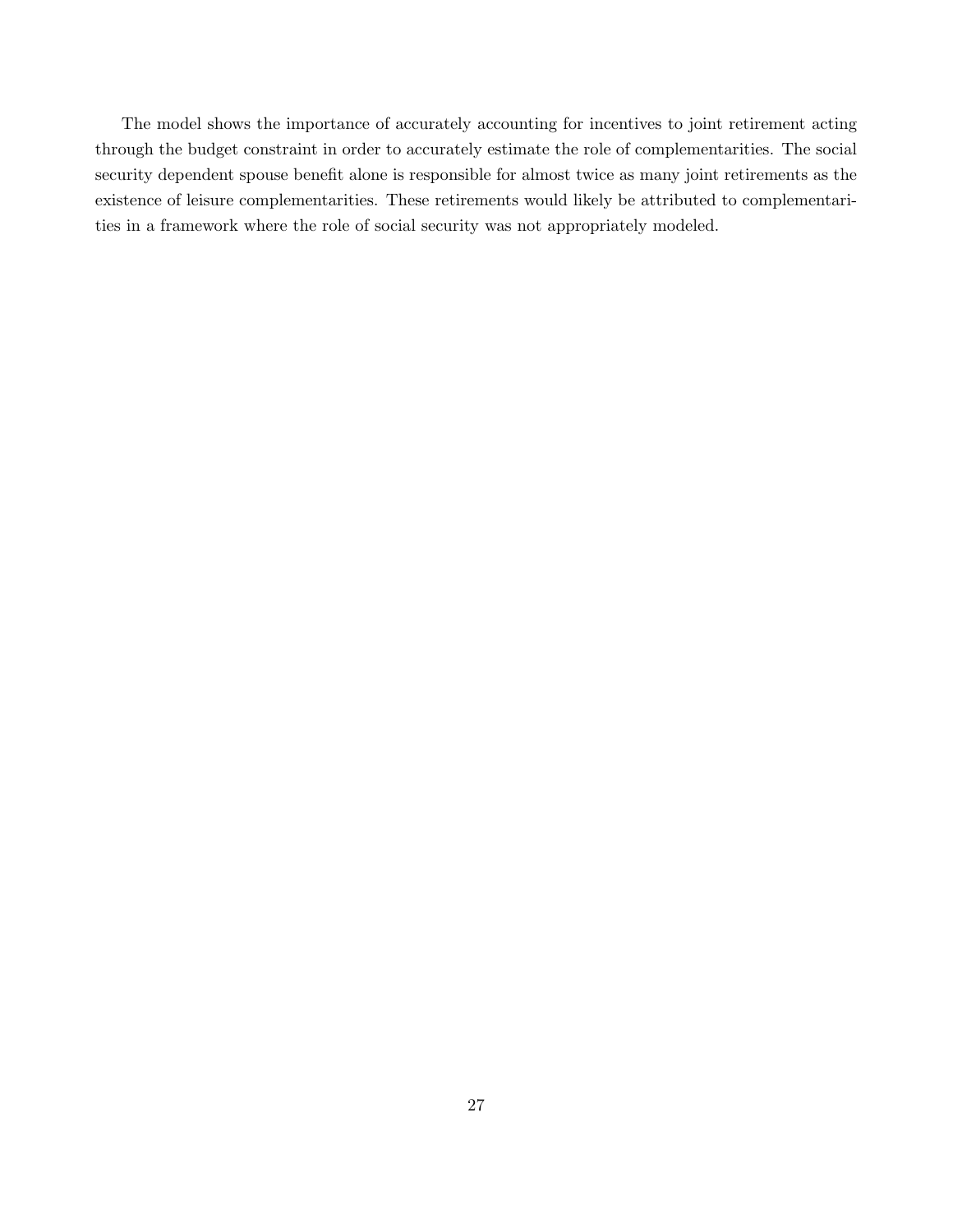# References

- [1] Aaronson, D. and E. French. 2004. "The Effect of Part-Time Work of Wages: Evidence from the Social Security Rules". Journal of Labor Economics. Vol. 22, no. 2, pp. 329-352
- [2] Aguirregabiria, V. and P. Mira. 2010. "Dynamic Discrete Choice Structural Models: A Survey". Journal of Econometrics. Vol. 156, no. 1, pp. 38-67
- [3] Banks, J., R. Blundell and M. Casanova. 2010. "The dynamics of retirement behavior in couples: Evidence from the UK and the US". Mimeo, UCLA.
- [4] Bergstrom, T.C. 1997. "A Survey of Theories of The Family". In Handbook of Population and Family Economics, Eds. M.R. Rosenzweig and O. Stark, Elsevier Science, 1997.
- [5] Blau, D. 1994. "Labor Force Dynamics of Older Men". Econometrica. Vol. 62, no. 1, pp. 117-156
- [6] Blau, D. 1998. "Labor Force Dynamics of Older Married Couples". Journal of Labor Economics. Vol. 16, no. 3, pp. 595-629
- [7] Blau, D. 2008. "Retirement and Consumption in a Life Cycle Model". Journal of Labor Economics. Vol. 26, pp. 35-71
- [8] Blau, D. and D. Gilleskie. 2006. "Health Insurance and Retirement of Married Couples". Journal of Applied Econometrics. Vol. 21, no. 7, pp. 935-953
- [9] Buchinsky, M., H.-M. Chan, J. Rust and S. Sheidvasser. 1999. "An Empirical Analysis of the Social Security Disability Application, Appeal, and Award Process". Labour Economics. Vol. 6, pp. 147- 178.
- [10] De Boor, C. 1979. "Efficient Computer Manipulation of Tensor Products". ACM Transactions on Mathematical Sofware. Vol. 5, no. 2, pp. 173-182
- [11] De Boor, C. 2001. "A practical Guide to Splines". Revisited Edition. Springer-Verlag New York
- [12] Burtless, G. 1990b. "Comment on M. Hurd's 'The Joint Retirement Decisions of Husbands and Wives'". In Issues in the Economics of Aging", ed. D. A. Wise, Chicago: University of Chicago Press
- [13] Cagetti, M. 2003. "Wealth Accumulation over the Life-Cycle and Precautionary Savings". Journal of Business and Economic Statistics. Vol. 21, pp. 339-353
- [14] Coile, C. 2004a. "Retirement Incentives and Couples' Retirement Decisions". Topics in Economic Analysis & Policy. Vol. 4, no. 1, Article 17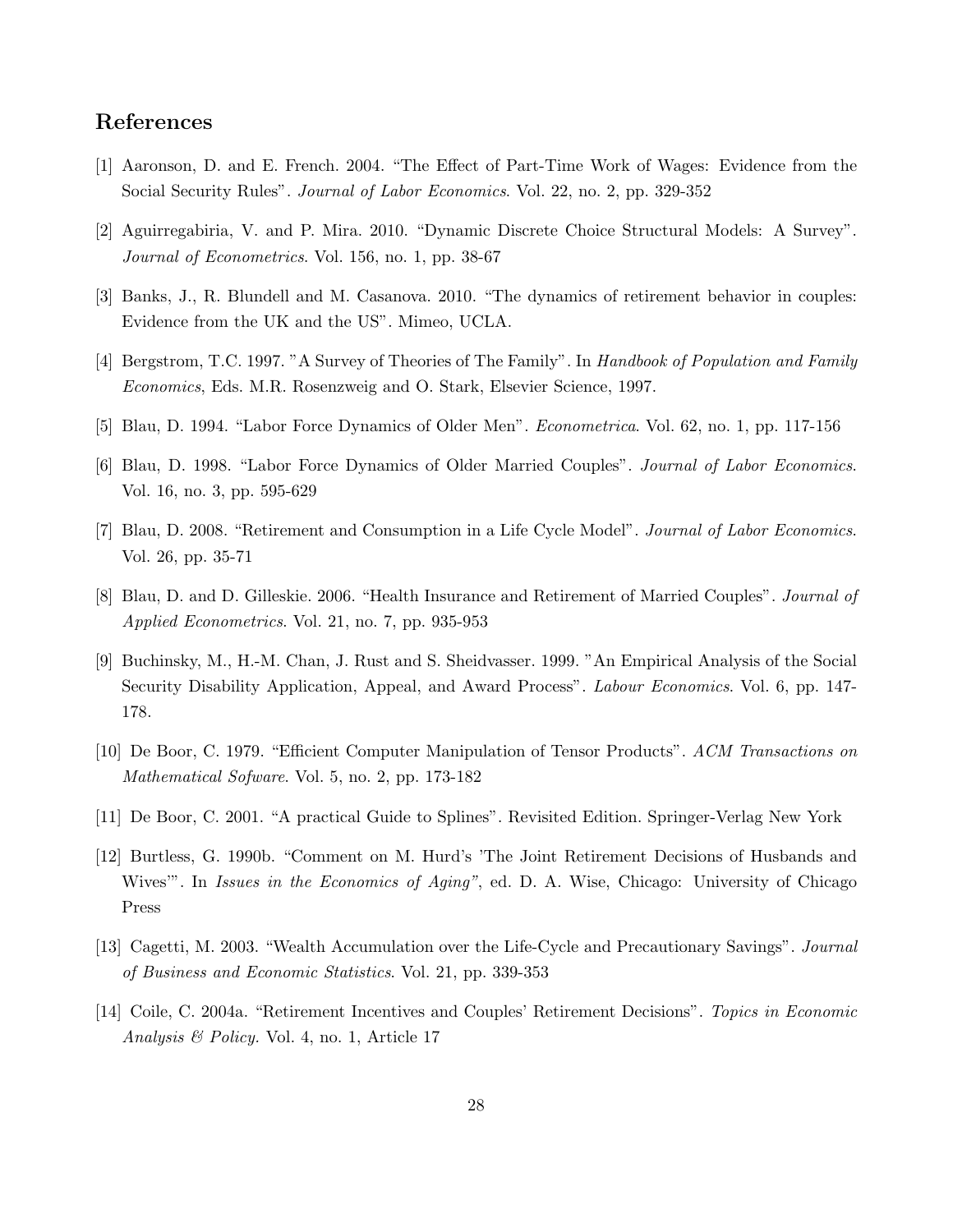- [15] Coile, C. 2004b. "Health Shocks and Couples' Labor Supply Decisions". NBER Working Paper W10810
- [16] Coile, C. and J. Gruber. 2001. "Social Security Incentives for Retirement" in Themes in the Economics of Aging. Ed. by D. Wise. The University of Chicago Press
- [17] Coile, C. and J. Gruber. 2007. "Future Social Security Entitlements and the Retirement Decison". The Review of Economics and Statistics. Vol. 89, no. 2, pp. 234-246
- [18] Cunha, F., J. Heckman and S. Navarro. 2005. "Separating Uncertainty from Heterogeneity in Life-Cycle Earnings". Oxford Economic Papers. Vol. 57, no. 2, pp. 191-261
- [19] De Nardi, M. E. French and J. B. Jones. 2009. "Life Expectancy and Old Age Savings". American Economic Review. Vol. 99, no. 2, pp. 110-15
- [20] De Nardi, M., E. French and J. B. Jones. 2010. "Why Do the Elderly Save? The Role of Medical Expenses". Journal of Political Economy. Vol. 118, no. 1, pp. 39-75
- [21] Diamond, P. and J. Gruber. 1999. "Social Security and Retirement in the United States". In Social Security and Retirement Around the World. Ed. by J. Gruber and D. Wise. Chicago: University of Chicago Press
- [22] Eckstein, Z. and K. Wolpin. 1989. "The Specification and Estimation of Dynamic Stochastic Discrete Choice Models". Journal of Human Resources. Vol. 24, pp. 562-598
- [23] French, E. 2005. "The Effects of Health, Wealth, and Wages on Labour Supply and Retirement Behaviour". Review of Economic Studies. Vol. 72, no. 2, pp. 395-427
- [24] French, E. and J. B. Jones. 2010. "The effects of Health Insurance and Self-Insurance on Retirement Behavior", SUNY at Albany Economics Discussion Paper 10-10 (forthcoming Econometrica)
- [25] Gilleskie, D. 1998. "A Dynamic Stochastic Model of Medical Care use and Work Absence". Econometrica. Vol. 59, pp. 189-210
- [26] Gourinchas, P.-O., and J. Parker. 2002. "Consumption over the life cycle". Econometrica. Vol. 70, no. 1, pp. 47-89
- [27] Gustman, A. and T. Steinmeier. 1986. "A Structural Retirement Model". Econometrica. Vol. 54, no. 3, pp. 555-584
- [28] Gustman, A. and T. Steinmeier. 2000. "Retirement in Dual-Career Families: A Structural Model". Journal of Labor Economics. Vol. 18, No. 3, pp. 503-545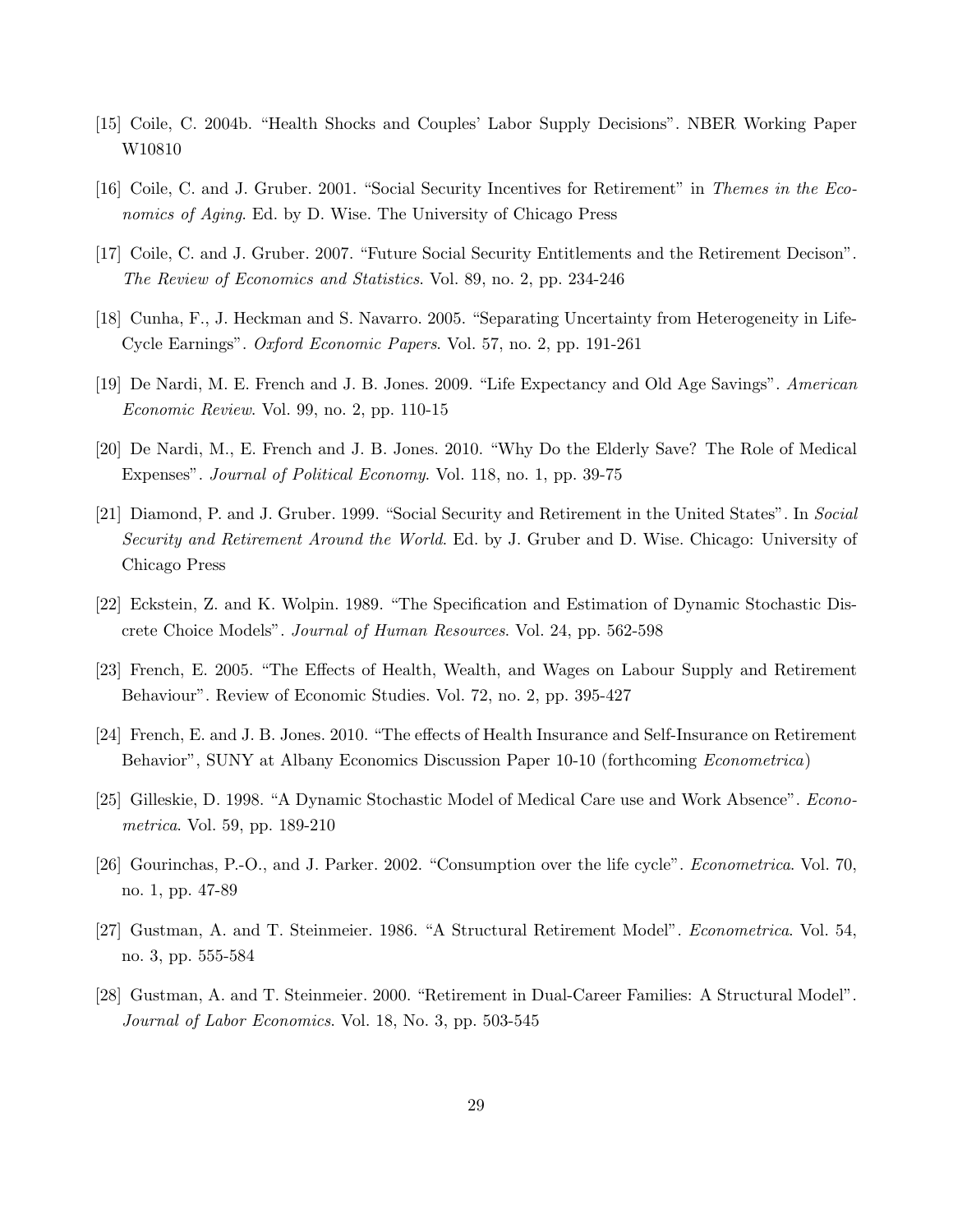- [29] Gustman, A. and T. Steinmeier. 2004. "Social Security, Pensions And Retirement Behavior Within The Family". Journal of Applied Econometrics. Vol. 19, no. 6, pp. 723-737.
- [30] Heckman, J., L. Lochner, and R. Cossa. 2003. "Learning-By-Doing versus On-the-Job Training: Using Variation Induced by the EITC to Distinguish Between Models of Skill Formation", in Designing Inclusion: Tools to Raise Low-end Pay and Employment in Private Enterprise. Ed by E. Phelps. Cambridge: Cambridge University Press
- [31] Hotz, J. and R. A. Miller. 1993. "Conditional Choice Probabilities and Estimation of Dynamic Models". Review of Economic Studies. Vol. 60, pp. 497-529
- [32] Hubbard, G., J. Skinner and S. Zeldes. 1995. "Precautinary Savings and Social Insurance". Journal of Political Economy. Vol. 103, no. 2, pp. 360-399
- [33] Hurd, M. 1990a. "Research on the Elderly: Economic Status, Retirement, and Consumption and Saving". Journal of Economic Literature. Vol. 28, no. 2, pp. 565-637
- [34] Hurd, M. 1990b. "The Joint Retirement Decisions of Husbands and Wives". In Issues in the Economics of Aging", ed. David A. Wise, Chicago: University of Chicago Press.
- [35] Internal Revenue Service. Department of the Treasury. 1992. "Estimated Tax for Individuals". IRS.gov
- [36] Judd, K. 1998. "Numerical Methods in Economics". The MIT Press, Cambridge, MA.
- [37] Karoly, L., N. Maestas and J. Zissimopoulos. 2007. "The Effect of Retirement Incentives on Retirement Behavior: Evidence from the Self-Employed in the Unted States and England". Working Paper 155, Michigan Retirement Center, University of Michigan.
- [38] Keane, M. and K. Wolpin. 1994. "The Solution and Estimation of Discrete Choice Dynamic Programming Models by Simulation and Estimation: Monte Carlo Evidence". The Review of Economics and Statistics. Vol. 76, no. 4, pp. 648-672
- [39] Keane, M. and K. Wolpin. 1997. "The Career Decisions of Young Men". Journal of Political Economy. Vol. 105, pp. 473-522
- [40] Van der Klaauw, W. and K. Wolpin. 2006. "Social Security, Pensions and the Savings and Retirement Behavior of Households". Manuscript, University of North Carolina at Chapel Hill.
- [41] Lumsdaine, R., R. Stock and D. Wise. 1994. "Pension Plan Provisions and Retirement: Men & Women, Medicare, and Models," in *Studies in the Economics of Aging*. Ed. by D. Wise. University of Chicago Press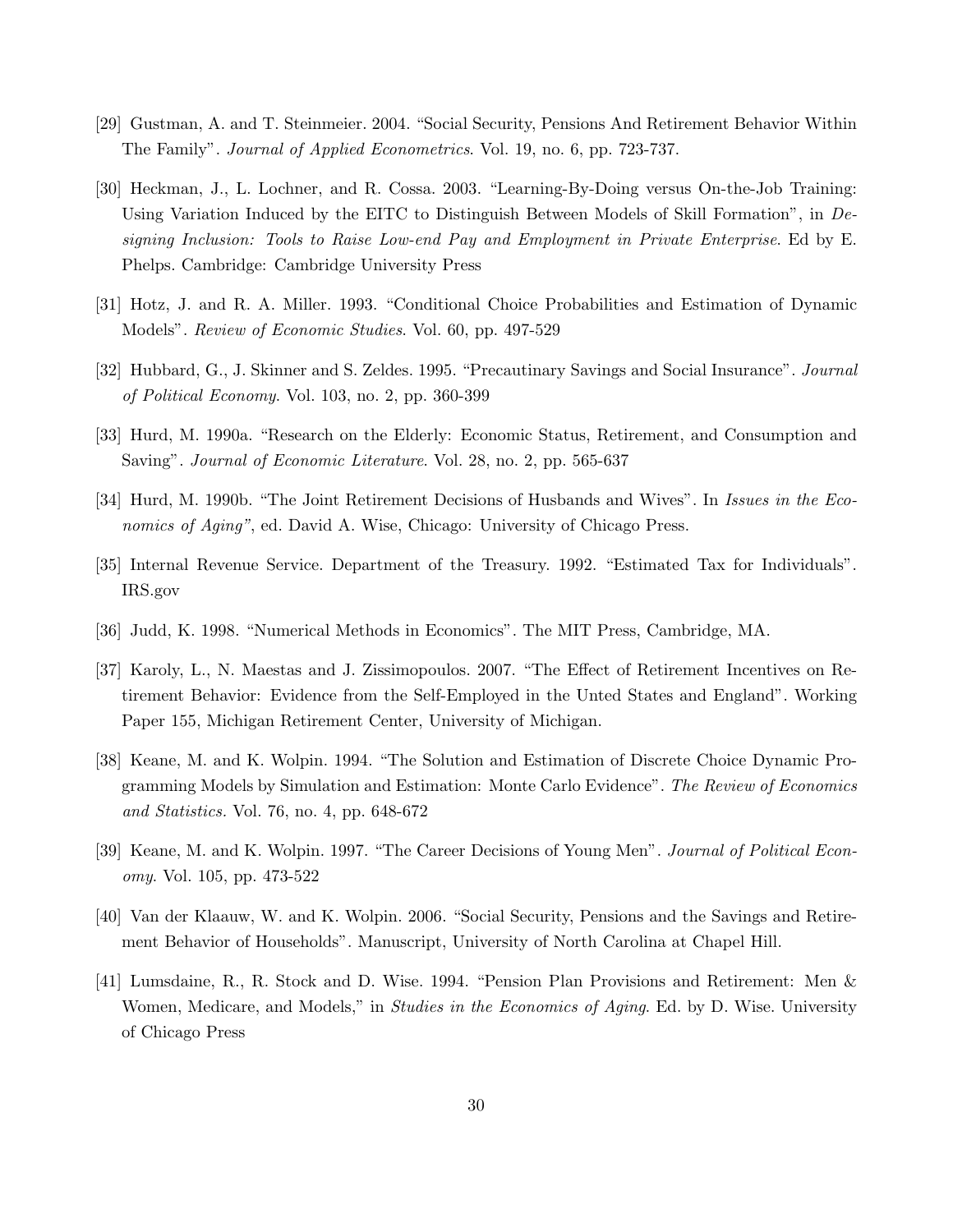- [42] Lumsdaine, R., J. Stock, and D. Wise. 1996. "Retirement Incentives: The Interaction Between Employer-Provided Pensions, Social Security, and Retiree Health Benefits", in The Economic Effects of Aging in the United States and Japan, ed. Michel Hurd and Naohiro Yahiro, National Bureau of Economic Research, Inc.
- [43] Maestas, N. 2001. "Labor, Love, & Leisure: Complementarity and the Tieming of Retirement by Working Couples", mimeo, University of California at Berkeley.
- [44] Michaud, P. 2003. "Joint Labor Supply Dynamics of Older Couples". IZA Discussion Paper 832.
- [45] Michaud, P.-C. and F. Vermeulen. 2004. "A Collective Retirement Model: Identification and Estimation in the Presence of Externalities". IZA Working Paper.
- [46] Miller, R. 1997. "Estimating Models of Dynamic Optimization with Microeconomic Data". In Handbood of Applied Econometrics: Microeconometrics. Vol. 2, pp. 246-299. Ed. by H. Pesaran and P. Smidth. Oxford, U.K.: Blackwell
- [47] Mitchell, O., J. Olson and T. Steinmeier. 1996. "Construction of the Earnings and Benefits File (EBF) for Use With the Health and Retirement Study" HRS/AHEAD Documentation Report DR-001. Institute for Social Research, University of Michigan
- [48] Rust, J. 1987. "Optimal Replacement of GMC Bus Engines: An Empirical Model of Harold Zurcher". Econometrica. Vol. 55, no. 5, pp. 999-1033
- [49] Rust, J. 1988. "Maximum Likelihood Estimation of Discrete Control Processes". SIAM Journal of Control and Optimization. Vol. 26, no. 5, pp. 1006-1024
- [50] Rust, J. 1994. "Structural Estimation of Markov Decision Processes", in Handbook of Econometrics. Vol. 4, Eds. R. E. Engle and D. McFadden. Amsterdam: North Holland.
- [51] Rust, J. and C Phelan. 1997. "How Social Security and Medicare Affect Retirement Behavior in a World of Incomplete Markets". Econometrica. Vol. 65, no. 4, pp. 781-831
- [52] Social Security Administration. Various years. "Annual Statistical Supplement to the Social Security Bulletin". http://www.ssa.gov/policy/docs/statcomps/supplement/
- [53] Weiss, Y. 1997 "The Formation and Dissolution of Families: Why Marry? Who Marries Whom? and What Happens upon Divorce?". In Handbook of Population and Family Economics, Eds. M.R. Rosenzweig and O. Stark, Elsevier Science, 1997.
- [54] Wooldridge, J. M. 1995. "Selection Correction for Panel Data Models Under Conditional Mean Independence Assumptions". Journal of Econometrics. Vol. 68, pp. 115-132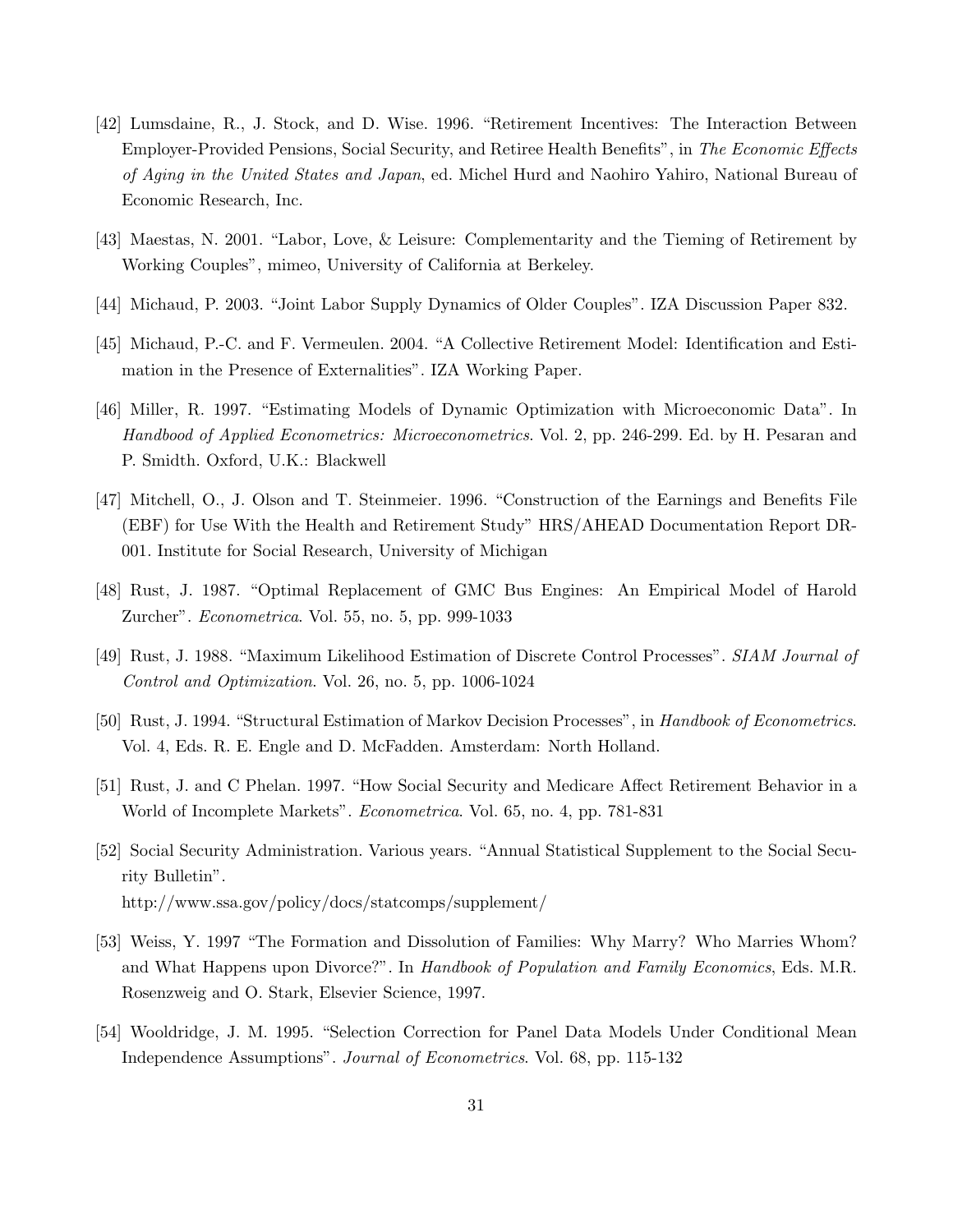[55] Wooldridge, J. M. 2002. "Econometric Analysis of Cross Section and Panel Data". The MIT Press, Cambridge, MA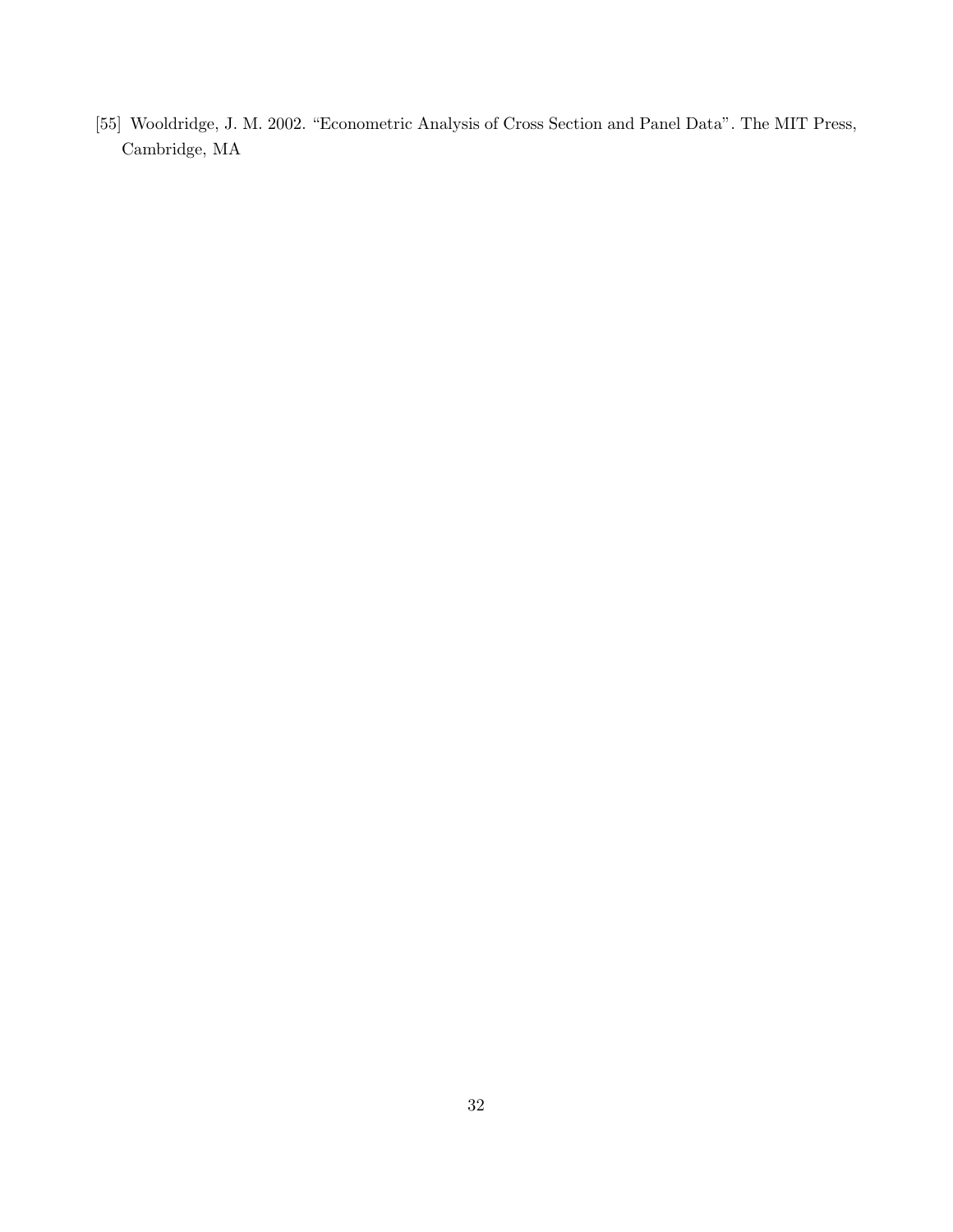# 4.8 Appendix 3.A. Mathematical Appendix

#### Computation of the integral with respect to out-of-pocket medical expenditures.

In order to solve period t's problem, we need an approximation to the expected value of  $V_{t+1}$ . This expected value is taken with respect to health status in  $t + 1$ , survival into  $t + 1$ , health costs in period  $t^{18}$  and, when the husband is younger than 75 and/or the wife younger than 70, wages in period  $t + 1$ . In this section I describe the steps involved in the computation of the expected value with respect to health costs.

$$
E_{hc^m,hc^f} \widehat{V}_{t+1}(z_{t+1}, x_{t+1} \mid z_t, x_t)
$$
\n(4.8.1)

Recall that the probability that health costs are positive, and the logarithm of health costs have been modeled as follows:

$$
p(hc_{it} > 0) = p_{it}^{1} = X_{it}\beta_1 + \psi_{it}^{1}
$$

$$
\ln hc_{it} = X_{it}\beta_2 + \psi_{it}^2,
$$
  

$$
\psi_{it}^2 \sim N(0, \sigma_{\psi^2}^2)
$$

Hence the positive health costs are lognormally distributed:

$$
hc_{it} \mid X_{it} \sim \log N(X_{it} \widehat{\beta}^2, \widehat{\sigma}_{\psi^2}^2)
$$

Omitting the conditioning on the state variables that are not relevant to the solution of this integral, (A1) can be re-written as follows:

$$
E_{hc^m,hc^f} \hat{V}_{t+1}(z_{t+1}, x_{t+1} | z_t, x_t) =
$$
  
+  $(1 - p_{it}^{1,m}) \times (1 - p_{it}^{1,f}) \times \hat{V}_{t+1}(hc_{it}^m = 0, hc_{it}^f = 0) +$   
+  $(1 - p_{it}^{1,m}) \times p_{it}^{1,f} \times \int_0^\infty \hat{V}_{t+1}(hc_{it}^m = 0, hc_{it}^f)f(hc_{it}^f | X_{it})dhc^f +$   
+  $p_{it}^{1,m} \times (1 - p_{it}^{1,f}) \times \int_0^\infty \hat{V}_{t+1}(hc_{it}^m, hc_{it}^f = 0)f(hc_{it}^m | X_{it})dhc^m +$   
+  $p_{it}^{1,m} \times p_{it}^{1,f} \times \int_0^\infty \int_0^\infty \hat{V}_{t+1}(hc_{it}^m, hc_{it}^f)f(hc_{it}^m | X_{it})f(hc_{it}^f | X_{it})dhc^m dhc^f.$ 

<sup>&</sup>lt;sup>18</sup>It is assumed that the realisation of the medical cost draw happens at the end of the period, after households have made their consumption and work decisions.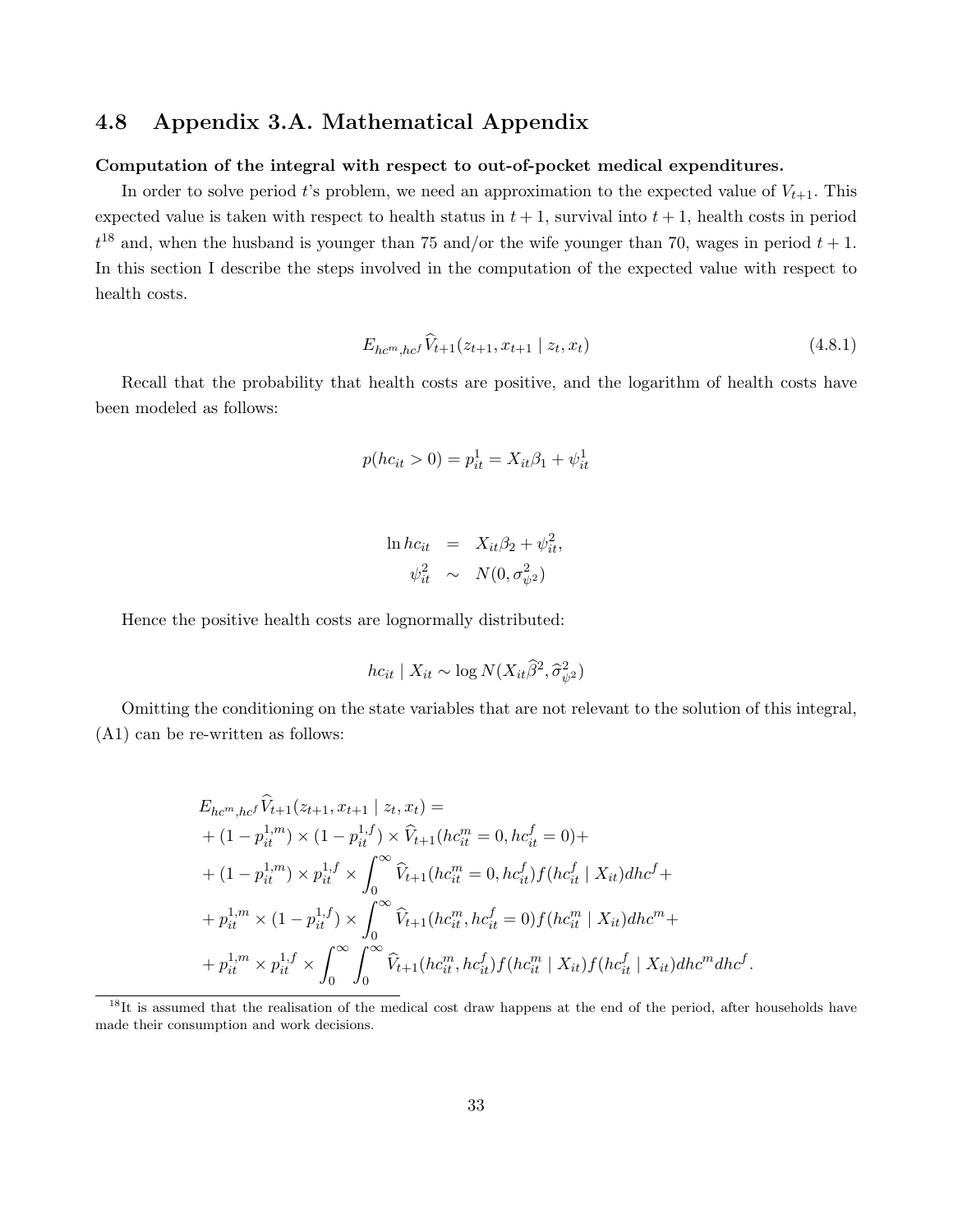Below I describe in detail the computation of the integral with respect to the husband's health costs. The value of the integral with respect to the wife's health costs is computed in a symmetric way, while the double integral is solved using a two-dimensional Gauss-Hermite integration rule.

Define K as:

$$
K \equiv \int_0^{+\infty} \widehat{V}_{t+1}(hc_{it}^m) f(hc_{it}^m \mid X_{it}) dh c^m
$$

Since  $hc_{it}^{m}$  is lognormally distributed,

$$
K = \int_0^{+\infty} \widehat{V}_{t+1}(hc^m_t) \frac{1}{hc^m_{it}\widehat{\sigma}^m_{\psi^2}(2\pi)^{1/2}} \exp\left\{-\left(\frac{\ln hc^m_t - X_{it}\widehat{\beta}^m_2}{2^{1/2}\widehat{\sigma}^m_{\psi^2}}\right)^2\right\} dh c^m
$$

Using the following change of variable,

$$
z_{it} = \frac{\ln hc_{it}^m - X_{it}\hat{\beta}_2^m}{2^{1/2}\hat{\sigma}_{\psi^2}^m},
$$

yields

$$
K \equiv \int_{-\infty}^{+\infty} \hat{V}_{t+1} \left( \exp\{2^{\frac{1}{2}} \hat{\sigma}_{\psi^2}^m z_{it} + X_{it} \hat{\beta}_m^2 \} \right) \frac{1}{\pi^{1/2}} \exp\left\{-z_{it}^2\right\} dz_1
$$

The value of K is approximated using Gauss-Hermite quadrature.

$$
K \approx \frac{1}{\pi^{1/2}} \sum_{j=1}^{P} \widehat{V}_{t+1} \left( \exp\{2^{1/2} \widehat{\sigma}_{\psi^2}^m \xi_j + X_{it} \widehat{\beta}_m^2 \} \right) \omega_j,
$$

where  $\{\xi_j,\omega_j\}_{j=1}^P$  are the abscissae and weights of a one-dimensional Gauss-Hermite integration rule with P points, which can be found in standard references (e.g. Abramowitz and Stegun, 1964).

# 4.9 Appendix 3.B. Social Security function

#### Individual benefits

Benefits depend on indexed lifetime earnings. For each year of work, there is a maximum amount of earnings, from which payroll tax is deducted, which will contribute to the pension.  $E_t$  is the measure of lifetime earnings used in the model: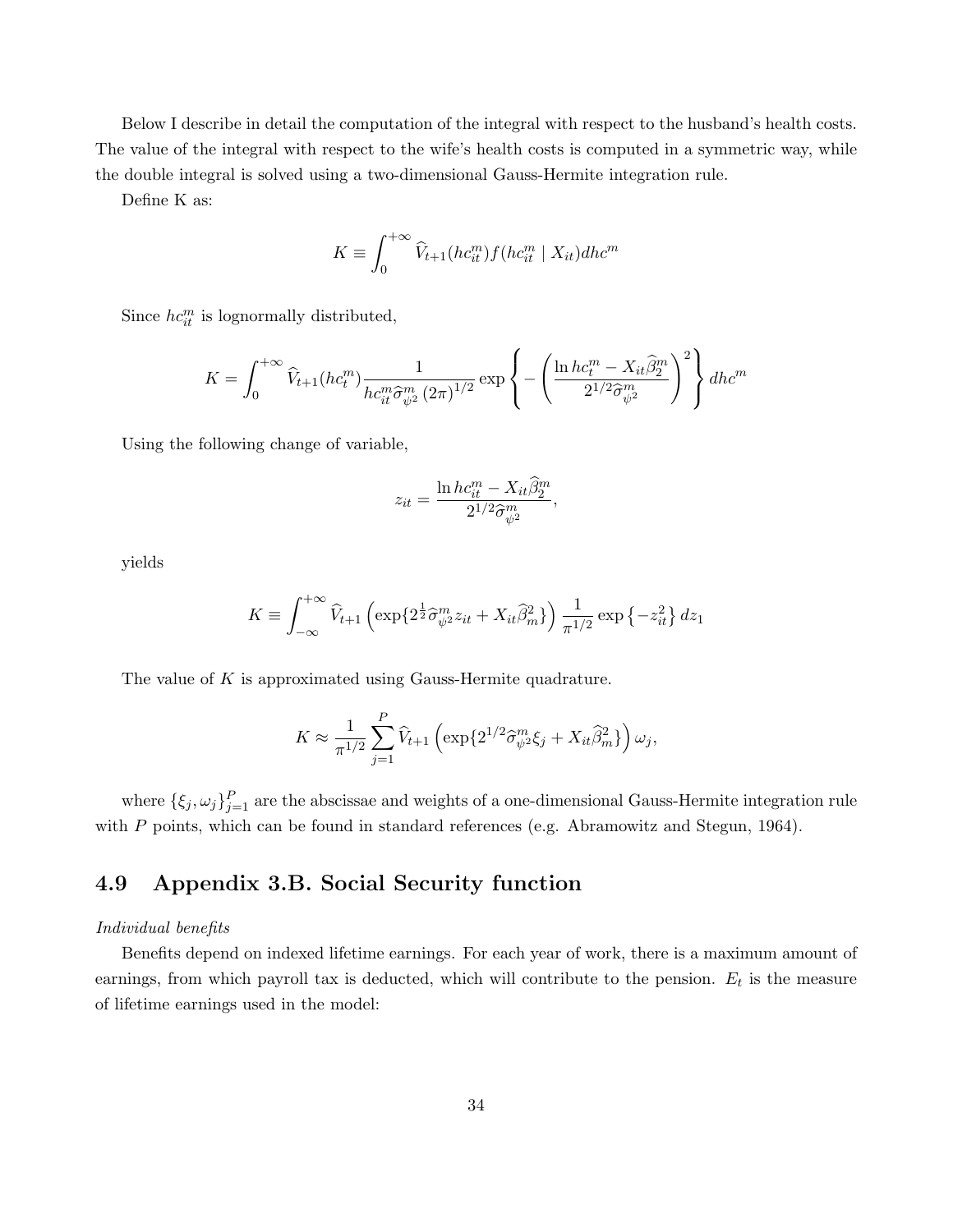$$
E_t \equiv \begin{cases} \sum_{j=0}^t \omega_j e_j^* & \text{if } t \le R \\ \sum_{j=0}^R \omega_j e_j^* & \text{if } t > R \end{cases}
$$

where  $t = 0$  is the first year of earnings, R is the first year of receipt of Social Security benefits (subject to the restriction  $R \geq 62$ ),  $\omega$  is the weight used by the Social Security administration to index yearly earning, and  $e_t^*$  is defined as the minimum between yearly earnings  $e_t = w_t \times h_t$  and maximum taxable earnings for that year,  $e_t^{\max}$ :

$$
e_t^* = \min\left\{e_t, \ e_t^{\max}\right\}.
$$

In order to avoid the need to keep track of every individual's whole earnings history, Average Indexed Monthly Earnings  $(AIME_t)$  are approximated as a function of  $E_t$  as follows:

$$
AIME_t = \frac{E_t}{12 \times \max\{(t-25), 35\}}
$$

Full retirement entitlement, also known as Primary Insurance Amount  $(PIA_t)$  is obtained from AIME according to the Social Security formula, re-scaled by the weight  $\kappa$ :

$$
PIA_t = \kappa_t [0.90 \times \min\{AIME_t, b_0\} + 0.32 \times \min\{\max\{AIME_t - b_0, 0\}, b_1 - b_0\} +
$$
  
+0.15 × max\{AIME\_t - b\_1, 0\},

where  $\kappa_t$  is calibrated to give an individual retiring at each possible age with the maximum possible accumulated earnings exactly the same pension she would have been awarded under the 1992 Social Security rules<sup>19</sup>. The bendpoints for the year 1992 are  $b_0 = $387$  and  $b_1 = $2,333$ .

Benefit entitlement is determined as a function of the  $PIA$  in the period in which an individual claims benefits,  $PIA_R$ :

$$
ssb_t = f(PIA_R, age_t, w_t h_t),
$$

where f accounts for the actuarial adjustments for individuals who claim benefits before or after age 65, and the earnings test.

Benefits lost through the earnings test translate into increases in future benefits. This is captured in the model through increases in the value of  $PIA_R$ .

#### Spouses and Widowed individuals

In periods when both spouses are claiming benefits, the spouse with lowest  $PIA$  receives benefits  $s s b_t$  equal to the highest amount between her individual entitlement and entitlement based on 50% of

<sup>&</sup>lt;sup>19</sup>The Social Security benefit approximation just described yields a very accurate fit for individuals with the highest possible pensions. Consequently, the highest weight used in the model is equal to 1.0517, and the lowest to 0.9915.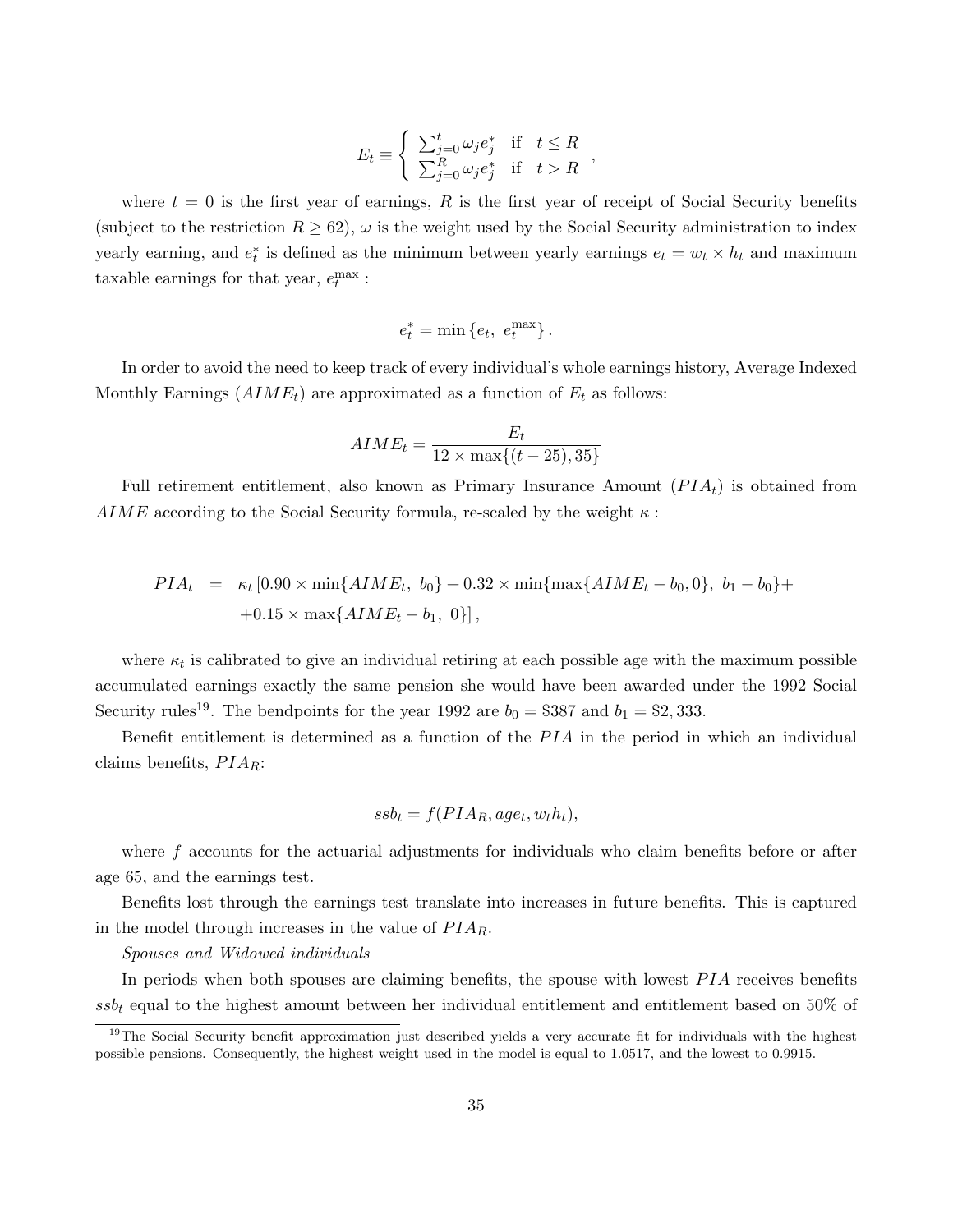her partners' PIA.

Individuals who become widowed can claim benefits based on their individual entitlement or that of their deceased partner.

### 4.10 Appendix 3.C. Taxes

This section describes the tax function applied to couples' income in the model. Households pay federal and payroll taxes on income. Due to the great cross-sectional variation in state taxes, those are not accounted for here. I used the rates applying to married couples filing jointly. Also, I use the standard deduction, and hence do not allow households to defer medical expenses as an itemized deduction. The tax rates and exempt amounts used below are those corresponding to the year 1992.

#### Payroll Tax

The payroll tax is a proportional tax imposed on employees, which is used to finance the Social Security's OASDI programme and Medicare's hospital insurance programme. The social security tax rate for employees is 6.2% of earnings up to an upper limit of \$55,500. The Medicare tax rate for employees is 1.45% of earnings, and it is uncapped.

Defining individual annual earned income as

$$
e_t^i \equiv w_t^i \times h_t^i, \quad \text{ for } i = m, f,
$$

each spouses' payroll tax contribution is given by:

$$
\tau^{P} e_t^i = (0.062) \times \min\{\$55, 500, e_t^i\} + 0.0145 \times e_t^i, \text{ for } i = m, f
$$

#### Federal Income Tax

The income tax is a progressive tax on labor and nonlabor income. The standard deduction for a married couple filing jointly was \$6,000 in 1992. Additionally, each spouse was entitled to a further deduction of \$700 if aged 65 or over.

Defining household income subject to federal income tax as

$$
I_t \equiv (1 - \tau^P)e_t^m + (1 - \tau^P)e_t^f + rA_t,
$$

generates the following level of post-income tax for a couple where both spouses are below age 65:

Denoting the federal income tax structure by the vector  $\tau<sup>I</sup>$ , households' post-tax income is given by:

$$
Y(rA_t, e_t^m, e_t^f, \tau^P, \tau^I) = (1 - \tau^I)I_t
$$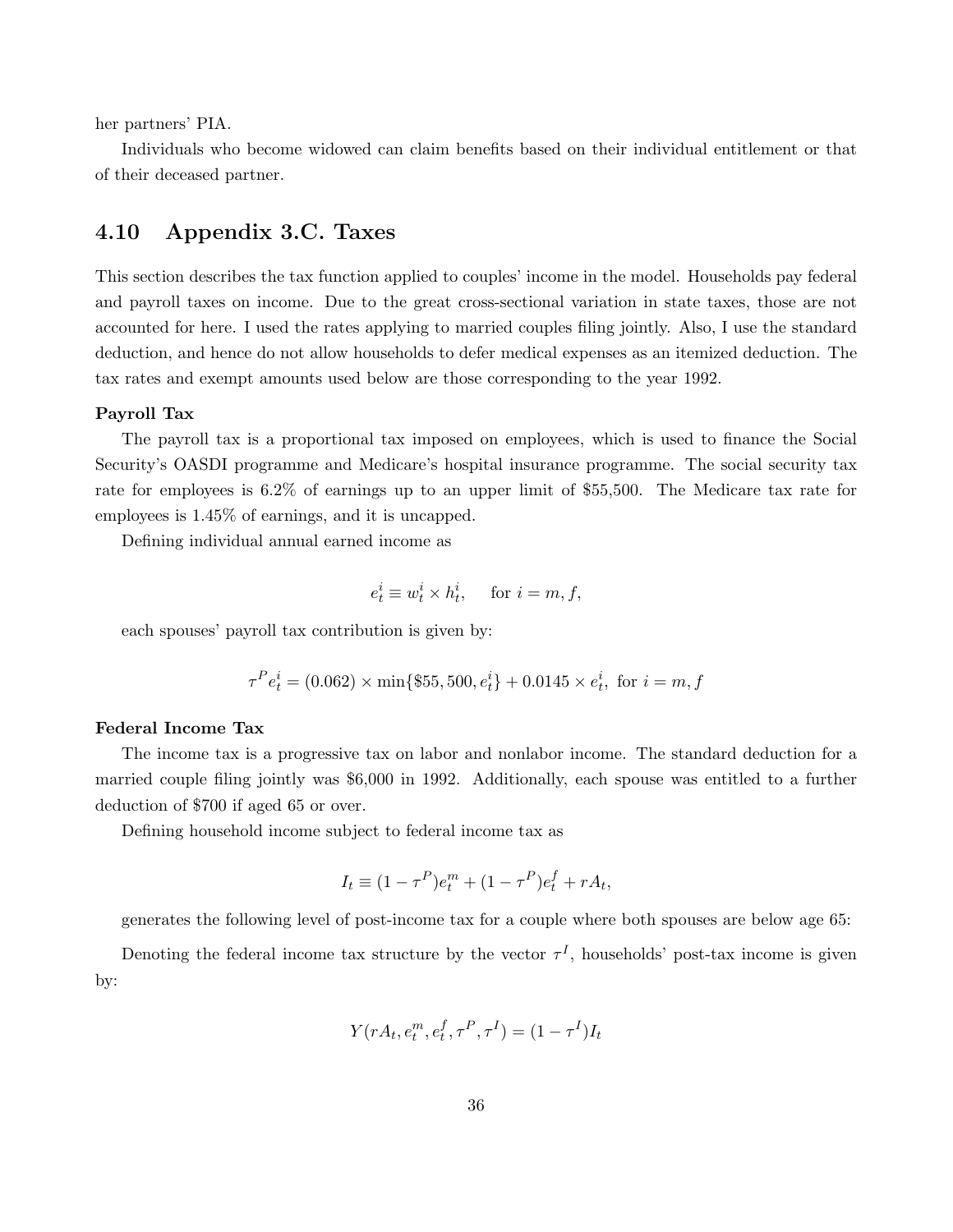Table 4.3: Federal Income Tax Structure

| Taxable income $(I)$ | Post-tax Income           | Marginal |
|----------------------|---------------------------|----------|
| (in dollars)         | (in dollars)              | rate     |
| $0 - 6,000$          |                           | 0.00     |
| $6,000 - 41,800$     | $6,000 + 0.85(Y-6,000)$   | 0.15     |
| $41,800 - 92,500$    | $36,430 + 0.72(Y-41,800)$ | 0.28     |
| $92,500$ and over    | $72,934 + 0.69(Y-92,500)$ | 0.31     |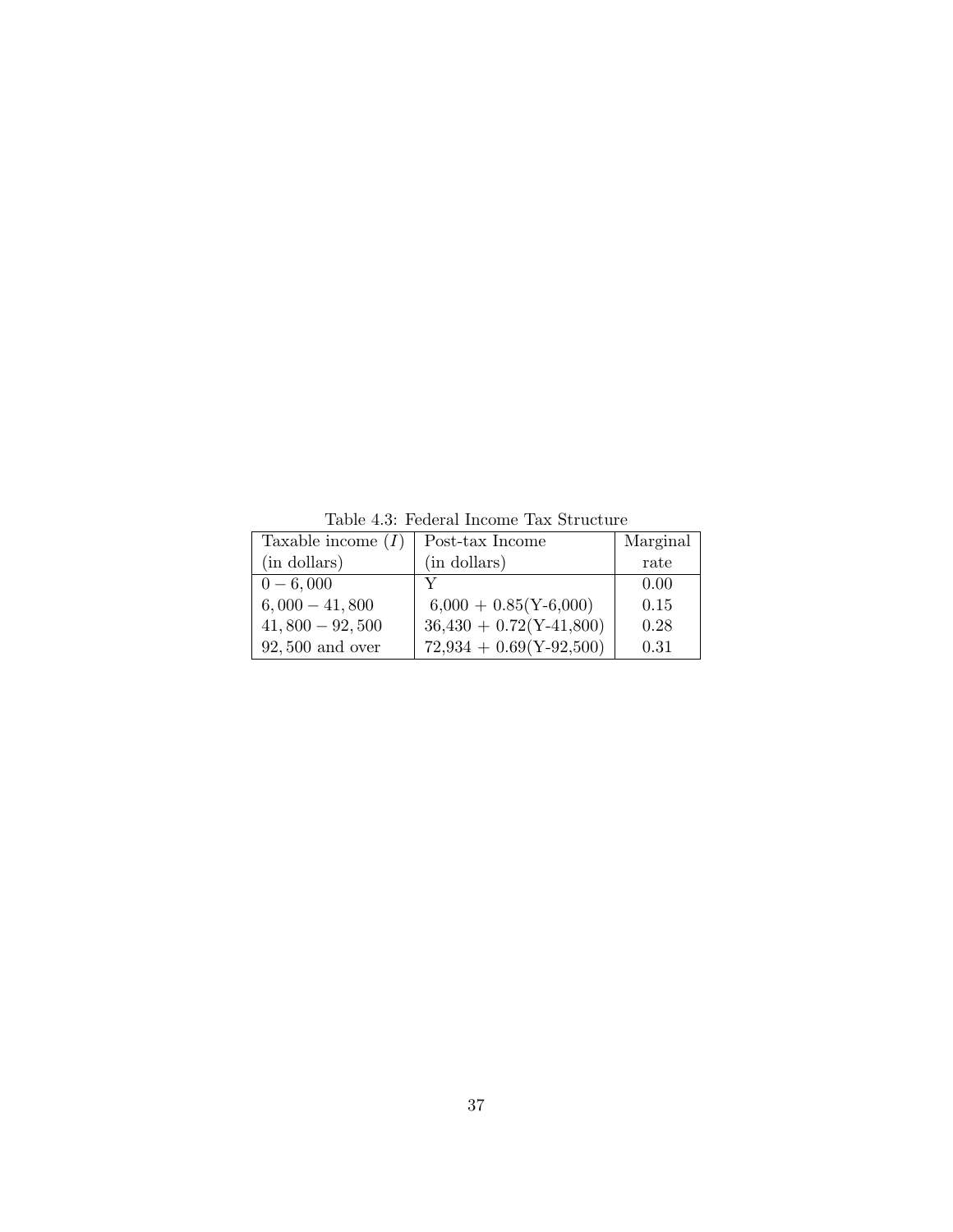# 4.11 Appendix 3.D. Figures



Figure 4.3: Retirement frequencies for married men and women at ages 51 to 70.

Retirement frequency at age  $j$  defined as the proportion of all retirements observed between ages 51 and 70 that takes place at age  $j$ .



Figure 4.4: Differences in spouses' retirement dates as a function of age difference between them.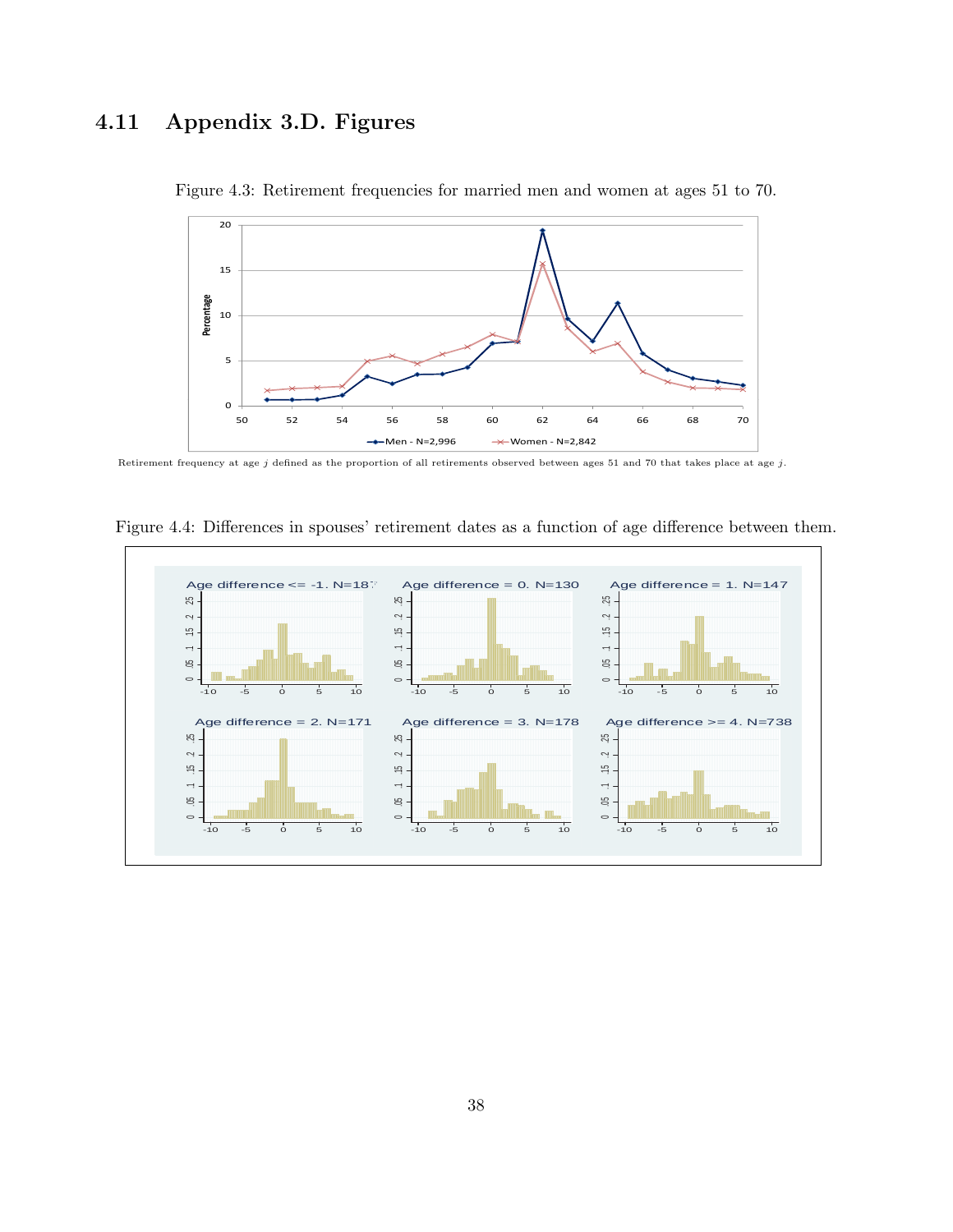

Figure 4.5: Comparison of actual and assumed Social Security claiming date. Men.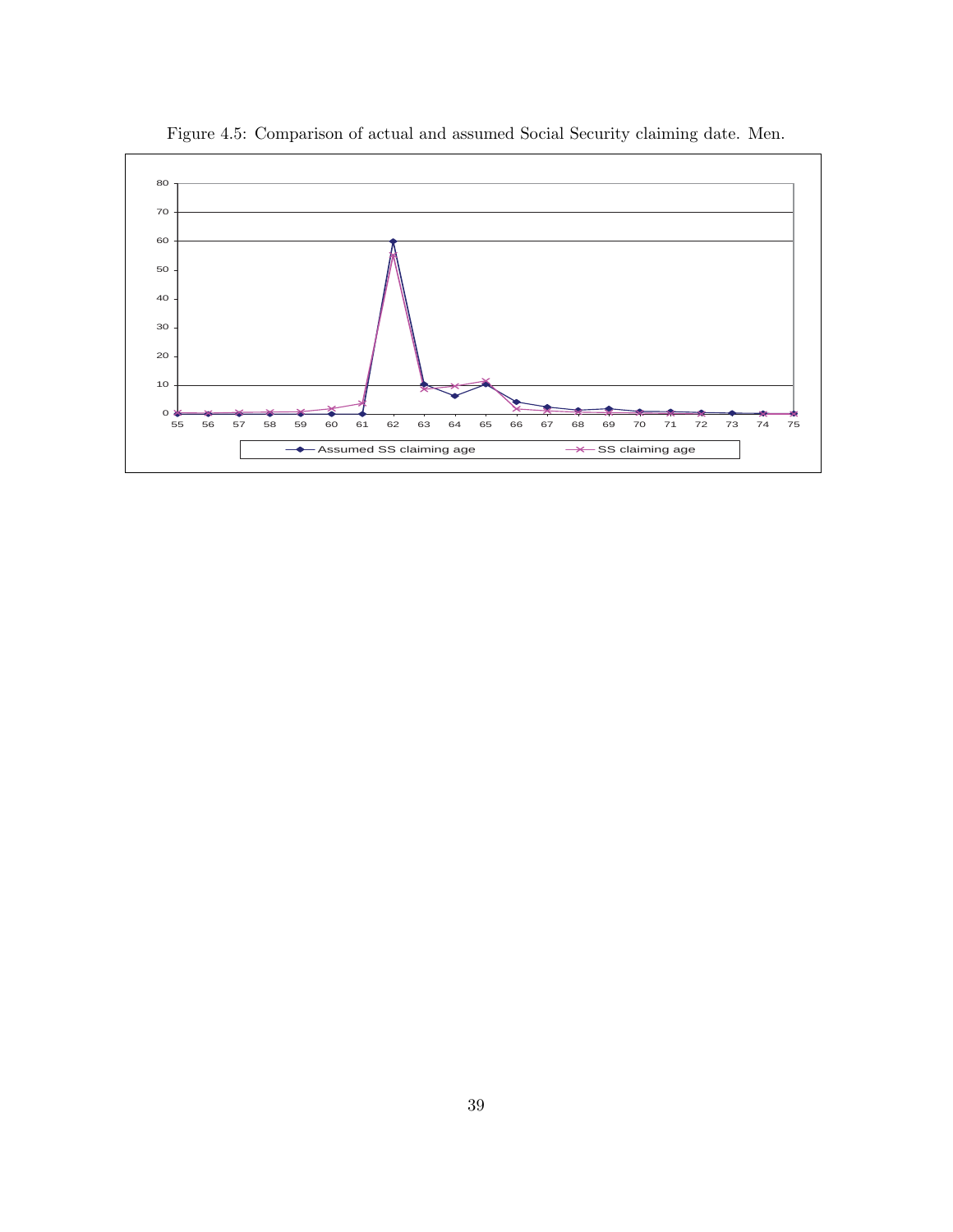

Figure 4.6: Comparison of actual and assumed Social Security claiming date. Women.

Figure 4.7: Retirement frequencies by pension type. Men.

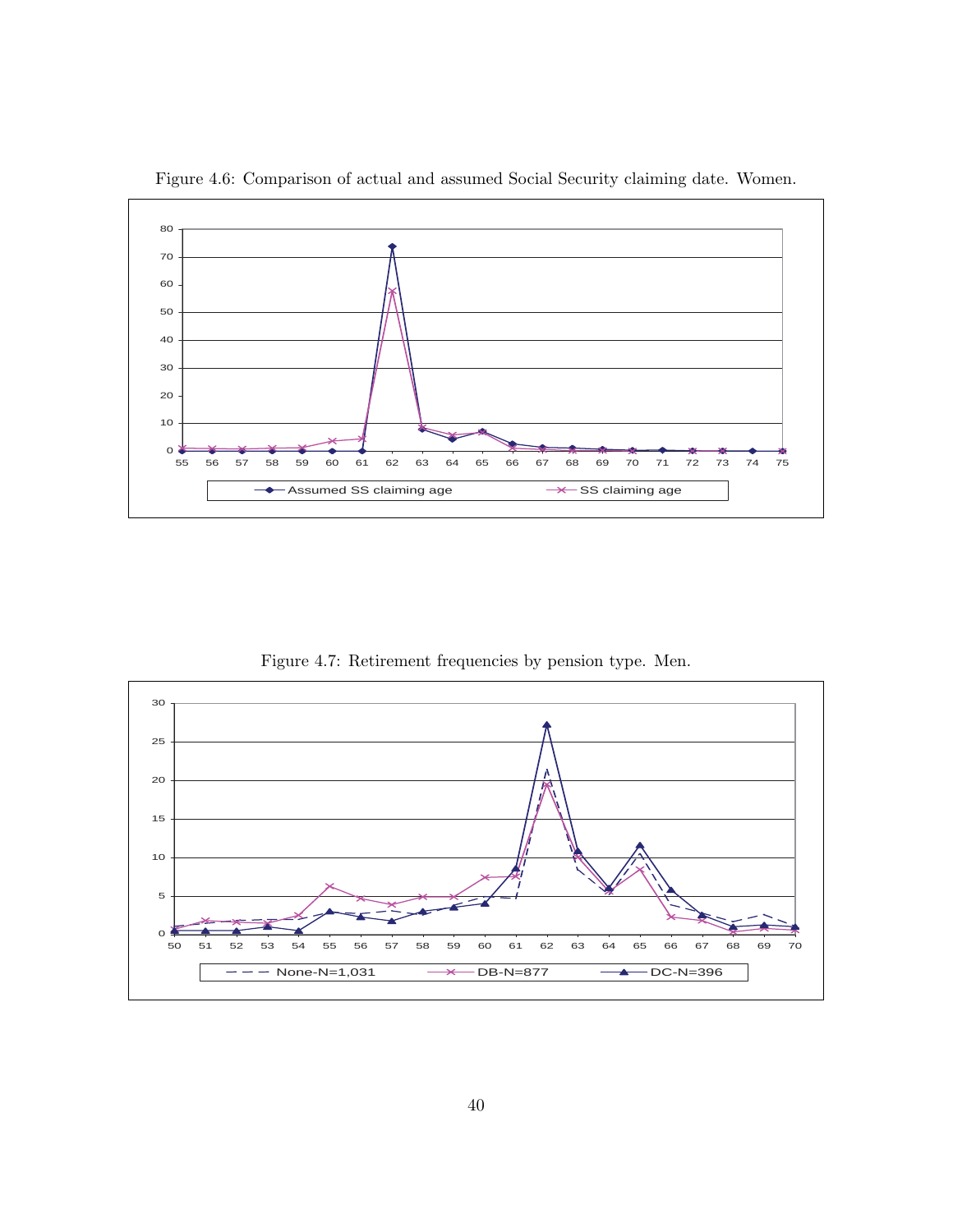

Figure 4.8: Retirement frequencies by pension type. Women.

Figure 4.9: Probability of zero household health costs as a function of husband's age.



NOTE. - Sample: For the first series, the probability at every age is computed using all households from the HRS cohort where both spouses are alive at that age. The second series controls for mortality bias by using only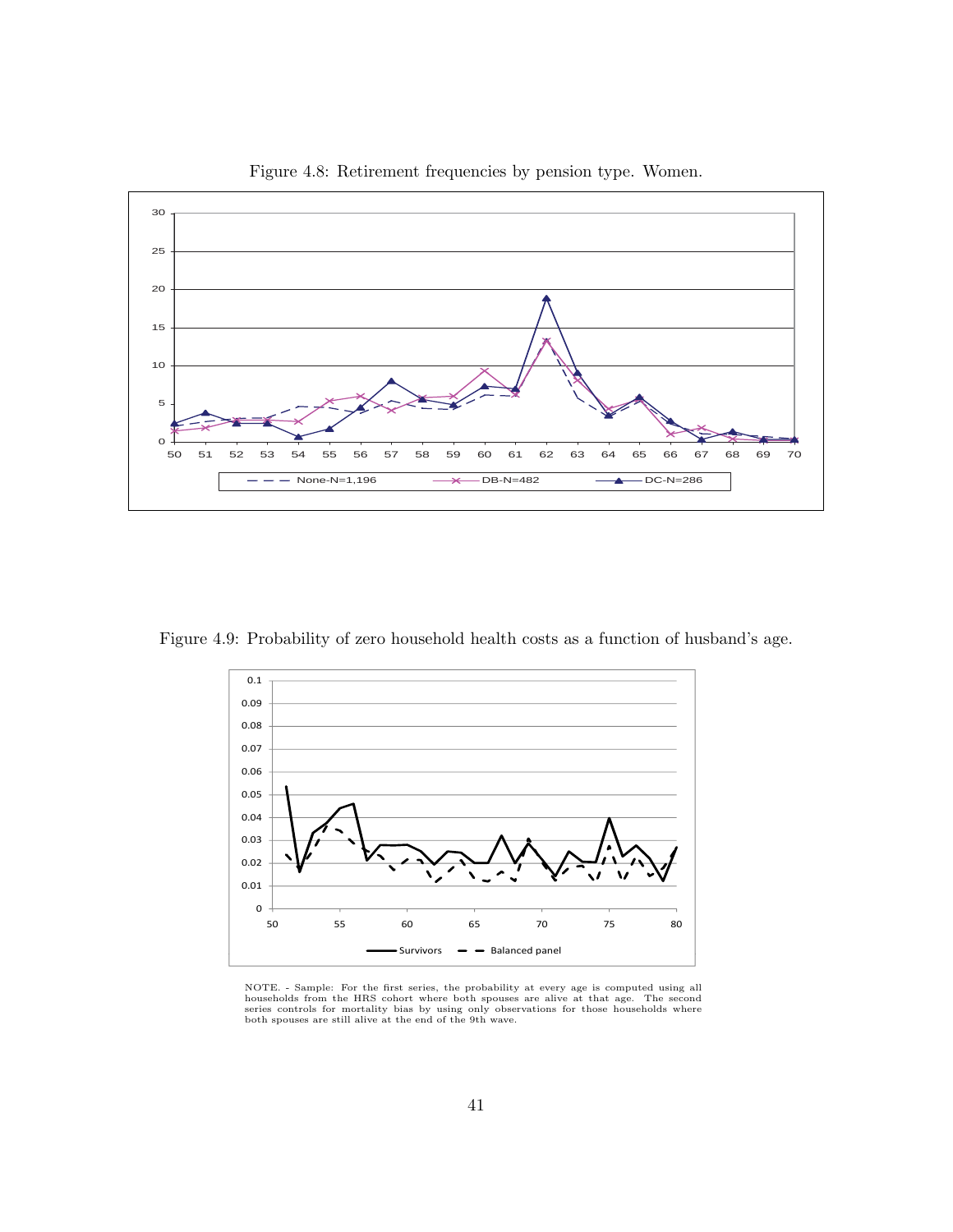# 4.12 Appendix 3.E. Tables

|                                       | None    | DB only | DC only | None    | DB only | $DC$ only |
|---------------------------------------|---------|---------|---------|---------|---------|-----------|
| Percentage population $1$             | 31.8    | 39.0    | 26.6    | 55.2    | 25.6    | 18.0      |
| Employment                            |         |         |         |         |         |           |
| $%$ working                           | 88.8    | 98.8    | 97.3    | 43.6    | 98.1    | 94.7      |
| Median hourly wage in $$^{2}$         | 9.3     | 15.8    | 13.7    | 6.3     | 10.9    | 8.9       |
| Health insurance                      |         |         |         |         |         |           |
| % with retiree health coverage        | 13.4    | 69.7    | 42.3    | 3.6     | 46.1    | 27.8      |
| % with tied health coverage           | 7.2     | 11.2    | 19.8    | 2.8     | 14.3    | 14.1      |
| % with no empl. health insurance      | 72.9    | 10.5    | 24.9    | 91.5    | 27.4    | 44.7      |
| Health Status                         |         |         |         |         |         |           |
| % in bad health                       | 19.0    | 10.5    | 9.3     | 21.2    | 9.6     | 8.8       |
| Household wealth in $\$$ <sup>3</sup> |         |         |         |         |         |           |
| Median                                | 107,000 | 119,000 | 132,500 | 111,000 | 134,960 | 125,000   |
| $25th$ percentile                     | 30,300  | 61,000  | 57,000  | 43,300  | 66,300  | 54,750    |
| $75th$ percentile                     | 308,344 | 226,000 | 278,000 | 273,000 | 267,000 | 225,500.0 |
| Demographics                          |         |         |         |         |         |           |
| Average age                           | 56.8    | 55.7    | 55.6    | 55.4    | 54.7    | 54.4      |
| % College education                   | 30.4    | 43.9    | 48.9    | 25.4    | 45.1    | 37.3      |
| % High-School graduates               | 33.3    | 37.9    | 32.2    | 41.7    | 41.9    | 47.0      |
| N                                     | 1,105   | 1,355   | 923     | 2,169   | 1,153   | 875       |

Table 4.4: Descriptive Statistics by Pension Type.

NOTE. - Sample includes all married men (women) from the HRS cohort interviewed in 1992 who had not retired or were disabled. <sup>1</sup> Percentages do not sum to 100 because individuals who have both a DB and a DC pension are excluded. <sup>2</sup> Only for individuals who are employed. <sup>3</sup> Wealth measure includes housing and real estate, vehicles, checking an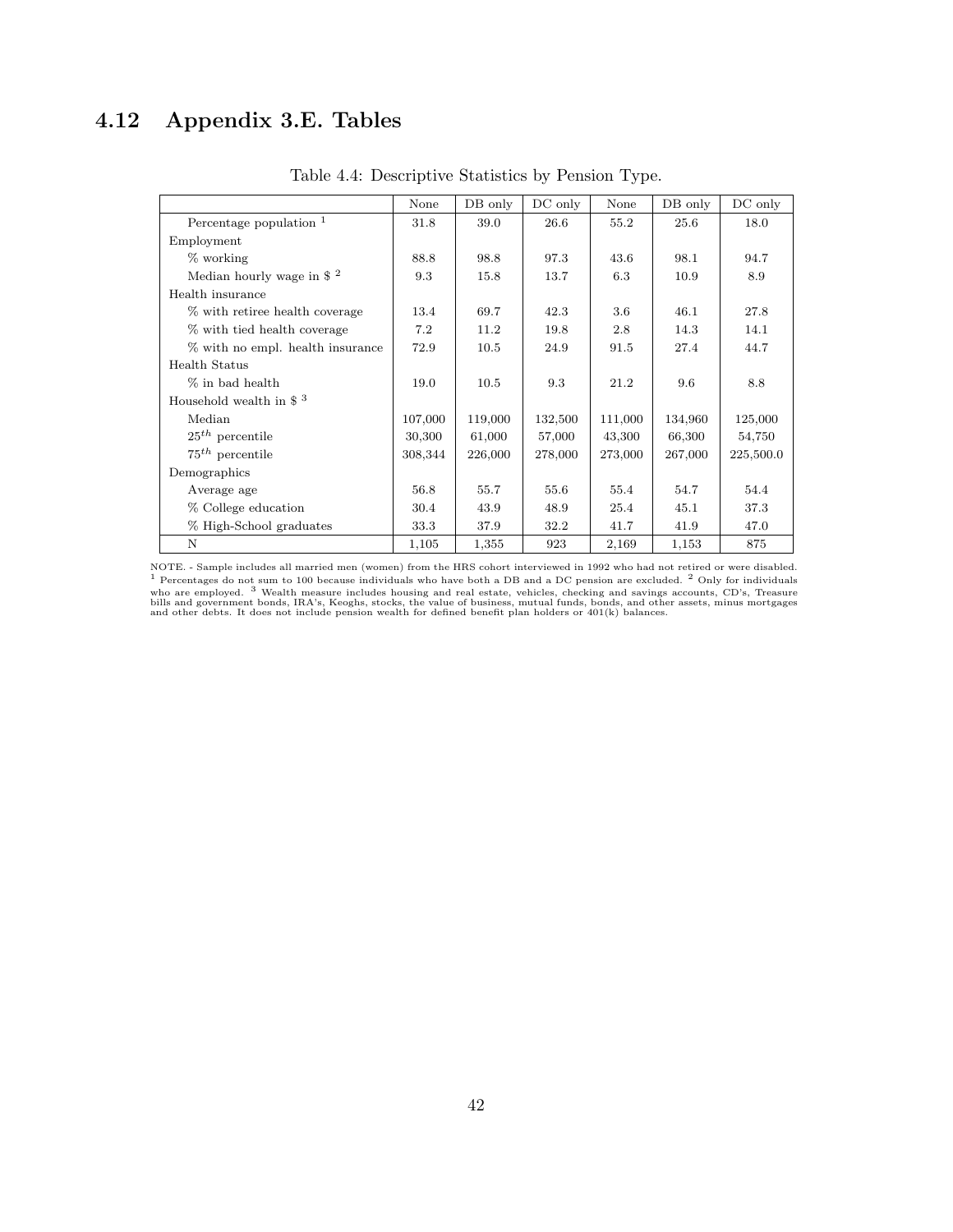|                                   | $\overline{\text{Men}}$ | Women      |
|-----------------------------------|-------------------------|------------|
| $\mathrm{age}_{rt}/\overline{10}$ | $-0.453$                | 0.052      |
|                                   | (0.543)                 | (0.677)    |
| $\rm{age}_{rt}^{2}/100$           | $-0.035$                | $-0.080$   |
|                                   | (0.045)                 | (0.059)    |
| $d62_{rt}$                        | $-0.309**$              | $-0.231**$ |
|                                   | (0.043)                 | (0.053)    |
| $d65_{rt}$                        | $-0.258**$              | $-0.135$   |
|                                   | (0.053)                 | (0.074)    |
| $bad_{\ldots}$                    | $-0.206**$              | $-0.157**$ |
|                                   | (0.047)                 | (0.056)    |
| wealth <sub>rt</sub> $$(0000)$    | $-0.004**$              | $-0.003**$ |
|                                   | (0.001)                 | (0.001)    |
| $d62_{st}$                        | $-0.127**$              | $-0.014$   |
|                                   | (0.038)                 | (0.034)    |
| $DB_{st}$                         | 0.003                   | $-0.103*$  |
|                                   | (0.040)                 | (0.042)    |
| $edu1_r$                          | $-0.219**$              | $0.189**$  |
|                                   | (0.038)                 | (0.042)    |
| $edu1_r \times DC_r$              | $0.574**$               | $0.661**$  |
|                                   | (0.048)                 | (0.052)    |
| $edu2_r$                          | $-0.120**$              | $-0.082*$  |
|                                   | (0.036)                 | (0.039)    |
| $edu2_r \times DC_r$              | $0.498**$               | $0.878**$  |
|                                   | (0.049)                 | (0.047)    |
| $\overline{age}_r$                | 0.972                   | $1.875**$  |
|                                   | (0.513)                 | (0.457)    |
| $\overline{age}^2$                | $-0.080*$               | $-0.135**$ |
|                                   | (0.041)                 | (0.039)    |
| $bad_hr$                          | $-0.434**$              | $-0.325**$ |
|                                   | (0.062)                 | (0.072)    |
| wealth <sub>r</sub> (\$0000)      | 0.000                   | $-0.003**$ |
|                                   | (0.001)                 | (0.001)    |
| mother_educ <sub>r</sub>          | $0.027*$                | $-0.045**$ |
|                                   | (0.012)                 | (0.014)    |
| constant                          | 1.369                   | $-4.422*$  |
|                                   | (1.844)                 | (1.907)    |
| N                                 | 17,139                  | 18,312     |

Table 4.5: Estimates of selection equation for married men and women.

NOTE. - Robust standard errors in parentheses. \* indicates the coefficient is significant at 5%. \*\* indicates<br>significance at 1%. Both regressions include year and cohort dummies and a measure of the unemployment<br>rate at to 1 if the spouse is older than  $age_j$ . The dummy bad<sub>-</sub>h is equal to 1 if the individual is in fair or poor<br>health. The dummies redu1 and redu2 indicate whether the individual has at least some college or is a high school graduate, respectively.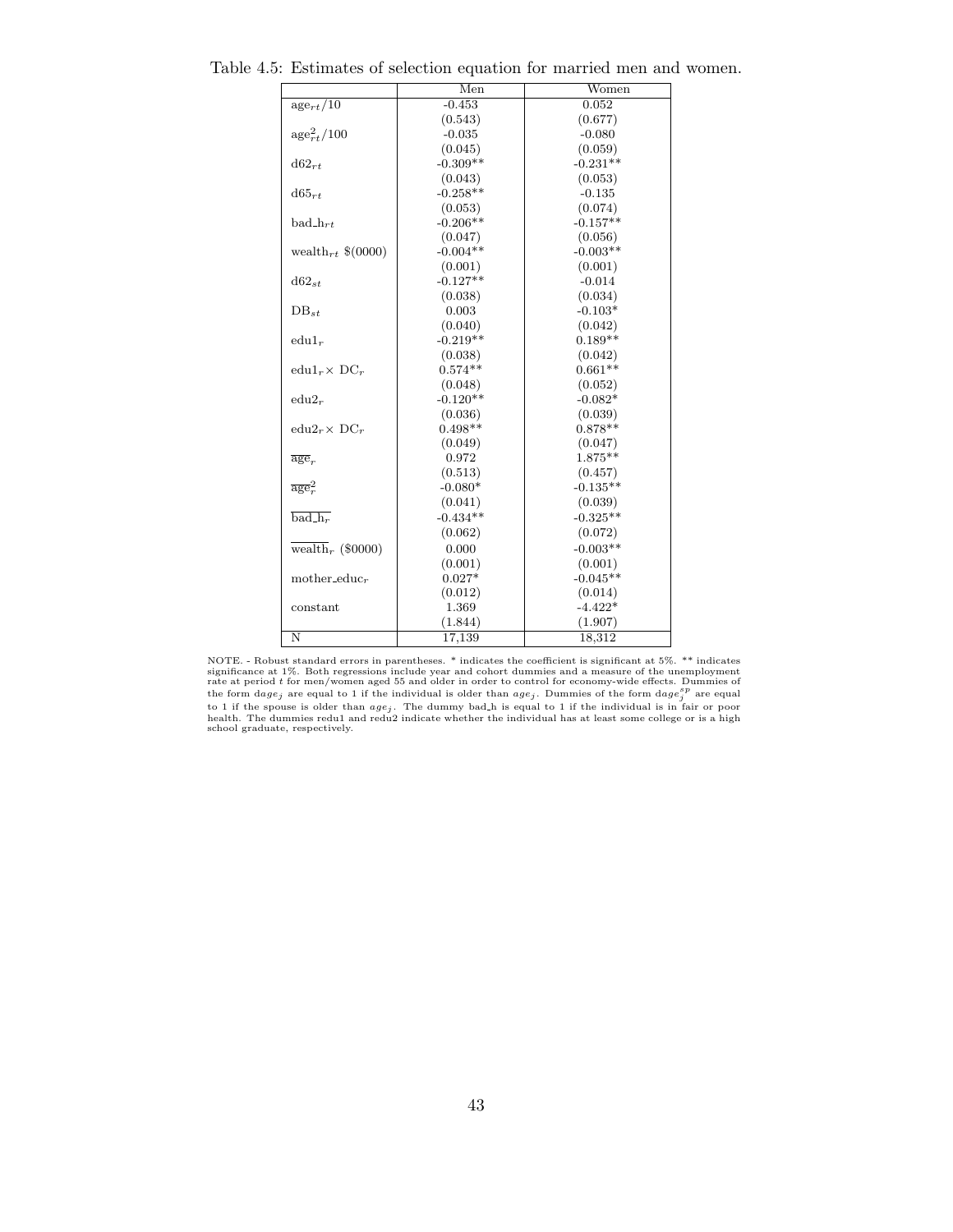|                                   | Dependent variable: $\ln w_{rt}$ |            |  |
|-----------------------------------|----------------------------------|------------|--|
|                                   | Men                              | Women      |  |
| $age_{it}$                        | $2.234**$                        | $1.435*$   |  |
|                                   | (0.560)                          | (0.642)    |  |
| $age_{i\pm}^{2}/100$              | $-0.216**$                       | $-0.136*$  |  |
|                                   | (0.053)                          | (0.064)    |  |
| $bad\_h_{it}$                     | $-0.061*$                        | $-0.049$   |  |
|                                   | (0.028)                          | (0.032)    |  |
| $edu1_i$                          | $0.222**$                        | $0.438**$  |  |
|                                   | (0.037)                          | (0.050)    |  |
| $edu1_{it} \times DC$             | $0.303**$                        | $0.212*$   |  |
|                                   | (0.059)                          | (0.097)    |  |
| $edu2_i$                          | $0.075*$                         | $0.093*$   |  |
|                                   | (0.034)                          | (0.044)    |  |
| $edu2_{it} \times DC$             | $0.200**$                        | $0.348**$  |  |
|                                   | (0.056)                          | (0.116)    |  |
| $\overline{age}_{it}$             | 0.009                            | $-0.213$   |  |
|                                   | (0.377)                          | (0.415)    |  |
| $\overline{age}_{it}^2/100$       | $-0.010$                         | 0.009      |  |
|                                   | (0.030)                          | (0.034)    |  |
| $\overline{bad}\overline{h}_{it}$ | $-0.313**$                       | $-0.231**$ |  |
|                                   | (0.050)                          | (0.063)    |  |
| $\overline{weakh}_{it}$           | $0.003**$                        | $0.002**$  |  |
|                                   | (0.000)                          | (0.001)    |  |
| mother_educ $_r$                  | $0.060**$                        | 0.001      |  |
|                                   | (0.011)                          | (0.014)    |  |
| $\widehat{\lambda}^0_{it}$        | $0.401**$                        | $0.347*$   |  |
|                                   | (0.105)                          | (0.172)    |  |
| $\widehat{\lambda}_{i}^{DC}$      | $0.107**$                        | $0.108**$  |  |
|                                   | (0.040)                          | (0.037)    |  |
| $-3.490$<br>constant              |                                  | $-1.410$   |  |
|                                   | (1.796)                          | (2.208)    |  |
| N                                 | 6,218                            | 3,663      |  |
| $\mathbf{R}^2$                    | 0.273                            | 0.378      |  |

Table 4.6: Estimates of wage equation for married men and women.

NOTE. - Standard errors (in parenthesis) obtained from 2,500 bootstrap replications, accounting for estimation of inverse Mills ratios in first stage. \* indicates the coefficient is significance at 1%. The regressions inc